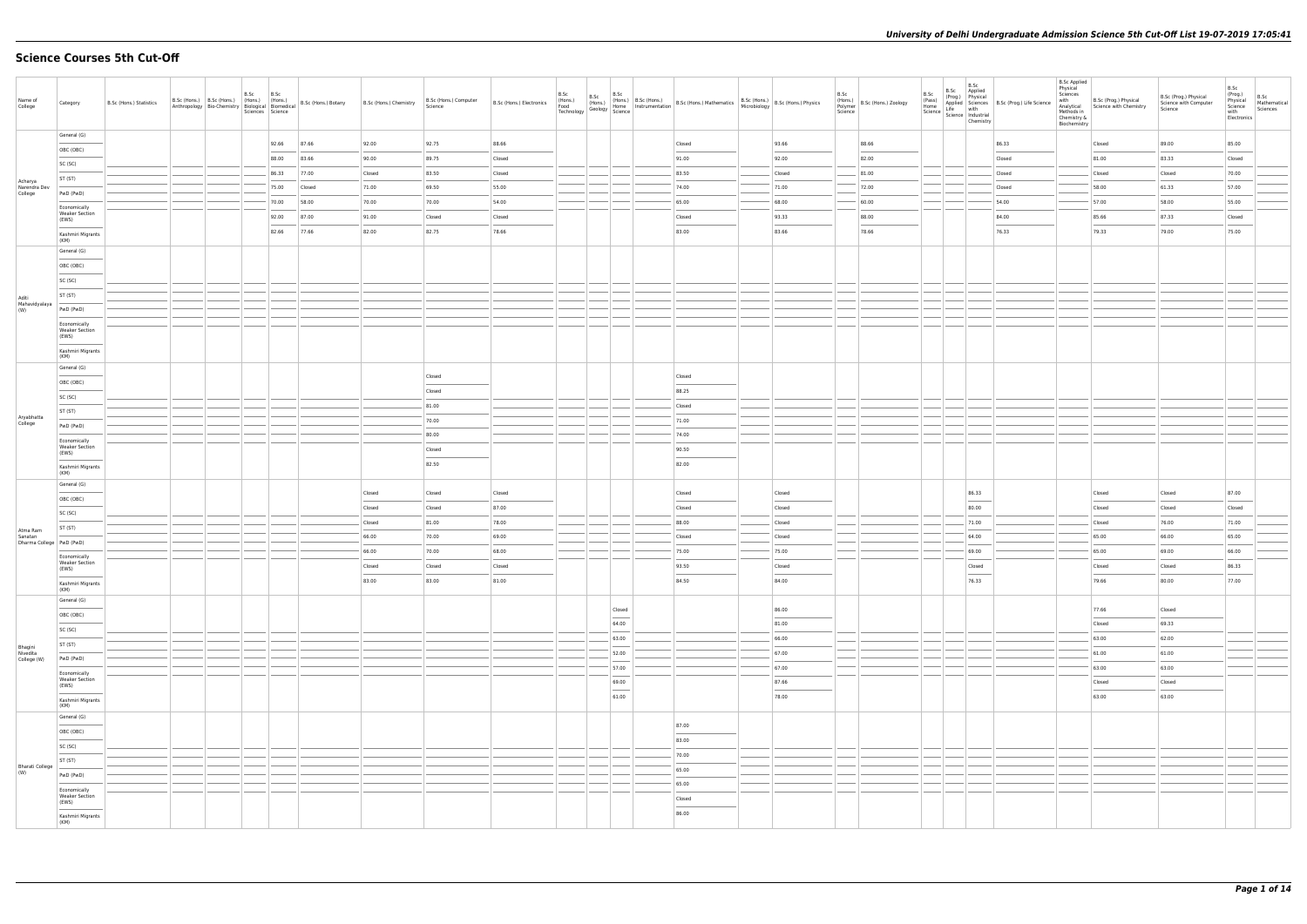| Name of<br>College                       | Category                                                   | B.Sc (Hons.) Statistics |              | B.Sc | B.Sc<br>Sciences Science | Anthropology Bio-Chemistry   House   Biomedical   B.Sc (Hons.) Botany   B.Sc (Hons.) Chemistry |           | B.Sc (Hons.) Computer<br>Science | B.Sc (Hons.) Electronics | B.Sc<br>(Hons.)<br>Food<br>Technology | B.Sc<br>$\begin{bmatrix} 1 & 1 & 1 \\ 1 & 1 & 1 \\ 1 & 1 & 1 \end{bmatrix}$ (Hons.) Home $\begin{bmatrix} 1 & 1 & 1 \\ 1 & 1 & 1 \end{bmatrix}$ Ins | B.Sc |       | (Hons.) B.Sc (Hons.) B.Sc (Hons.) Mathematics B.Sc (Hons.) B.Sc (Hons.) Physics<br>Home Instrumentation B.Sc (Hons.) Mathematics Microbiology B.Sc (Hons.) Physics |        |        | B.Sc<br>Science | (Hons.)<br>Polymer B.Sc (Hons.) Zoology | B.Sc<br>(Pass)<br>Home | B.Sc<br>B.Sc<br>Applied<br>(Prog.) Physical<br>Science   Science   Industrial<br>Chemistry | Applied Sciences B.Sc (Prog.) Life Science<br>Life with | <b>B.Sc Applied</b><br>Physical<br>Sciences<br>with<br>Methods in<br>Chemistry &<br>Biochemistry | B.Sc (Prog.) Physical<br>Analytical Science with Chemistry | B.Sc (Prog.) Physical<br>Science with Computer<br>Science | B.Sc<br>(Prog.)<br>Physical<br>Science<br>with<br>Electronics | B.Sc<br>Mathematical<br>Sciences |
|------------------------------------------|------------------------------------------------------------|-------------------------|--------------|------|--------------------------|------------------------------------------------------------------------------------------------|-----------|----------------------------------|--------------------------|---------------------------------------|-----------------------------------------------------------------------------------------------------------------------------------------------------|------|-------|--------------------------------------------------------------------------------------------------------------------------------------------------------------------|--------|--------|-----------------|-----------------------------------------|------------------------|--------------------------------------------------------------------------------------------|---------------------------------------------------------|--------------------------------------------------------------------------------------------------|------------------------------------------------------------|-----------------------------------------------------------|---------------------------------------------------------------|----------------------------------|
|                                          | General (G)                                                |                         |              |      | 93.00                    | 86.66                                                                                          | 91.00     | Closed                           | Closed                   | 91.00                                 |                                                                                                                                                     |      | 83.00 |                                                                                                                                                                    | Closed | Closed | Closed 89.66    |                                         |                        |                                                                                            |                                                         |                                                                                                  |                                                            |                                                           |                                                               |                                  |
|                                          | OBC (OBC)                                                  |                         |              |      | 86.00                    | 83.00                                                                                          | Closed    | 87.25                            | 84.33                    | 86.66                                 |                                                                                                                                                     |      | 79.00 |                                                                                                                                                                    | 85.33  | Closed | 80.00 85.00     |                                         |                        |                                                                                            |                                                         |                                                                                                  |                                                            |                                                           |                                                               |                                  |
|                                          | SC (SC)                                                    |                         |              |      | 78.00                    | 73.00                                                                                          | 78.00     | 80.00                            | 73.00                    | 82.00                                 |                                                                                                                                                     |      | 70.00 |                                                                                                                                                                    | 83.00  | 83.00  | 71.00 Closed    |                                         |                        |                                                                                            |                                                         |                                                                                                  |                                                            |                                                           |                                                               |                                  |
| Bhaskaracharya   ST (ST)                 |                                                            |                         |              |      | 72.00                    | 70.00                                                                                          | 70.00     | 73.00                            | 68.00                    | 70.00                                 |                                                                                                                                                     |      | 62.00 |                                                                                                                                                                    | 75.00  | 73.00  | 65.00 72.00     |                                         |                        |                                                                                            |                                                         |                                                                                                  |                                                            |                                                           |                                                               |                                  |
| College of<br>Applied<br>Sciences        | PwD (PwD)                                                  |                         |              |      | 80.00                    | 80.00                                                                                          | 80.00     | 80.00                            | 80.00                    | 82.00                                 |                                                                                                                                                     |      | 75.00 |                                                                                                                                                                    | 80.00  | 85.00  | 78.00 80.00     |                                         |                        |                                                                                            |                                                         |                                                                                                  |                                                            |                                                           |                                                               |                                  |
|                                          | Economically<br><b>Weaker Section</b>                      |                         |              |      | 91.00                    | 86.00                                                                                          | Closed    | 90.00                            | 85.00                    | 89.66                                 |                                                                                                                                                     |      | 82.00 |                                                                                                                                                                    | 87.00  | Closed | 83.66 88.66     |                                         |                        |                                                                                            |                                                         |                                                                                                  |                                                            |                                                           |                                                               |                                  |
|                                          | (EWS)<br>Kashmiri Migrants                                 |                         |              |      | 89.00                    | 80.00                                                                                          | 82.00     | 83.00                            | 80.00                    | 82.00                                 |                                                                                                                                                     |      | 75.00 |                                                                                                                                                                    | 81.00  | 85.00  | 78.00 80.00     |                                         |                        |                                                                                            |                                                         |                                                                                                  |                                                            |                                                           |                                                               |                                  |
|                                          | (KM)                                                       |                         |              |      |                          |                                                                                                |           |                                  |                          |                                       |                                                                                                                                                     |      |       |                                                                                                                                                                    |        |        |                 |                                         |                        |                                                                                            |                                                         |                                                                                                  |                                                            |                                                           |                                                               |                                  |
|                                          | General (G)                                                |                         |              |      |                          |                                                                                                |           | Closed                           |                          |                                       |                                                                                                                                                     |      |       |                                                                                                                                                                    |        |        |                 |                                         |                        |                                                                                            |                                                         |                                                                                                  |                                                            |                                                           |                                                               |                                  |
|                                          | OBC (OBC)                                                  |                         |              |      |                          |                                                                                                |           | Closed                           |                          |                                       |                                                                                                                                                     |      |       |                                                                                                                                                                    |        |        |                 |                                         |                        |                                                                                            |                                                         |                                                                                                  |                                                            |                                                           |                                                               |                                  |
|                                          | SC (SC)                                                    |                         |              |      |                          |                                                                                                |           | 81.00                            |                          |                                       |                                                                                                                                                     |      |       |                                                                                                                                                                    |        |        |                 |                                         |                        |                                                                                            |                                                         |                                                                                                  |                                                            |                                                           |                                                               |                                  |
| College of<br>Vocational                 | ST (ST)                                                    |                         |              |      |                          |                                                                                                |           | 76.00                            |                          |                                       |                                                                                                                                                     |      |       |                                                                                                                                                                    |        |        |                 |                                         |                        |                                                                                            |                                                         |                                                                                                  |                                                            |                                                           |                                                               |                                  |
| Studies                                  | PwD (PwD)                                                  |                         |              |      |                          |                                                                                                |           | 80.00                            |                          |                                       |                                                                                                                                                     |      |       |                                                                                                                                                                    |        |        |                 |                                         |                        |                                                                                            |                                                         |                                                                                                  |                                                            |                                                           |                                                               |                                  |
|                                          | Economically<br><b>Weaker Section</b><br>(EWS)             |                         |              |      |                          |                                                                                                |           | 89.75                            |                          |                                       |                                                                                                                                                     |      |       |                                                                                                                                                                    |        |        |                 |                                         |                        |                                                                                            |                                                         |                                                                                                  |                                                            |                                                           |                                                               |                                  |
|                                          | Kashmiri Migrants<br>(KM)                                  |                         |              |      |                          |                                                                                                |           | 82.00                            |                          |                                       |                                                                                                                                                     |      |       |                                                                                                                                                                    |        |        |                 |                                         |                        |                                                                                            |                                                         |                                                                                                  |                                                            |                                                           |                                                               |                                  |
|                                          | General (G)                                                |                         | Closed       |      |                          | 88.00                                                                                          | 94.66     |                                  |                          |                                       |                                                                                                                                                     |      |       | 94.50                                                                                                                                                              |        | Closed |                 | 91.66                                   |                        |                                                                                            | 89.33                                                   |                                                                                                  |                                                            |                                                           |                                                               |                                  |
|                                          | OBC (OBC)                                                  |                         | 89.00        |      |                          | 85.00                                                                                          | 92.00     |                                  |                          |                                       |                                                                                                                                                     |      |       | Closed                                                                                                                                                             |        | Closed |                 | 89.66                                   |                        |                                                                                            | 84.00                                                   |                                                                                                  |                                                            |                                                           |                                                               |                                  |
|                                          | SC (SC)                                                    |                         | Closed       |      |                          | 82.00                                                                                          | 84.00     |                                  |                          |                                       |                                                                                                                                                     |      |       | 86.00                                                                                                                                                              |        | 82.00  |                 | 83.66                                   |                        |                                                                                            | 76.66                                                   |                                                                                                  |                                                            |                                                           |                                                               |                                  |
| Daulat Ram<br>College (W)                | ST (ST)                                                    |                         | 79.00        |      |                          | 80.00                                                                                          | 72.00     |                                  |                          |                                       |                                                                                                                                                     |      |       | 81.00                                                                                                                                                              |        | 73.00  |                 | 77.00                                   |                        |                                                                                            | 72.00                                                   |                                                                                                  |                                                            |                                                           |                                                               |                                  |
|                                          | PwD (PwD)                                                  |                         | Closed       |      |                          | 84.00                                                                                          | 80.00     |                                  |                          |                                       |                                                                                                                                                     |      |       | 86.00                                                                                                                                                              |        | 82.00  |                 | 85.00                                   |                        |                                                                                            | 86.00                                                   |                                                                                                  |                                                            |                                                           |                                                               |                                  |
|                                          | Economically<br><b>Weaker Section</b>                      |                         | Closed       |      |                          | 86.00                                                                                          | Closed    |                                  |                          |                                       |                                                                                                                                                     |      |       | 94.00                                                                                                                                                              |        | 93.33  |                 | 89.00                                   |                        |                                                                                            | 87.00                                                   |                                                                                                  |                                                            |                                                           |                                                               |                                  |
|                                          | (EWS)<br>Kashmiri Migrants<br>(KM)                         |                         | $\sim$<br>NA |      |                          | <b>NA</b>                                                                                      | <b>NA</b> |                                  |                          |                                       |                                                                                                                                                     |      |       | <b>NA</b>                                                                                                                                                          |        | NA     |                 | NA                                      |                        |                                                                                            | $\sim$<br>NA                                            |                                                                                                  |                                                            |                                                           |                                                               |                                  |
|                                          | General (G)                                                |                         |              |      |                          | 89.00                                                                                          | 92.66     | Closed                           | Closed                   |                                       |                                                                                                                                                     |      |       | Closed                                                                                                                                                             |        | 94.66  |                 | Closed                                  |                        |                                                                                            | Closed                                                  |                                                                                                  | 90.33                                                      | 90.33                                                     |                                                               | Closed                           |
|                                          | OBC (OBC)                                                  |                         |              |      |                          | 84.00                                                                                          | Closed    | Closed                           | Closed                   |                                       |                                                                                                                                                     |      |       | Closed                                                                                                                                                             |        | 93.33  |                 | 87.00                                   |                        |                                                                                            | 84.00                                                   |                                                                                                  | Closed                                                     | Closed                                                    |                                                               | Closed                           |
|                                          | SC (SC)                                                    |                         |              |      |                          | Closed                                                                                         | Closed    | Closed                           | 74.00                    |                                       |                                                                                                                                                     |      |       | Closed                                                                                                                                                             |        | Closed |                 | Closed                                  |                        |                                                                                            | Closed                                                  |                                                                                                  | Closed                                                     | Closed                                                    |                                                               | 77.00                            |
| Deen Dayal                               | ST (ST)                                                    |                         |              |      |                          | 68.00                                                                                          | 64.00     | 70.00                            | 59.00                    |                                       |                                                                                                                                                     |      |       | Closed                                                                                                                                                             |        | 75.00  |                 | Closed                                  |                        |                                                                                            | Closed                                                  |                                                                                                  | 58.00                                                      | 64.00                                                     |                                                               | 64.00                            |
| Upadhyaya<br>College                     | PwD (PwD)                                                  |                         |              |      |                          | 55.00                                                                                          | 55.00     | 60.00                            | 55.00                    |                                       |                                                                                                                                                     |      |       | 55.00                                                                                                                                                              |        | Closed |                 | Closed                                  |                        |                                                                                            | 50.00                                                   |                                                                                                  | 50.00                                                      | 50.00                                                     |                                                               | 50.00                            |
|                                          | Economically<br><b>Weaker Section</b>                      |                         |              |      |                          | 86.00                                                                                          | Closed    | Closed                           | Closed                   |                                       |                                                                                                                                                     |      |       | Closed                                                                                                                                                             |        | Closed |                 | 88.00                                   |                        |                                                                                            | 85.00                                                   |                                                                                                  | 89.00                                                      | Closed                                                    |                                                               | 90.00                            |
|                                          | (EWS)<br>and the control of the con-<br>Kashmiri Migrants  |                         |              |      |                          | 79.00                                                                                          | 82.66     | 84.00                            | 80.00                    |                                       |                                                                                                                                                     |      |       | 84.00                                                                                                                                                              |        | 84.66  |                 | Closed                                  |                        |                                                                                            | 79.00                                                   |                                                                                                  | $\sim$<br>80.33                                            | 80.33                                                     |                                                               | $\sim$<br>82.00                  |
|                                          | (KM)                                                       |                         |              |      |                          |                                                                                                |           |                                  |                          |                                       |                                                                                                                                                     |      |       |                                                                                                                                                                    |        |        |                 |                                         |                        |                                                                                            |                                                         |                                                                                                  |                                                            |                                                           |                                                               |                                  |
|                                          | General (G)<br>OBC (OBC)                                   |                         |              |      |                          |                                                                                                |           |                                  |                          |                                       |                                                                                                                                                     |      |       |                                                                                                                                                                    |        |        |                 |                                         |                        |                                                                                            |                                                         |                                                                                                  |                                                            |                                                           |                                                               |                                  |
|                                          | SC (SC)                                                    |                         |              |      |                          |                                                                                                |           |                                  |                          |                                       |                                                                                                                                                     |      |       |                                                                                                                                                                    |        |        |                 |                                         |                        |                                                                                            |                                                         |                                                                                                  |                                                            |                                                           |                                                               |                                  |
|                                          | ST (ST)                                                    |                         |              |      |                          |                                                                                                |           |                                  |                          |                                       |                                                                                                                                                     |      |       |                                                                                                                                                                    |        |        |                 |                                         |                        |                                                                                            |                                                         |                                                                                                  |                                                            |                                                           |                                                               |                                  |
| Delhi College of<br>Arts and<br>Commerce | PwD (PwD)                                                  |                         |              |      |                          |                                                                                                |           |                                  |                          |                                       |                                                                                                                                                     |      |       |                                                                                                                                                                    |        |        |                 |                                         |                        |                                                                                            |                                                         |                                                                                                  |                                                            |                                                           |                                                               |                                  |
|                                          | Economically                                               |                         |              |      |                          |                                                                                                |           |                                  |                          |                                       |                                                                                                                                                     |      |       |                                                                                                                                                                    |        |        |                 |                                         |                        |                                                                                            |                                                         |                                                                                                  |                                                            |                                                           |                                                               |                                  |
|                                          | <b>Weaker Section</b><br>(EWS)<br>$\overline{\phantom{a}}$ |                         |              |      |                          |                                                                                                |           |                                  |                          |                                       |                                                                                                                                                     |      |       |                                                                                                                                                                    |        |        |                 |                                         |                        |                                                                                            |                                                         |                                                                                                  |                                                            |                                                           |                                                               |                                  |
|                                          | Kashmiri Migrants<br>(KM)                                  |                         |              |      |                          |                                                                                                |           |                                  |                          |                                       |                                                                                                                                                     |      |       |                                                                                                                                                                    |        |        |                 |                                         |                        |                                                                                            |                                                         |                                                                                                  |                                                            |                                                           |                                                               |                                  |
|                                          | General (G)                                                |                         |              |      |                          |                                                                                                |           |                                  |                          |                                       |                                                                                                                                                     |      |       |                                                                                                                                                                    |        |        |                 |                                         |                        |                                                                                            |                                                         |                                                                                                  |                                                            |                                                           |                                                               |                                  |
|                                          | OBC (OBC)<br>$\sim$                                        |                         |              |      |                          |                                                                                                |           |                                  |                          |                                       |                                                                                                                                                     |      |       |                                                                                                                                                                    |        |        |                 |                                         |                        |                                                                                            |                                                         |                                                                                                  |                                                            |                                                           |                                                               |                                  |
|                                          | SC (SC)                                                    |                         |              |      |                          |                                                                                                |           |                                  |                          |                                       |                                                                                                                                                     |      |       |                                                                                                                                                                    |        |        |                 |                                         |                        |                                                                                            |                                                         |                                                                                                  |                                                            |                                                           |                                                               |                                  |
| Department of<br>Germanic and            | ST (ST)                                                    |                         |              |      |                          |                                                                                                |           |                                  |                          |                                       |                                                                                                                                                     |      |       |                                                                                                                                                                    |        |        |                 |                                         |                        |                                                                                            |                                                         |                                                                                                  |                                                            |                                                           |                                                               |                                  |
| Romance<br>Studies                       | PwD (PwD)                                                  |                         |              |      |                          |                                                                                                |           |                                  |                          |                                       |                                                                                                                                                     |      |       |                                                                                                                                                                    |        |        |                 |                                         |                        |                                                                                            |                                                         |                                                                                                  |                                                            |                                                           |                                                               |                                  |
|                                          | Economically<br><b>Weaker Section</b><br>(EWS)             |                         |              |      |                          |                                                                                                |           |                                  |                          |                                       |                                                                                                                                                     |      |       |                                                                                                                                                                    |        |        |                 |                                         |                        |                                                                                            |                                                         |                                                                                                  |                                                            |                                                           |                                                               |                                  |
|                                          | $\sim$<br>Kashmiri Migrants<br>(KM)                        |                         |              |      |                          |                                                                                                |           |                                  |                          |                                       |                                                                                                                                                     |      |       |                                                                                                                                                                    |        |        |                 |                                         |                        |                                                                                            |                                                         |                                                                                                  |                                                            |                                                           |                                                               |                                  |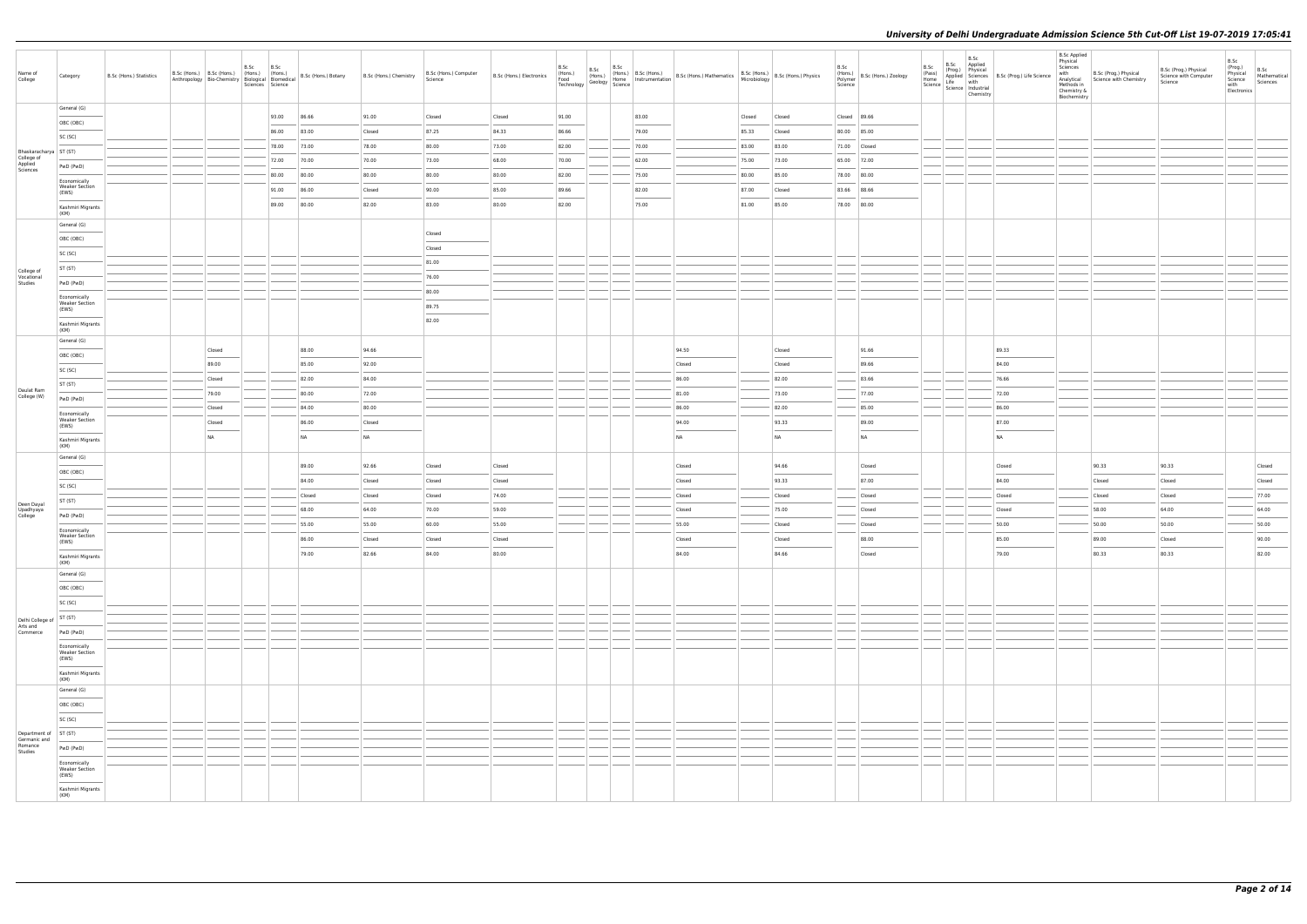| Name of<br>College                 | Category                                            | B.Sc (Hons.) Statistics |                                                                                                                                                                                                                                                                                                                                                                                                                                                                                     |       | B.Sc | B.Sc<br>Sciences Science |        | Anthropology   Bio-Chemistry   Biological   Biomedical   B.Sc (Hons.) Botany   B.Sc (Hons.) Chemistry | B.Sc (Hons.) Computer<br>Science | B.Sc (Hons.) Electronics | B.Sc<br>(Hons.)<br>Food<br>Technology | B.Sc                              | B.Sc<br>$\begin{array}{c c c c} & \text{b.o.s.} \\ \hline & \text{(Hons.)} & \text{Home} \\ \hline \text{Geology} & \text{Science} & \text{Inr}^2 \end{array}$ | (Hons.) B.Sc (Hons.) B.Sc (Hons.) Mathematics B.Sc (Hons.) B.Sc (Hons.) Physics<br>Home Instrumentation B.Sc (Hons.) Mathematics Microbiology B.Sc (Hons.) Physics |        |        | B.Sc<br>Science | B.Sc<br>(Hons.)<br>Polymer B.Sc (Hons.) Zoology<br>(Pass)<br>Home | B.Sc<br>B.Sc<br>Applied<br>(Prog.) Physical<br>Science   Science   Industrial<br>Chemistry | Applied Sciences B.Sc (Prog.) Life Science<br>Life with | <b>B.Sc Applied</b><br>Physical<br>Sciences<br>with<br>Methods in<br>Chemistry &<br>Biochemistry | B.Sc (Prog.) Physical<br>Analytical Science with Chemistry | B.Sc (Prog.) Physical<br>Science with Computer<br>Science | B.Sc<br>(Prog.)<br>Physical<br>Science<br>with<br>Electronics | B.Sc<br>Mathematical<br>Sciences |  |
|------------------------------------|-----------------------------------------------------|-------------------------|-------------------------------------------------------------------------------------------------------------------------------------------------------------------------------------------------------------------------------------------------------------------------------------------------------------------------------------------------------------------------------------------------------------------------------------------------------------------------------------|-------|------|--------------------------|--------|-------------------------------------------------------------------------------------------------------|----------------------------------|--------------------------|---------------------------------------|-----------------------------------|----------------------------------------------------------------------------------------------------------------------------------------------------------------|--------------------------------------------------------------------------------------------------------------------------------------------------------------------|--------|--------|-----------------|-------------------------------------------------------------------|--------------------------------------------------------------------------------------------|---------------------------------------------------------|--------------------------------------------------------------------------------------------------|------------------------------------------------------------|-----------------------------------------------------------|---------------------------------------------------------------|----------------------------------|--|
|                                    | General (G)                                         |                         |                                                                                                                                                                                                                                                                                                                                                                                                                                                                                     | 87.66 |      |                          | 85.33  | 91.33                                                                                                 |                                  |                          |                                       |                                   |                                                                                                                                                                | Closed                                                                                                                                                             |        | Closed |                 | 86.33                                                             | Closed Closed                                                                              |                                                         |                                                                                                  | 84.00                                                      | Closed                                                    |                                                               |                                  |  |
|                                    | OBC (OBC)                                           |                         |                                                                                                                                                                                                                                                                                                                                                                                                                                                                                     | 85.00 |      |                          | 82.00  | 89.00                                                                                                 |                                  |                          |                                       |                                   |                                                                                                                                                                | 88.00                                                                                                                                                              |        | 89.66  |                 | 81.00                                                             | 80.00 81.00                                                                                |                                                         |                                                                                                  | 80.00                                                      | 81.66                                                     |                                                               |                                  |  |
|                                    | SC (SC)                                             |                         |                                                                                                                                                                                                                                                                                                                                                                                                                                                                                     | 80.00 |      |                          | Closed | 81.00                                                                                                 |                                  |                          |                                       |                                   |                                                                                                                                                                | 80.00                                                                                                                                                              |        | 83.00  |                 | 78.00                                                             | 70.00 74.00                                                                                |                                                         |                                                                                                  | 71.00                                                      | 74.00                                                     |                                                               |                                  |  |
| Deshbandhu<br>College              | ST (ST)<br>PwD (PwD)                                |                         |                                                                                                                                                                                                                                                                                                                                                                                                                                                                                     | 73.00 |      |                          | 67.00  | 65.00                                                                                                 |                                  |                          |                                       |                                   |                                                                                                                                                                | 70.00                                                                                                                                                              |        | 70.00  |                 | 70.00                                                             | 56.00 68.00                                                                                |                                                         |                                                                                                  | 56.00                                                      | 61.00                                                     |                                                               |                                  |  |
|                                    | Economically                                        |                         |                                                                                                                                                                                                                                                                                                                                                                                                                                                                                     | 73.00 |      |                          | 67.00  | 65.00                                                                                                 |                                  |                          |                                       |                                   |                                                                                                                                                                | 70.00                                                                                                                                                              |        | 72.00  |                 | 70.00                                                             | 58.00 68.00                                                                                |                                                         |                                                                                                  | 56.00                                                      | 61.00                                                     |                                                               |                                  |  |
|                                    | <b>Weaker Section</b><br>(EWS)                      |                         |                                                                                                                                                                                                                                                                                                                                                                                                                                                                                     | 87.00 |      |                          | 84.66  | Closed                                                                                                |                                  |                          |                                       |                                   |                                                                                                                                                                | 91.00                                                                                                                                                              |        | 92.00  |                 | 85.00                                                             | Closed 84.00                                                                               |                                                         |                                                                                                  | Closed                                                     | 85.00                                                     |                                                               |                                  |  |
|                                    | Kashmiri Migrants                                   |                         |                                                                                                                                                                                                                                                                                                                                                                                                                                                                                     | 73.00 |      |                          | Closed | 65.00                                                                                                 |                                  |                          |                                       |                                   |                                                                                                                                                                | 70.00                                                                                                                                                              |        | 72.00  |                 | 70.00                                                             | 58.00 Closed                                                                               |                                                         |                                                                                                  | 56.00                                                      | 61.00                                                     |                                                               |                                  |  |
|                                    | (KM)<br>General (G)                                 |                         |                                                                                                                                                                                                                                                                                                                                                                                                                                                                                     |       |      |                          |        |                                                                                                       |                                  |                          |                                       |                                   |                                                                                                                                                                |                                                                                                                                                                    |        |        |                 |                                                                   |                                                                                            |                                                         |                                                                                                  |                                                            |                                                           |                                                               |                                  |  |
|                                    | OBC (OBC)                                           |                         |                                                                                                                                                                                                                                                                                                                                                                                                                                                                                     |       |      |                          |        |                                                                                                       |                                  |                          |                                       |                                   |                                                                                                                                                                |                                                                                                                                                                    |        |        |                 |                                                                   |                                                                                            |                                                         |                                                                                                  |                                                            |                                                           |                                                               |                                  |  |
|                                    | SC (SC)                                             |                         |                                                                                                                                                                                                                                                                                                                                                                                                                                                                                     |       |      |                          |        |                                                                                                       |                                  |                          |                                       |                                   |                                                                                                                                                                |                                                                                                                                                                    |        |        |                 |                                                                   |                                                                                            |                                                         |                                                                                                  |                                                            |                                                           |                                                               |                                  |  |
| Dr. Bhim Rao                       | ST (ST)                                             |                         |                                                                                                                                                                                                                                                                                                                                                                                                                                                                                     |       |      |                          |        |                                                                                                       |                                  |                          |                                       |                                   |                                                                                                                                                                |                                                                                                                                                                    |        |        |                 |                                                                   |                                                                                            |                                                         |                                                                                                  |                                                            |                                                           |                                                               |                                  |  |
| Ambedkar<br>College                | PwD (PwD)                                           |                         |                                                                                                                                                                                                                                                                                                                                                                                                                                                                                     |       |      |                          |        |                                                                                                       |                                  |                          |                                       |                                   |                                                                                                                                                                |                                                                                                                                                                    |        |        |                 |                                                                   |                                                                                            |                                                         |                                                                                                  |                                                            |                                                           |                                                               |                                  |  |
|                                    | Economically<br><b>Weaker Section</b><br>(EWS)      |                         |                                                                                                                                                                                                                                                                                                                                                                                                                                                                                     |       |      |                          |        |                                                                                                       |                                  |                          |                                       |                                   |                                                                                                                                                                |                                                                                                                                                                    |        |        |                 |                                                                   |                                                                                            |                                                         |                                                                                                  |                                                            |                                                           |                                                               |                                  |  |
|                                    | Kashmiri Migrants<br>(KM)                           |                         |                                                                                                                                                                                                                                                                                                                                                                                                                                                                                     |       |      |                          |        |                                                                                                       |                                  |                          |                                       |                                   |                                                                                                                                                                |                                                                                                                                                                    |        |        |                 |                                                                   |                                                                                            |                                                         |                                                                                                  |                                                            |                                                           |                                                               |                                  |  |
|                                    | General (G)                                         |                         |                                                                                                                                                                                                                                                                                                                                                                                                                                                                                     |       |      |                          | 87.33  | Closed                                                                                                | Closed                           |                          |                                       |                                   |                                                                                                                                                                | 92.75                                                                                                                                                              |        | 92.66  |                 | Closed                                                            |                                                                                            | 85.66                                                   |                                                                                                  | Closed                                                     | Closed                                                    |                                                               |                                  |  |
|                                    | OBC (OBC)                                           |                         |                                                                                                                                                                                                                                                                                                                                                                                                                                                                                     |       |      |                          | 84.66  | 89.66                                                                                                 | 90.00                            |                          |                                       |                                   |                                                                                                                                                                | 89.75                                                                                                                                                              |        | 90.66  |                 | 86.00                                                             |                                                                                            | 81.66                                                   |                                                                                                  | 82.00                                                      | Closed                                                    |                                                               |                                  |  |
|                                    | SC (SC)                                             |                         |                                                                                                                                                                                                                                                                                                                                                                                                                                                                                     |       |      |                          | 81.33  | 81.00                                                                                                 | 82.50                            |                          |                                       |                                   |                                                                                                                                                                | Closed                                                                                                                                                             |        | 80.00  |                 | Closed                                                            |                                                                                            | 75.00                                                   |                                                                                                  | Closed                                                     | 76.00                                                     |                                                               |                                  |  |
| Dyal Singh<br>College              | ST (ST)                                             |                         |                                                                                                                                                                                                                                                                                                                                                                                                                                                                                     |       |      |                          | Closed | Closed                                                                                                | 79.00                            |                          |                                       |                                   |                                                                                                                                                                | 73.00                                                                                                                                                              |        | Closed |                 | Closed                                                            |                                                                                            | 69.00                                                   |                                                                                                  | 55.00                                                      | 67.00                                                     |                                                               |                                  |  |
|                                    | PwD (PwD)                                           |                         |                                                                                                                                                                                                                                                                                                                                                                                                                                                                                     |       |      |                          | 55.00  | 55.00                                                                                                 | 60.00                            |                          |                                       |                                   |                                                                                                                                                                | 55.00                                                                                                                                                              |        | Closed |                 | Closed                                                            |                                                                                            | 50.00                                                   |                                                                                                  | 45.00                                                      | 45.00                                                     |                                                               |                                  |  |
|                                    | Economically<br><b>Weaker Section</b>               |                         |                                                                                                                                                                                                                                                                                                                                                                                                                                                                                     |       |      |                          | 86.00  | Closed                                                                                                | Closed                           |                          |                                       |                                   |                                                                                                                                                                | Closed                                                                                                                                                             |        | 92.33  |                 | Closed                                                            |                                                                                            | 84.66                                                   |                                                                                                  | Closed                                                     | 86.00                                                     |                                                               |                                  |  |
|                                    | (EWS)<br>Kashmiri Migrants                          |                         |                                                                                                                                                                                                                                                                                                                                                                                                                                                                                     |       |      |                          | 77.33  | 82.33                                                                                                 | 83.50                            |                          |                                       |                                   |                                                                                                                                                                | 82.75                                                                                                                                                              |        | 82.66  |                 | 80.00                                                             |                                                                                            | 75.66                                                   |                                                                                                  | 77.00                                                      | 78.66                                                     |                                                               |                                  |  |
|                                    | (KM)                                                |                         |                                                                                                                                                                                                                                                                                                                                                                                                                                                                                     |       |      |                          |        |                                                                                                       |                                  |                          |                                       |                                   |                                                                                                                                                                |                                                                                                                                                                    |        |        |                 |                                                                   |                                                                                            |                                                         |                                                                                                  |                                                            |                                                           |                                                               |                                  |  |
|                                    | General (G)<br>OBC (OBC)                            |                         |                                                                                                                                                                                                                                                                                                                                                                                                                                                                                     |       |      |                          |        |                                                                                                       |                                  |                          |                                       |                                   |                                                                                                                                                                |                                                                                                                                                                    |        |        |                 |                                                                   |                                                                                            |                                                         |                                                                                                  |                                                            |                                                           |                                                               |                                  |  |
|                                    | SC (SC)                                             |                         |                                                                                                                                                                                                                                                                                                                                                                                                                                                                                     |       |      |                          |        |                                                                                                       |                                  |                          |                                       |                                   |                                                                                                                                                                |                                                                                                                                                                    |        |        |                 |                                                                   |                                                                                            |                                                         |                                                                                                  |                                                            |                                                           |                                                               |                                  |  |
|                                    | ST (ST)                                             |                         |                                                                                                                                                                                                                                                                                                                                                                                                                                                                                     |       |      |                          |        |                                                                                                       |                                  |                          |                                       |                                   |                                                                                                                                                                |                                                                                                                                                                    |        |        |                 |                                                                   |                                                                                            |                                                         |                                                                                                  |                                                            |                                                           |                                                               |                                  |  |
| Dyal Singh<br>College<br>(Evening) | PwD (PwD)                                           |                         |                                                                                                                                                                                                                                                                                                                                                                                                                                                                                     |       |      |                          |        |                                                                                                       |                                  |                          |                                       |                                   |                                                                                                                                                                |                                                                                                                                                                    |        |        |                 |                                                                   |                                                                                            |                                                         |                                                                                                  |                                                            |                                                           |                                                               |                                  |  |
|                                    | Economically                                        |                         |                                                                                                                                                                                                                                                                                                                                                                                                                                                                                     |       |      |                          |        |                                                                                                       |                                  |                          |                                       |                                   |                                                                                                                                                                |                                                                                                                                                                    |        |        |                 |                                                                   |                                                                                            |                                                         |                                                                                                  |                                                            |                                                           |                                                               |                                  |  |
|                                    | <b>Weaker Section</b><br>(EWS)<br>Kashmiri Migrants |                         |                                                                                                                                                                                                                                                                                                                                                                                                                                                                                     |       |      |                          |        |                                                                                                       |                                  |                          |                                       |                                   |                                                                                                                                                                |                                                                                                                                                                    |        |        |                 |                                                                   |                                                                                            |                                                         |                                                                                                  |                                                            |                                                           |                                                               |                                  |  |
|                                    | (KM)                                                |                         |                                                                                                                                                                                                                                                                                                                                                                                                                                                                                     |       |      |                          |        |                                                                                                       |                                  |                          |                                       |                                   |                                                                                                                                                                |                                                                                                                                                                    |        |        |                 |                                                                   |                                                                                            |                                                         |                                                                                                  |                                                            |                                                           |                                                               |                                  |  |
|                                    | General (G)<br>OBC (OBC)                            |                         |                                                                                                                                                                                                                                                                                                                                                                                                                                                                                     |       |      |                          | 89.00  | Closed                                                                                                |                                  |                          |                                       |                                   |                                                                                                                                                                | Closed                                                                                                                                                             | Closed | Closed |                 | 91.33                                                             |                                                                                            | Closed                                                  |                                                                                                  | 89.33                                                      |                                                           |                                                               |                                  |  |
|                                    | SC (SC)                                             |                         |                                                                                                                                                                                                                                                                                                                                                                                                                                                                                     |       |      |                          | 85.00  | 92.33                                                                                                 |                                  |                          |                                       |                                   |                                                                                                                                                                | 92.25                                                                                                                                                              | 90.00  | 92.66  |                 | 86.00                                                             |                                                                                            | 83.00                                                   |                                                                                                  | 88.00                                                      |                                                           |                                                               |                                  |  |
|                                    | ST (ST)                                             |                         |                                                                                                                                                                                                                                                                                                                                                                                                                                                                                     |       |      |                          | Closed | 88.33                                                                                                 |                                  |                          |                                       |                                   |                                                                                                                                                                | Closed                                                                                                                                                             | 87.00  | 87.66  |                 | 82.33                                                             |                                                                                            | 76.00                                                   |                                                                                                  | 82.00                                                      |                                                           |                                                               |                                  |  |
| Gargi College<br>(W)               | PwD (PwD)                                           |                         |                                                                                                                                                                                                                                                                                                                                                                                                                                                                                     |       |      |                          | 74.00  | 76.00                                                                                                 |                                  |                          |                                       |                                   |                                                                                                                                                                | Closed                                                                                                                                                             | Closed | 75.00  |                 | 78.00                                                             |                                                                                            | 69.00                                                   |                                                                                                  | 65.00                                                      |                                                           |                                                               |                                  |  |
|                                    | Economically                                        |                         |                                                                                                                                                                                                                                                                                                                                                                                                                                                                                     |       |      |                          | 60.00  | 83.00                                                                                                 |                                  |                          |                                       |                                   |                                                                                                                                                                | 82.00                                                                                                                                                              | 78.00  | 78.00  |                 | 61.00                                                             |                                                                                            | 58.00                                                   |                                                                                                  | 72.00                                                      |                                                           |                                                               |                                  |  |
|                                    | <b>Weaker Section</b><br>(EWS)                      |                         |                                                                                                                                                                                                                                                                                                                                                                                                                                                                                     |       |      |                          | 86.00  | Closed                                                                                                |                                  |                          |                                       |                                   |                                                                                                                                                                | Closed                                                                                                                                                             | 91.00  | Closed |                 | 88.00                                                             |                                                                                            | 86.00                                                   |                                                                                                  | 88.33                                                      |                                                           |                                                               |                                  |  |
|                                    | Kashmiri Migrants<br>(KM)                           |                         |                                                                                                                                                                                                                                                                                                                                                                                                                                                                                     |       |      |                          | 78.00  | 93.00                                                                                                 |                                  |                          |                                       |                                   |                                                                                                                                                                | Closed                                                                                                                                                             | 89.00  | 85.00  |                 | 83.00                                                             |                                                                                            | 83.00                                                   |                                                                                                  | 88.00                                                      |                                                           |                                                               |                                  |  |
|                                    | General (G)                                         |                         | Closed                                                                                                                                                                                                                                                                                                                                                                                                                                                                              |       |      |                          | Closed | Closed                                                                                                | 96.75                            | Closed                   |                                       | Closed                            |                                                                                                                                                                | Closed                                                                                                                                                             |        | Closed |                 | 95.00                                                             |                                                                                            | 94.66                                                   |                                                                                                  | 95.00                                                      | Closed                                                    |                                                               |                                  |  |
|                                    | OBC (OBC)                                           |                         | $\frac{1}{2} \left( \frac{1}{2} \right) \left( \frac{1}{2} \right) \left( \frac{1}{2} \right) \left( \frac{1}{2} \right) \left( \frac{1}{2} \right) \left( \frac{1}{2} \right) \left( \frac{1}{2} \right) \left( \frac{1}{2} \right) \left( \frac{1}{2} \right) \left( \frac{1}{2} \right) \left( \frac{1}{2} \right) \left( \frac{1}{2} \right) \left( \frac{1}{2} \right) \left( \frac{1}{2} \right) \left( \frac{1}{2} \right) \left( \frac{1}{2} \right) \left( \frac$<br>88.33 |       |      |                          | Closed | Closed                                                                                                | Closed                           | Closed                   |                                       | $\overline{\phantom{a}}$<br>90.00 |                                                                                                                                                                | 95.00                                                                                                                                                              |        | Closed |                 | 91.00                                                             |                                                                                            | 88.00                                                   |                                                                                                  | Closed                                                     | Closed                                                    |                                                               |                                  |  |
|                                    | SC (SC)                                             |                         | 84.00                                                                                                                                                                                                                                                                                                                                                                                                                                                                               |       |      |                          | 85.66  | Closed                                                                                                | 93.00                            | 86.00                    |                                       | 86.00                             |                                                                                                                                                                | Closed                                                                                                                                                             |        | Closed |                 | Closed                                                            |                                                                                            | 83.00                                                   |                                                                                                  | 87.00                                                      | 88.00                                                     |                                                               |                                  |  |
| Hans Raj<br>College                | ST (ST)                                             |                         | 80.00                                                                                                                                                                                                                                                                                                                                                                                                                                                                               |       |      |                          | 82.00  | Closed                                                                                                | Closed                           | 80.00                    |                                       | 86.00                             |                                                                                                                                                                | 88.00                                                                                                                                                              |        | 85.00  |                 | Closed                                                            |                                                                                            | 78.00                                                   |                                                                                                  | 84.00                                                      | 84.00                                                     |                                                               |                                  |  |
|                                    | PwD (PwD)                                           |                         | 80.00                                                                                                                                                                                                                                                                                                                                                                                                                                                                               |       |      |                          | 75.00  | 82.00                                                                                                 | 89.00                            | 85.00                    |                                       | 86.00                             |                                                                                                                                                                | 88.00                                                                                                                                                              |        | 88.00  |                 | 78.00                                                             |                                                                                            | 78.00                                                   |                                                                                                  | 84.00                                                      | 84.00                                                     |                                                               |                                  |  |
|                                    | Economically<br><b>Weaker Section</b><br>(EWS)      |                         | Closed                                                                                                                                                                                                                                                                                                                                                                                                                                                                              |       |      |                          | Closed | Closed                                                                                                | Closed                           | Closed                   |                                       | 92.00                             |                                                                                                                                                                | Closed                                                                                                                                                             |        | Closed |                 | 92.00                                                             |                                                                                            | 91.00                                                   |                                                                                                  | Closed                                                     | Closed                                                    |                                                               |                                  |  |
|                                    | Kashmiri Migrants<br>(KM)                           |                         | 83.00                                                                                                                                                                                                                                                                                                                                                                                                                                                                               |       |      |                          | 85.00  | 86.00                                                                                                 | 87.00                            | 85.00                    |                                       | $\sim$ 100 $\mu$<br>88.00         |                                                                                                                                                                | 88.00                                                                                                                                                              |        | 87.00  |                 | 86.00                                                             |                                                                                            | 88.00                                                   |                                                                                                  | 86.00                                                      | 86.00                                                     |                                                               |                                  |  |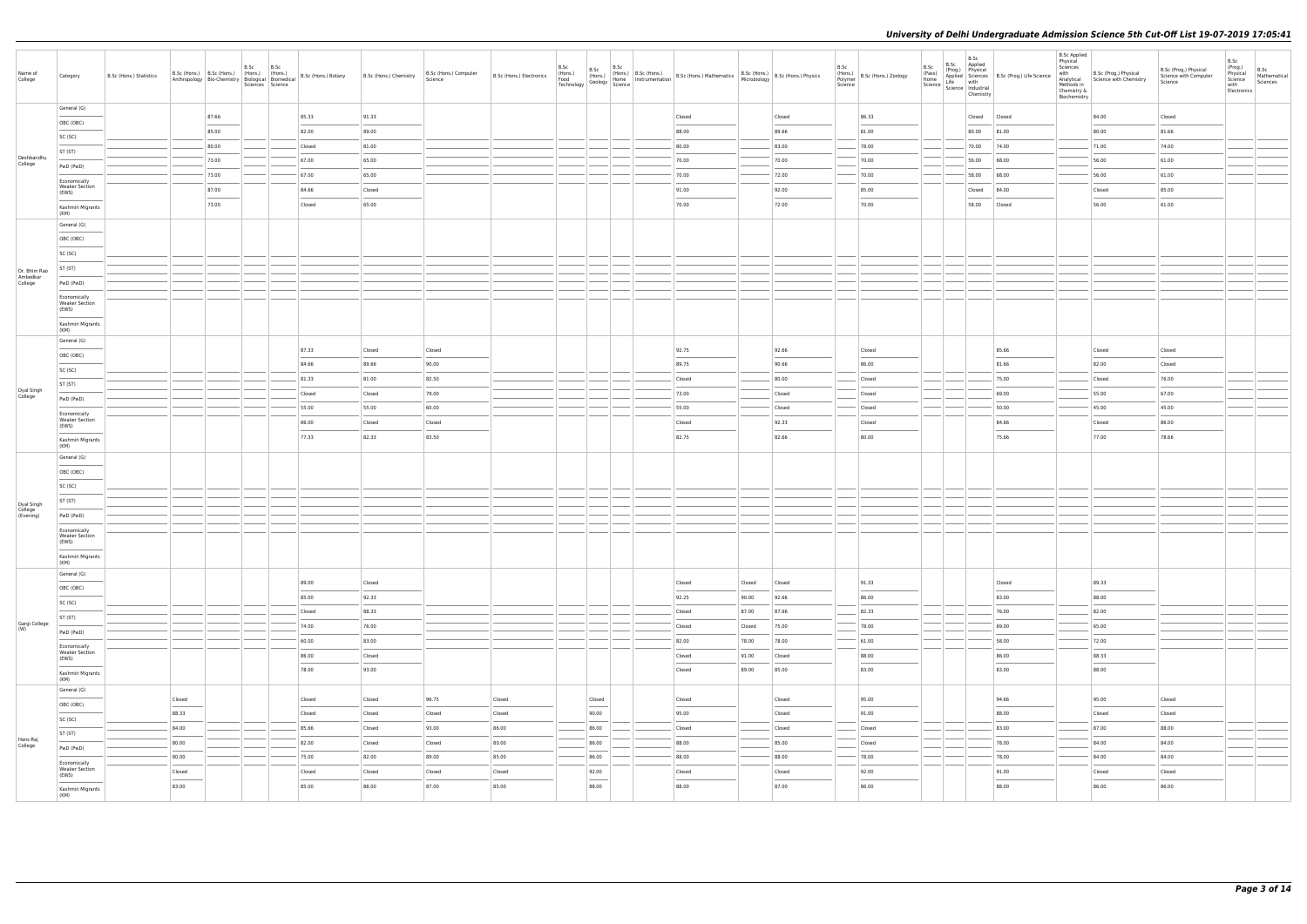| Name of<br>College                       | Category                              | B.Sc (Hons.) Statistics |                 | B.Sc B.Sc<br>Sciences Science |                 | B.Sc (Hons.) B.Sc (Hons.) (Hons.) (Hons.) (Hons.) B.Sc (Hons.) Botany B.Sc (Hons.) Chemistry Anthropology Bio-Chemistry Biological Biomedical B.Sc (Hons.) Botany | B.Sc (Hons.) Computer<br>B.Sc (Hons.) Electronics |                                                                                                                                                                                                                                                                                                                                                                                                                                                                                      |                                   | B.Sc<br>(Hons.) B.Sc (Hons.) B.Sc (Hons.) B.Sc (Hons.) B.Sc (Hons.) Mathematics<br>Food (Hons.) Geology Science B.Sc (Hons.) Mathematics B.Sc (Hons.) B.Sc (Hons.) Physics<br>Technology B.Sc (Hons.) Physics                                                                                                                                                                                                                                                                        |                                                                                                                                                                                                                                                                                                                                                                                                                                                                                      |                 | B.Sc<br>Science | (Hons.)<br>Polymer B.Sc (Hons.) Zoology | B.Sc<br>(Pass)<br>Home            | B.Sc<br>B.Sc Applied<br>(Prog.) Physical<br>Life with<br>Science   Science   Industrial<br>Chemistry | (Prog.) Priysical<br>Anglied Sciences B.Sc (Prog.) Life Science with B.Sc (Prog.) Physical<br>Life with                                                                                                                                                                                                                                                                                                                                                                             | <b>B.Sc Applied</b><br>Physical<br>Sciences<br>Methods in<br>Chemistry &<br>Biochemistry |                                                                                                                                                                                                                                                                                                                                                                                                                                                                                     | B.Sc (Prog.) Physical<br>Science with Computer<br>Science | $B.Sc$<br>(Prog.)<br>B.Sc<br>Mathematical<br>Physical<br>Science<br>Sciences<br>with<br>Electronics |
|------------------------------------------|---------------------------------------|-------------------------|-----------------|-------------------------------|-----------------|-------------------------------------------------------------------------------------------------------------------------------------------------------------------|---------------------------------------------------|--------------------------------------------------------------------------------------------------------------------------------------------------------------------------------------------------------------------------------------------------------------------------------------------------------------------------------------------------------------------------------------------------------------------------------------------------------------------------------------|-----------------------------------|--------------------------------------------------------------------------------------------------------------------------------------------------------------------------------------------------------------------------------------------------------------------------------------------------------------------------------------------------------------------------------------------------------------------------------------------------------------------------------------|--------------------------------------------------------------------------------------------------------------------------------------------------------------------------------------------------------------------------------------------------------------------------------------------------------------------------------------------------------------------------------------------------------------------------------------------------------------------------------------|-----------------|-----------------|-----------------------------------------|-----------------------------------|------------------------------------------------------------------------------------------------------|-------------------------------------------------------------------------------------------------------------------------------------------------------------------------------------------------------------------------------------------------------------------------------------------------------------------------------------------------------------------------------------------------------------------------------------------------------------------------------------|------------------------------------------------------------------------------------------|-------------------------------------------------------------------------------------------------------------------------------------------------------------------------------------------------------------------------------------------------------------------------------------------------------------------------------------------------------------------------------------------------------------------------------------------------------------------------------------|-----------------------------------------------------------|-----------------------------------------------------------------------------------------------------|
|                                          | General (G)                           | 97.75                   |                 |                               | Closed          | Closed                                                                                                                                                            |                                                   |                                                                                                                                                                                                                                                                                                                                                                                                                                                                                      |                                   | Closed                                                                                                                                                                                                                                                                                                                                                                                                                                                                               |                                                                                                                                                                                                                                                                                                                                                                                                                                                                                      | Closed          |                 | Closed                                  |                                   |                                                                                                      |                                                                                                                                                                                                                                                                                                                                                                                                                                                                                     |                                                                                          | 94.66                                                                                                                                                                                                                                                                                                                                                                                                                                                                               |                                                           | Closed                                                                                              |
|                                          | OBC (OBC)                             | Closed                  |                 |                               | Closed          | 95.00                                                                                                                                                             |                                                   |                                                                                                                                                                                                                                                                                                                                                                                                                                                                                      |                                   | Closed                                                                                                                                                                                                                                                                                                                                                                                                                                                                               |                                                                                                                                                                                                                                                                                                                                                                                                                                                                                      | Closed          |                 | Closed                                  |                                   |                                                                                                      |                                                                                                                                                                                                                                                                                                                                                                                                                                                                                     |                                                                                          | 94.33                                                                                                                                                                                                                                                                                                                                                                                                                                                                               |                                                           | 93.66                                                                                               |
|                                          | SC (SC)                               | Closed                  |                 |                               | Closed          | Closed                                                                                                                                                            |                                                   |                                                                                                                                                                                                                                                                                                                                                                                                                                                                                      |                                   | 95.25                                                                                                                                                                                                                                                                                                                                                                                                                                                                                |                                                                                                                                                                                                                                                                                                                                                                                                                                                                                      | Closed          |                 | 91.66                                   |                                   |                                                                                                      |                                                                                                                                                                                                                                                                                                                                                                                                                                                                                     |                                                                                          | Closed                                                                                                                                                                                                                                                                                                                                                                                                                                                                              |                                                           | Closed                                                                                              |
| Hindu College                            | ST (ST)                               | Closed                  |                 |                               | 89.66           | Closed                                                                                                                                                            |                                                   |                                                                                                                                                                                                                                                                                                                                                                                                                                                                                      |                                   | Closed                                                                                                                                                                                                                                                                                                                                                                                                                                                                               |                                                                                                                                                                                                                                                                                                                                                                                                                                                                                      | Closed          |                 | 86.66                                   |                                   |                                                                                                      |                                                                                                                                                                                                                                                                                                                                                                                                                                                                                     |                                                                                          | 80.00                                                                                                                                                                                                                                                                                                                                                                                                                                                                               |                                                           | Closed                                                                                              |
|                                          | PwD (PwD)                             | 90.50                   |                 |                               | 85.00           | Closed                                                                                                                                                            |                                                   |                                                                                                                                                                                                                                                                                                                                                                                                                                                                                      |                                   | 90.25                                                                                                                                                                                                                                                                                                                                                                                                                                                                                |                                                                                                                                                                                                                                                                                                                                                                                                                                                                                      | Closed          |                 | 87.00                                   |                                   |                                                                                                      |                                                                                                                                                                                                                                                                                                                                                                                                                                                                                     |                                                                                          | 76.00                                                                                                                                                                                                                                                                                                                                                                                                                                                                               |                                                           | Closed                                                                                              |
|                                          | Economically<br><b>Weaker Section</b> | 96.25                   |                 |                               | Closed          | 95.00                                                                                                                                                             |                                                   |                                                                                                                                                                                                                                                                                                                                                                                                                                                                                      |                                   | Closed                                                                                                                                                                                                                                                                                                                                                                                                                                                                               |                                                                                                                                                                                                                                                                                                                                                                                                                                                                                      | Closed          |                 | 94.66                                   |                                   |                                                                                                      |                                                                                                                                                                                                                                                                                                                                                                                                                                                                                     |                                                                                          | Closed                                                                                                                                                                                                                                                                                                                                                                                                                                                                              |                                                           | Closed                                                                                              |
|                                          | (EWS)<br>Kashmiri Migrants            | 92.50                   |                 |                               | 89.33           | 87.00                                                                                                                                                             |                                                   |                                                                                                                                                                                                                                                                                                                                                                                                                                                                                      |                                   | 90.00                                                                                                                                                                                                                                                                                                                                                                                                                                                                                |                                                                                                                                                                                                                                                                                                                                                                                                                                                                                      | 88.33           |                 | 91.66                                   |                                   |                                                                                                      |                                                                                                                                                                                                                                                                                                                                                                                                                                                                                     |                                                                                          | $\frac{1}{2} \left( \frac{1}{2} \right) \left( \frac{1}{2} \right) \left( \frac{1}{2} \right) \left( \frac{1}{2} \right) \left( \frac{1}{2} \right) \left( \frac{1}{2} \right) \left( \frac{1}{2} \right) \left( \frac{1}{2} \right) \left( \frac{1}{2} \right) \left( \frac{1}{2} \right) \left( \frac{1}{2} \right) \left( \frac{1}{2} \right) \left( \frac{1}{2} \right) \left( \frac{1}{2} \right) \left( \frac{1}{2} \right) \left( \frac{1}{2} \right) \left( \frac$<br>84.66 |                                                           | $\overline{\phantom{a}}$<br>84.33                                                                   |
|                                          | (KM)                                  |                         |                 |                               |                 |                                                                                                                                                                   |                                                   |                                                                                                                                                                                                                                                                                                                                                                                                                                                                                      |                                   |                                                                                                                                                                                                                                                                                                                                                                                                                                                                                      |                                                                                                                                                                                                                                                                                                                                                                                                                                                                                      |                 |                 |                                         |                                   |                                                                                                      |                                                                                                                                                                                                                                                                                                                                                                                                                                                                                     |                                                                                          |                                                                                                                                                                                                                                                                                                                                                                                                                                                                                     |                                                           |                                                                                                     |
|                                          | General (G)                           |                         |                 |                               |                 |                                                                                                                                                                   | 94.00                                             |                                                                                                                                                                                                                                                                                                                                                                                                                                                                                      |                                   | Closed                                                                                                                                                                                                                                                                                                                                                                                                                                                                               |                                                                                                                                                                                                                                                                                                                                                                                                                                                                                      |                 |                 |                                         |                                   |                                                                                                      |                                                                                                                                                                                                                                                                                                                                                                                                                                                                                     |                                                                                          |                                                                                                                                                                                                                                                                                                                                                                                                                                                                                     |                                                           |                                                                                                     |
|                                          | OBC (OBC)<br>$\frac{1}{2}$            |                         |                 |                               |                 |                                                                                                                                                                   | 89.50                                             |                                                                                                                                                                                                                                                                                                                                                                                                                                                                                      |                                   | 91.75                                                                                                                                                                                                                                                                                                                                                                                                                                                                                |                                                                                                                                                                                                                                                                                                                                                                                                                                                                                      |                 |                 |                                         |                                   |                                                                                                      |                                                                                                                                                                                                                                                                                                                                                                                                                                                                                     |                                                                                          |                                                                                                                                                                                                                                                                                                                                                                                                                                                                                     |                                                           |                                                                                                     |
|                                          | SC (SC)<br>ST (ST)                    |                         |                 |                               |                 |                                                                                                                                                                   | 82.00                                             |                                                                                                                                                                                                                                                                                                                                                                                                                                                                                      |                                   | 84.00                                                                                                                                                                                                                                                                                                                                                                                                                                                                                |                                                                                                                                                                                                                                                                                                                                                                                                                                                                                      |                 |                 |                                         |                                   |                                                                                                      |                                                                                                                                                                                                                                                                                                                                                                                                                                                                                     |                                                                                          |                                                                                                                                                                                                                                                                                                                                                                                                                                                                                     |                                                           |                                                                                                     |
| Indraprastha<br>College for<br>Women (W) | PwD (PwD)                             |                         |                 |                               |                 |                                                                                                                                                                   | 78.00                                             |                                                                                                                                                                                                                                                                                                                                                                                                                                                                                      |                                   | 82.00                                                                                                                                                                                                                                                                                                                                                                                                                                                                                |                                                                                                                                                                                                                                                                                                                                                                                                                                                                                      |                 |                 |                                         |                                   |                                                                                                      |                                                                                                                                                                                                                                                                                                                                                                                                                                                                                     |                                                                                          |                                                                                                                                                                                                                                                                                                                                                                                                                                                                                     |                                                           |                                                                                                     |
|                                          | Economically                          |                         |                 |                               |                 |                                                                                                                                                                   | 85.00                                             |                                                                                                                                                                                                                                                                                                                                                                                                                                                                                      |                                   | 84.00                                                                                                                                                                                                                                                                                                                                                                                                                                                                                |                                                                                                                                                                                                                                                                                                                                                                                                                                                                                      |                 |                 |                                         |                                   |                                                                                                      |                                                                                                                                                                                                                                                                                                                                                                                                                                                                                     |                                                                                          |                                                                                                                                                                                                                                                                                                                                                                                                                                                                                     |                                                           |                                                                                                     |
|                                          | <b>Weaker Section</b><br>(EWS)        |                         |                 |                               |                 |                                                                                                                                                                   | 93.50                                             |                                                                                                                                                                                                                                                                                                                                                                                                                                                                                      |                                   | Closed                                                                                                                                                                                                                                                                                                                                                                                                                                                                               |                                                                                                                                                                                                                                                                                                                                                                                                                                                                                      |                 |                 |                                         |                                   |                                                                                                      |                                                                                                                                                                                                                                                                                                                                                                                                                                                                                     |                                                                                          |                                                                                                                                                                                                                                                                                                                                                                                                                                                                                     |                                                           |                                                                                                     |
|                                          | Kashmiri Migrants<br>(KM)             |                         |                 |                               |                 |                                                                                                                                                                   | 93.50                                             |                                                                                                                                                                                                                                                                                                                                                                                                                                                                                      |                                   | 94.00                                                                                                                                                                                                                                                                                                                                                                                                                                                                                |                                                                                                                                                                                                                                                                                                                                                                                                                                                                                      |                 |                 |                                         |                                   |                                                                                                      |                                                                                                                                                                                                                                                                                                                                                                                                                                                                                     |                                                                                          |                                                                                                                                                                                                                                                                                                                                                                                                                                                                                     |                                                           |                                                                                                     |
|                                          | General (G)                           |                         |                 |                               |                 |                                                                                                                                                                   |                                                   |                                                                                                                                                                                                                                                                                                                                                                                                                                                                                      |                                   |                                                                                                                                                                                                                                                                                                                                                                                                                                                                                      |                                                                                                                                                                                                                                                                                                                                                                                                                                                                                      |                 |                 |                                         |                                   |                                                                                                      |                                                                                                                                                                                                                                                                                                                                                                                                                                                                                     |                                                                                          |                                                                                                                                                                                                                                                                                                                                                                                                                                                                                     |                                                           |                                                                                                     |
|                                          | OBC (OBC)                             |                         | 88.33<br>Closed |                               |                 |                                                                                                                                                                   |                                                   | 89.66<br>80.33                                                                                                                                                                                                                                                                                                                                                                                                                                                                       | Closed<br>Closed                  |                                                                                                                                                                                                                                                                                                                                                                                                                                                                                      | 89.33                                                                                                                                                                                                                                                                                                                                                                                                                                                                                |                 |                 |                                         | Closed<br>52.00                   |                                                                                                      |                                                                                                                                                                                                                                                                                                                                                                                                                                                                                     |                                                                                          |                                                                                                                                                                                                                                                                                                                                                                                                                                                                                     |                                                           |                                                                                                     |
|                                          | SC (SC)                               |                         | Closed          |                               |                 |                                                                                                                                                                   |                                                   | Closed                                                                                                                                                                                                                                                                                                                                                                                                                                                                               | Closed                            |                                                                                                                                                                                                                                                                                                                                                                                                                                                                                      | 82.00<br>75.00                                                                                                                                                                                                                                                                                                                                                                                                                                                                       |                 |                 |                                         | 50.00                             |                                                                                                      |                                                                                                                                                                                                                                                                                                                                                                                                                                                                                     |                                                                                          |                                                                                                                                                                                                                                                                                                                                                                                                                                                                                     |                                                           |                                                                                                     |
| Institute of<br>Home                     | ST (ST)                               |                         | 70.00           |                               |                 |                                                                                                                                                                   |                                                   | 74.00                                                                                                                                                                                                                                                                                                                                                                                                                                                                                | 58.00                             |                                                                                                                                                                                                                                                                                                                                                                                                                                                                                      | 74.00                                                                                                                                                                                                                                                                                                                                                                                                                                                                                |                 |                 |                                         | 50.00                             |                                                                                                      |                                                                                                                                                                                                                                                                                                                                                                                                                                                                                     |                                                                                          |                                                                                                                                                                                                                                                                                                                                                                                                                                                                                     |                                                           |                                                                                                     |
| Economics (W) PwD (PwD)                  |                                       |                         | 70.00           |                               |                 |                                                                                                                                                                   |                                                   | 55.00                                                                                                                                                                                                                                                                                                                                                                                                                                                                                | 54.00                             |                                                                                                                                                                                                                                                                                                                                                                                                                                                                                      | 70.00                                                                                                                                                                                                                                                                                                                                                                                                                                                                                |                 |                 |                                         | 50.00                             |                                                                                                      |                                                                                                                                                                                                                                                                                                                                                                                                                                                                                     |                                                                                          |                                                                                                                                                                                                                                                                                                                                                                                                                                                                                     |                                                           |                                                                                                     |
|                                          | Economically<br><b>Weaker Section</b> |                         | 87.33           |                               |                 |                                                                                                                                                                   |                                                   | 88.00                                                                                                                                                                                                                                                                                                                                                                                                                                                                                | 76.00                             |                                                                                                                                                                                                                                                                                                                                                                                                                                                                                      | 88.33                                                                                                                                                                                                                                                                                                                                                                                                                                                                                |                 |                 |                                         | 70.00                             |                                                                                                      |                                                                                                                                                                                                                                                                                                                                                                                                                                                                                     |                                                                                          |                                                                                                                                                                                                                                                                                                                                                                                                                                                                                     |                                                           |                                                                                                     |
|                                          | (EWS)<br>Kashmiri Migrants            |                         | 70.00           |                               |                 |                                                                                                                                                                   |                                                   | $\frac{1}{2} \left( \frac{1}{2} \right) \left( \frac{1}{2} \right) \left( \frac{1}{2} \right) \left( \frac{1}{2} \right) \left( \frac{1}{2} \right) \left( \frac{1}{2} \right) \left( \frac{1}{2} \right) \left( \frac{1}{2} \right) \left( \frac{1}{2} \right) \left( \frac{1}{2} \right) \left( \frac{1}{2} \right) \left( \frac{1}{2} \right) \left( \frac{1}{2} \right) \left( \frac{1}{2} \right) \left( \frac{1}{2} \right) \left( \frac{1}{2} \right) \left( \frac$<br>Closed | $\overline{\phantom{a}}$<br>55.00 |                                                                                                                                                                                                                                                                                                                                                                                                                                                                                      | $\frac{1}{2} \left( \frac{1}{2} \right) \left( \frac{1}{2} \right) \left( \frac{1}{2} \right) \left( \frac{1}{2} \right) \left( \frac{1}{2} \right) \left( \frac{1}{2} \right) \left( \frac{1}{2} \right) \left( \frac{1}{2} \right) \left( \frac{1}{2} \right) \left( \frac{1}{2} \right) \left( \frac{1}{2} \right) \left( \frac{1}{2} \right) \left( \frac{1}{2} \right) \left( \frac{1}{2} \right) \left( \frac{1}{2} \right) \left( \frac{1}{2} \right) \left( \frac$<br>Closed |                 |                 |                                         | $\overline{\phantom{a}}$<br>50.00 |                                                                                                      |                                                                                                                                                                                                                                                                                                                                                                                                                                                                                     |                                                                                          |                                                                                                                                                                                                                                                                                                                                                                                                                                                                                     |                                                           |                                                                                                     |
|                                          | (KM)                                  |                         |                 |                               |                 |                                                                                                                                                                   |                                                   |                                                                                                                                                                                                                                                                                                                                                                                                                                                                                      |                                   |                                                                                                                                                                                                                                                                                                                                                                                                                                                                                      |                                                                                                                                                                                                                                                                                                                                                                                                                                                                                      |                 |                 |                                         |                                   |                                                                                                      |                                                                                                                                                                                                                                                                                                                                                                                                                                                                                     |                                                                                          |                                                                                                                                                                                                                                                                                                                                                                                                                                                                                     |                                                           |                                                                                                     |
|                                          | General (G)                           |                         |                 |                               |                 |                                                                                                                                                                   |                                                   |                                                                                                                                                                                                                                                                                                                                                                                                                                                                                      |                                   | Closed                                                                                                                                                                                                                                                                                                                                                                                                                                                                               |                                                                                                                                                                                                                                                                                                                                                                                                                                                                                      |                 |                 |                                         |                                   |                                                                                                      |                                                                                                                                                                                                                                                                                                                                                                                                                                                                                     |                                                                                          |                                                                                                                                                                                                                                                                                                                                                                                                                                                                                     |                                                           |                                                                                                     |
|                                          | OBC (OBC)                             |                         |                 |                               |                 |                                                                                                                                                                   |                                                   |                                                                                                                                                                                                                                                                                                                                                                                                                                                                                      |                                   | 86.00                                                                                                                                                                                                                                                                                                                                                                                                                                                                                |                                                                                                                                                                                                                                                                                                                                                                                                                                                                                      |                 |                 |                                         |                                   |                                                                                                      |                                                                                                                                                                                                                                                                                                                                                                                                                                                                                     |                                                                                          |                                                                                                                                                                                                                                                                                                                                                                                                                                                                                     |                                                           |                                                                                                     |
|                                          | SC (SC)<br>ST (ST)                    |                         |                 |                               |                 |                                                                                                                                                                   |                                                   |                                                                                                                                                                                                                                                                                                                                                                                                                                                                                      |                                   | 80.00                                                                                                                                                                                                                                                                                                                                                                                                                                                                                |                                                                                                                                                                                                                                                                                                                                                                                                                                                                                      |                 |                 |                                         |                                   |                                                                                                      |                                                                                                                                                                                                                                                                                                                                                                                                                                                                                     |                                                                                          |                                                                                                                                                                                                                                                                                                                                                                                                                                                                                     |                                                           |                                                                                                     |
| Janki Devi<br>Memorial<br>College (W)    | PwD (PwD)                             |                         |                 |                               |                 |                                                                                                                                                                   |                                                   |                                                                                                                                                                                                                                                                                                                                                                                                                                                                                      |                                   | 80.00                                                                                                                                                                                                                                                                                                                                                                                                                                                                                |                                                                                                                                                                                                                                                                                                                                                                                                                                                                                      |                 |                 |                                         |                                   |                                                                                                      |                                                                                                                                                                                                                                                                                                                                                                                                                                                                                     |                                                                                          |                                                                                                                                                                                                                                                                                                                                                                                                                                                                                     |                                                           |                                                                                                     |
|                                          | Economically                          |                         |                 |                               |                 |                                                                                                                                                                   |                                                   |                                                                                                                                                                                                                                                                                                                                                                                                                                                                                      |                                   | 80.00                                                                                                                                                                                                                                                                                                                                                                                                                                                                                |                                                                                                                                                                                                                                                                                                                                                                                                                                                                                      |                 |                 |                                         |                                   |                                                                                                      |                                                                                                                                                                                                                                                                                                                                                                                                                                                                                     |                                                                                          |                                                                                                                                                                                                                                                                                                                                                                                                                                                                                     |                                                           |                                                                                                     |
|                                          | <b>Weaker Section</b><br>(EWS)        |                         |                 |                               |                 |                                                                                                                                                                   |                                                   |                                                                                                                                                                                                                                                                                                                                                                                                                                                                                      |                                   | Closed                                                                                                                                                                                                                                                                                                                                                                                                                                                                               |                                                                                                                                                                                                                                                                                                                                                                                                                                                                                      |                 |                 |                                         |                                   |                                                                                                      |                                                                                                                                                                                                                                                                                                                                                                                                                                                                                     |                                                                                          |                                                                                                                                                                                                                                                                                                                                                                                                                                                                                     |                                                           |                                                                                                     |
|                                          | Kashmiri Migrants<br>(KM)             |                         |                 |                               |                 |                                                                                                                                                                   |                                                   |                                                                                                                                                                                                                                                                                                                                                                                                                                                                                      |                                   | 80.00                                                                                                                                                                                                                                                                                                                                                                                                                                                                                |                                                                                                                                                                                                                                                                                                                                                                                                                                                                                      |                 |                 |                                         |                                   |                                                                                                      |                                                                                                                                                                                                                                                                                                                                                                                                                                                                                     |                                                                                          |                                                                                                                                                                                                                                                                                                                                                                                                                                                                                     |                                                           |                                                                                                     |
|                                          | General (G)                           |                         |                 |                               |                 |                                                                                                                                                                   |                                                   |                                                                                                                                                                                                                                                                                                                                                                                                                                                                                      |                                   |                                                                                                                                                                                                                                                                                                                                                                                                                                                                                      |                                                                                                                                                                                                                                                                                                                                                                                                                                                                                      |                 |                 |                                         |                                   |                                                                                                      |                                                                                                                                                                                                                                                                                                                                                                                                                                                                                     |                                                                                          |                                                                                                                                                                                                                                                                                                                                                                                                                                                                                     |                                                           |                                                                                                     |
|                                          | OBC (OBC)<br>$\sim$                   |                         |                 |                               | Closed<br>80.00 | Closed<br>Closed                                                                                                                                                  | Closed<br>82.50                                   |                                                                                                                                                                                                                                                                                                                                                                                                                                                                                      |                                   | Closed<br>88.00                                                                                                                                                                                                                                                                                                                                                                                                                                                                      |                                                                                                                                                                                                                                                                                                                                                                                                                                                                                      | Closed<br>86.00 |                 | 88.33<br>85.00                          |                                   |                                                                                                      | 83.00<br>77.00                                                                                                                                                                                                                                                                                                                                                                                                                                                                      |                                                                                          |                                                                                                                                                                                                                                                                                                                                                                                                                                                                                     | Closed<br>76.00                                           |                                                                                                     |
|                                          | SC (SC)                               |                         |                 |                               | 80.00           | Closed                                                                                                                                                            | 72.00                                             |                                                                                                                                                                                                                                                                                                                                                                                                                                                                                      |                                   | 81.00                                                                                                                                                                                                                                                                                                                                                                                                                                                                                |                                                                                                                                                                                                                                                                                                                                                                                                                                                                                      | Closed          |                 | 79.00                                   |                                   |                                                                                                      | 73.00                                                                                                                                                                                                                                                                                                                                                                                                                                                                               |                                                                                          |                                                                                                                                                                                                                                                                                                                                                                                                                                                                                     | 65.00                                                     |                                                                                                     |
| Kalindi College                          | ST (ST)                               |                         |                 |                               | 75.00           | 68.00                                                                                                                                                             | 70.00                                             |                                                                                                                                                                                                                                                                                                                                                                                                                                                                                      |                                   | 75.00                                                                                                                                                                                                                                                                                                                                                                                                                                                                                |                                                                                                                                                                                                                                                                                                                                                                                                                                                                                      | 72.00           |                 | 78.00                                   |                                   |                                                                                                      | 70.00                                                                                                                                                                                                                                                                                                                                                                                                                                                                               |                                                                                          |                                                                                                                                                                                                                                                                                                                                                                                                                                                                                     | 65.00                                                     |                                                                                                     |
| (W)                                      | PwD (PwD)                             |                         |                 |                               | 77.00           | 79.00                                                                                                                                                             | 78.00                                             |                                                                                                                                                                                                                                                                                                                                                                                                                                                                                      |                                   | 75.00                                                                                                                                                                                                                                                                                                                                                                                                                                                                                |                                                                                                                                                                                                                                                                                                                                                                                                                                                                                      | 84.00           |                 | 79.00                                   |                                   |                                                                                                      | 73.00                                                                                                                                                                                                                                                                                                                                                                                                                                                                               |                                                                                          |                                                                                                                                                                                                                                                                                                                                                                                                                                                                                     | 79.00                                                     |                                                                                                     |
|                                          | Economically<br><b>Weaker Section</b> |                         |                 |                               | 85.00           | Closed                                                                                                                                                            | 86.50                                             |                                                                                                                                                                                                                                                                                                                                                                                                                                                                                      |                                   | Closed                                                                                                                                                                                                                                                                                                                                                                                                                                                                               |                                                                                                                                                                                                                                                                                                                                                                                                                                                                                      | Closed          |                 | 88.00                                   |                                   |                                                                                                      | 84.00                                                                                                                                                                                                                                                                                                                                                                                                                                                                               |                                                                                          |                                                                                                                                                                                                                                                                                                                                                                                                                                                                                     | Closed                                                    |                                                                                                     |
|                                          | (EWS)<br>Kashmiri Migrants            |                         |                 |                               | 86.00           | 79.00                                                                                                                                                             | 83.00                                             |                                                                                                                                                                                                                                                                                                                                                                                                                                                                                      |                                   | 83.00                                                                                                                                                                                                                                                                                                                                                                                                                                                                                |                                                                                                                                                                                                                                                                                                                                                                                                                                                                                      | 83.00           |                 | 87.00                                   |                                   |                                                                                                      | $\frac{1}{2} \left( \frac{1}{2} \right) \left( \frac{1}{2} \right) \left( \frac{1}{2} \right) \left( \frac{1}{2} \right) \left( \frac{1}{2} \right) \left( \frac{1}{2} \right) \left( \frac{1}{2} \right) \left( \frac{1}{2} \right) \left( \frac{1}{2} \right) \left( \frac{1}{2} \right) \left( \frac{1}{2} \right) \left( \frac{1}{2} \right) \left( \frac{1}{2} \right) \left( \frac{1}{2} \right) \left( \frac{1}{2} \right) \left( \frac{1}{2} \right) \left( \frac$<br>83.00 |                                                                                          |                                                                                                                                                                                                                                                                                                                                                                                                                                                                                     | 82.00                                                     |                                                                                                     |
|                                          | (KM)                                  |                         |                 |                               |                 |                                                                                                                                                                   |                                                   |                                                                                                                                                                                                                                                                                                                                                                                                                                                                                      |                                   |                                                                                                                                                                                                                                                                                                                                                                                                                                                                                      |                                                                                                                                                                                                                                                                                                                                                                                                                                                                                      |                 |                 |                                         |                                   |                                                                                                      |                                                                                                                                                                                                                                                                                                                                                                                                                                                                                     |                                                                                          |                                                                                                                                                                                                                                                                                                                                                                                                                                                                                     |                                                           |                                                                                                     |
|                                          | General (G)                           |                         |                 |                               |                 |                                                                                                                                                                   |                                                   |                                                                                                                                                                                                                                                                                                                                                                                                                                                                                      |                                   | Closed                                                                                                                                                                                                                                                                                                                                                                                                                                                                               |                                                                                                                                                                                                                                                                                                                                                                                                                                                                                      |                 |                 |                                         |                                   |                                                                                                      |                                                                                                                                                                                                                                                                                                                                                                                                                                                                                     |                                                                                          |                                                                                                                                                                                                                                                                                                                                                                                                                                                                                     |                                                           |                                                                                                     |
|                                          | OBC (OBC)<br><b>Contract Contract</b> |                         |                 |                               |                 |                                                                                                                                                                   |                                                   |                                                                                                                                                                                                                                                                                                                                                                                                                                                                                      |                                   | Closed                                                                                                                                                                                                                                                                                                                                                                                                                                                                               |                                                                                                                                                                                                                                                                                                                                                                                                                                                                                      |                 |                 |                                         |                                   |                                                                                                      |                                                                                                                                                                                                                                                                                                                                                                                                                                                                                     |                                                                                          |                                                                                                                                                                                                                                                                                                                                                                                                                                                                                     |                                                           |                                                                                                     |
|                                          | SC (SC)<br>ST (ST)                    |                         |                 |                               |                 |                                                                                                                                                                   |                                                   |                                                                                                                                                                                                                                                                                                                                                                                                                                                                                      |                                   | 82.00                                                                                                                                                                                                                                                                                                                                                                                                                                                                                |                                                                                                                                                                                                                                                                                                                                                                                                                                                                                      |                 |                 |                                         |                                   |                                                                                                      |                                                                                                                                                                                                                                                                                                                                                                                                                                                                                     |                                                                                          |                                                                                                                                                                                                                                                                                                                                                                                                                                                                                     |                                                           |                                                                                                     |
| Kamala Nehru<br>College (W)              | PwD (PwD)                             |                         |                 |                               |                 |                                                                                                                                                                   |                                                   |                                                                                                                                                                                                                                                                                                                                                                                                                                                                                      |                                   | 82.00                                                                                                                                                                                                                                                                                                                                                                                                                                                                                |                                                                                                                                                                                                                                                                                                                                                                                                                                                                                      |                 |                 |                                         |                                   |                                                                                                      |                                                                                                                                                                                                                                                                                                                                                                                                                                                                                     |                                                                                          |                                                                                                                                                                                                                                                                                                                                                                                                                                                                                     |                                                           |                                                                                                     |
|                                          | Economically                          |                         |                 |                               |                 |                                                                                                                                                                   |                                                   |                                                                                                                                                                                                                                                                                                                                                                                                                                                                                      |                                   | 73.00                                                                                                                                                                                                                                                                                                                                                                                                                                                                                |                                                                                                                                                                                                                                                                                                                                                                                                                                                                                      |                 |                 |                                         |                                   |                                                                                                      |                                                                                                                                                                                                                                                                                                                                                                                                                                                                                     |                                                                                          |                                                                                                                                                                                                                                                                                                                                                                                                                                                                                     |                                                           |                                                                                                     |
|                                          | <b>Weaker Section</b><br>(EWS)        |                         |                 |                               |                 |                                                                                                                                                                   |                                                   |                                                                                                                                                                                                                                                                                                                                                                                                                                                                                      |                                   | Closed<br>$\frac{1}{2} \left( \frac{1}{2} \right) \left( \frac{1}{2} \right) \left( \frac{1}{2} \right) \left( \frac{1}{2} \right) \left( \frac{1}{2} \right) \left( \frac{1}{2} \right) \left( \frac{1}{2} \right) \left( \frac{1}{2} \right) \left( \frac{1}{2} \right) \left( \frac{1}{2} \right) \left( \frac{1}{2} \right) \left( \frac{1}{2} \right) \left( \frac{1}{2} \right) \left( \frac{1}{2} \right) \left( \frac{1}{2} \right) \left( \frac{1}{2} \right) \left( \frac$ |                                                                                                                                                                                                                                                                                                                                                                                                                                                                                      |                 |                 |                                         |                                   |                                                                                                      |                                                                                                                                                                                                                                                                                                                                                                                                                                                                                     |                                                                                          |                                                                                                                                                                                                                                                                                                                                                                                                                                                                                     |                                                           |                                                                                                     |
|                                          | Kashmiri Migrants<br>(KM)             |                         |                 |                               |                 |                                                                                                                                                                   |                                                   |                                                                                                                                                                                                                                                                                                                                                                                                                                                                                      |                                   | 85.00                                                                                                                                                                                                                                                                                                                                                                                                                                                                                |                                                                                                                                                                                                                                                                                                                                                                                                                                                                                      |                 |                 |                                         |                                   |                                                                                                      |                                                                                                                                                                                                                                                                                                                                                                                                                                                                                     |                                                                                          |                                                                                                                                                                                                                                                                                                                                                                                                                                                                                     |                                                           |                                                                                                     |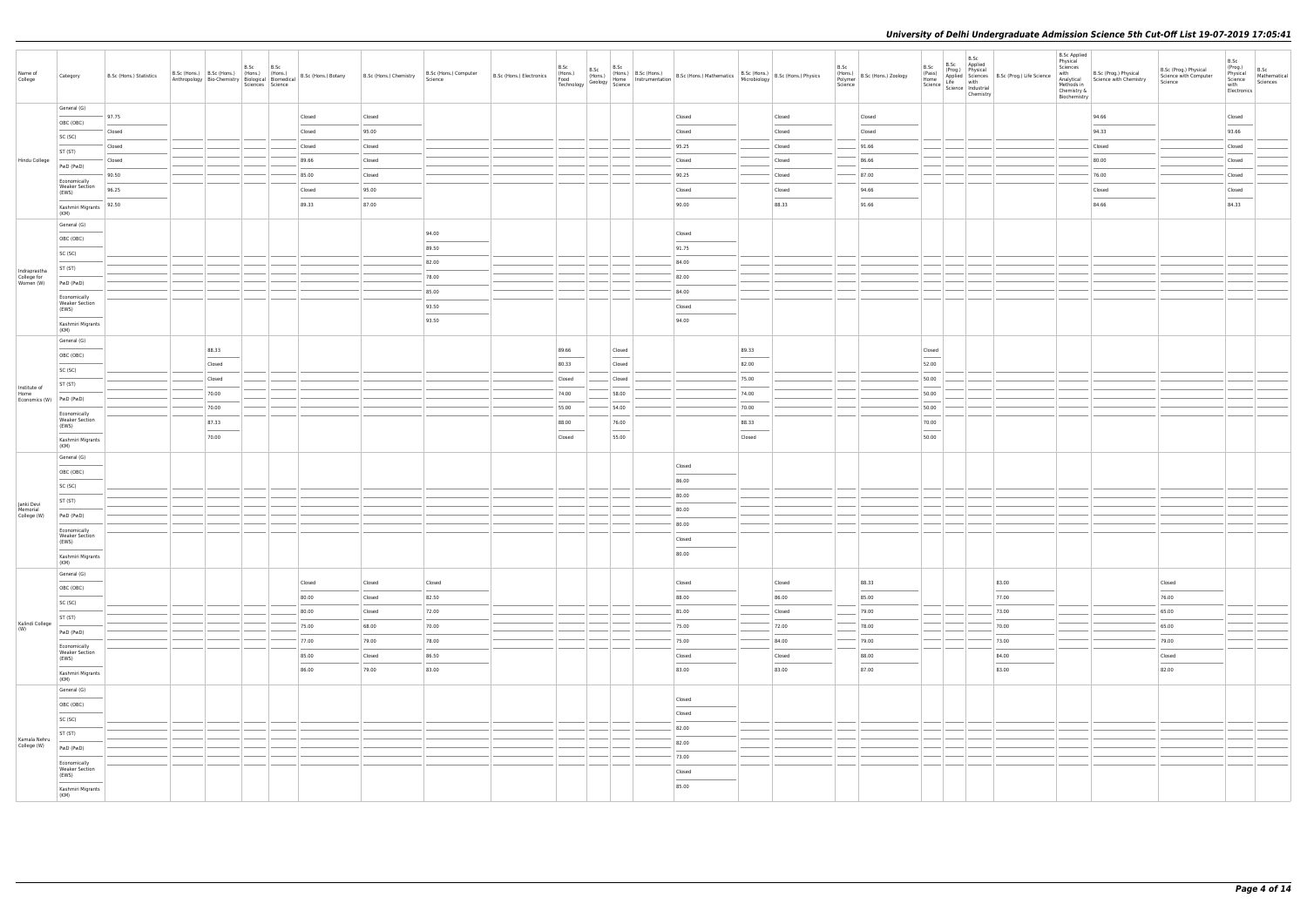| Name of<br>College                  | Category                                                                                                                                                                                                                                                                                                                                                                                                                                                                                | B.Sc (Hons.) Statistics     | B.Sc (Hons.) B.Sc (Hons.) (Hons.) (Hons.)<br>Anthropology Bio-Chemistry   Hons.) (Hons.) B.Sc (Hons.) Botany B.Sc (Hons.) Chemistry   Anthropology   Bio-Chemistry   Biological   Biomedical   B.Sc (Hons.) Botany | B.Sc<br>B.Sc<br>Sciences Science |       |        | B.Sc (Hons.) Computer<br>Science | B.Sc (Hons.) Electronics | B.Sc<br>(Hons.)<br>Food<br>Technology |                         | B.Sc (Hons.) B.Sc (Hons.) B.Sc (Hons.) B.Sc (Hons.) B.Sc (Hons.) B.Sc (Hons.) Physics (Hons.) Physics (Hons.) Physics (Hons.) Physics (Hons.) Physics (Hons.) Physics (Hons.) Physics (Hons.) Physics (Hons.) Physics (Physics |        | B.Sc<br>Science | (Hons.)<br>Polymer B.Sc (Hons.) Zoology | B.Sc<br>(Pass)<br>Home                                                                                                                                                                                                                                                                                                                                                                                                                                                               | B.Sc<br>B.Sc Applied<br>(Prog.) Physical<br>$\left  \frac{\text{Line}}{\text{Science}} \right  \frac{\text{Line}}{\text{Science}} \left  \frac{\text{mine}}{\text{industrial}} \right $<br>Chemistry | Applied Sciences B.Sc (Prog.) Life Science<br>Life with | <b>B.Sc Applied</b><br>Physical<br>Sciences<br>with<br>Methods in<br>Chemistry &<br>Biochemistry | B.Sc (Prog.) Physical<br>Analytical Science with Chemistry | B.Sc (Prog.) Physical<br>Science with Computer<br>Science | B.Sc<br>(Prog.)<br>Physical<br>Science<br>with<br>Electronics | B.Sc<br>Mathematical<br>Sciences   |
|-------------------------------------|-----------------------------------------------------------------------------------------------------------------------------------------------------------------------------------------------------------------------------------------------------------------------------------------------------------------------------------------------------------------------------------------------------------------------------------------------------------------------------------------|-----------------------------|--------------------------------------------------------------------------------------------------------------------------------------------------------------------------------------------------------------------|----------------------------------|-------|--------|----------------------------------|--------------------------|---------------------------------------|-------------------------|--------------------------------------------------------------------------------------------------------------------------------------------------------------------------------------------------------------------------------|--------|-----------------|-----------------------------------------|--------------------------------------------------------------------------------------------------------------------------------------------------------------------------------------------------------------------------------------------------------------------------------------------------------------------------------------------------------------------------------------------------------------------------------------------------------------------------------------|------------------------------------------------------------------------------------------------------------------------------------------------------------------------------------------------------|---------------------------------------------------------|--------------------------------------------------------------------------------------------------|------------------------------------------------------------|-----------------------------------------------------------|---------------------------------------------------------------|------------------------------------|
|                                     | General (G)                                                                                                                                                                                                                                                                                                                                                                                                                                                                             |                             |                                                                                                                                                                                                                    |                                  |       |        | 93.75                            | Closed                   |                                       |                         | Closed                                                                                                                                                                                                                         | 93.66  |                 |                                         |                                                                                                                                                                                                                                                                                                                                                                                                                                                                                      |                                                                                                                                                                                                      |                                                         |                                                                                                  |                                                            | Closed                                                    |                                                               | 89.75                              |
|                                     | OBC (OBC)                                                                                                                                                                                                                                                                                                                                                                                                                                                                               |                             |                                                                                                                                                                                                                    |                                  |       |        | 88.50                            | Closed                   |                                       |                         | 89.00                                                                                                                                                                                                                          | Closed |                 |                                         |                                                                                                                                                                                                                                                                                                                                                                                                                                                                                      |                                                                                                                                                                                                      |                                                         |                                                                                                  |                                                            | 84.33                                                     |                                                               | 86.75                              |
|                                     | SC (SC)                                                                                                                                                                                                                                                                                                                                                                                                                                                                                 |                             |                                                                                                                                                                                                                    |                                  |       |        | Closed                           | Closed                   |                                       |                         | 83.00                                                                                                                                                                                                                          | 83.66  |                 |                                         |                                                                                                                                                                                                                                                                                                                                                                                                                                                                                      |                                                                                                                                                                                                      |                                                         |                                                                                                  |                                                            | 74.33                                                     |                                                               | 78.00                              |
| Keshav<br>Mahavidyalaya   PwD (PwD) | ST (ST)                                                                                                                                                                                                                                                                                                                                                                                                                                                                                 |                             |                                                                                                                                                                                                                    |                                  |       |        | Closed                           | Closed                   |                                       |                         | 72.00                                                                                                                                                                                                                          | 60.00  |                 |                                         |                                                                                                                                                                                                                                                                                                                                                                                                                                                                                      |                                                                                                                                                                                                      |                                                         |                                                                                                  |                                                            | 60.00                                                     |                                                               | 71.00                              |
|                                     |                                                                                                                                                                                                                                                                                                                                                                                                                                                                                         |                             |                                                                                                                                                                                                                    |                                  |       |        | 65.00                            | 55.00                    |                                       |                         | 75.00                                                                                                                                                                                                                          | 60.00  |                 |                                         |                                                                                                                                                                                                                                                                                                                                                                                                                                                                                      |                                                                                                                                                                                                      |                                                         |                                                                                                  |                                                            | 55.00                                                     |                                                               | 73.00                              |
|                                     | Economically<br><b>Weaker Section</b><br>(EWS)                                                                                                                                                                                                                                                                                                                                                                                                                                          |                             |                                                                                                                                                                                                                    |                                  |       |        | Closed                           | Closed                   |                                       |                         | 91.00                                                                                                                                                                                                                          | Closed |                 |                                         |                                                                                                                                                                                                                                                                                                                                                                                                                                                                                      |                                                                                                                                                                                                      |                                                         |                                                                                                  |                                                            | Closed                                                    |                                                               | Closed                             |
|                                     | Kashmiri Migrants                                                                                                                                                                                                                                                                                                                                                                                                                                                                       |                             |                                                                                                                                                                                                                    |                                  |       |        | 83.75                            | 77.66                    |                                       |                         | 83.00                                                                                                                                                                                                                          | 84.00  |                 |                                         |                                                                                                                                                                                                                                                                                                                                                                                                                                                                                      |                                                                                                                                                                                                      |                                                         |                                                                                                  |                                                            | 77.00                                                     |                                                               | 79.75                              |
|                                     | (KM)                                                                                                                                                                                                                                                                                                                                                                                                                                                                                    |                             |                                                                                                                                                                                                                    |                                  |       |        |                                  |                          |                                       |                         |                                                                                                                                                                                                                                |        |                 |                                         |                                                                                                                                                                                                                                                                                                                                                                                                                                                                                      |                                                                                                                                                                                                      |                                                         |                                                                                                  |                                                            |                                                           |                                                               |                                    |
|                                     | General (G)                                                                                                                                                                                                                                                                                                                                                                                                                                                                             | Closed                      |                                                                                                                                                                                                                    |                                  | 92.00 | Closed |                                  |                          |                                       |                         | 96.00                                                                                                                                                                                                                          | Closed |                 | 94.00                                   |                                                                                                                                                                                                                                                                                                                                                                                                                                                                                      |                                                                                                                                                                                                      | Closed                                                  | 91.66                                                                                            | Closed                                                     | Closed                                                    |                                                               |                                    |
|                                     | OBC (OBC)                                                                                                                                                                                                                                                                                                                                                                                                                                                                               | 94.50                       |                                                                                                                                                                                                                    |                                  | 90.00 | 94.00  |                                  |                          |                                       |                         | 94.75                                                                                                                                                                                                                          | Closed |                 | 92.00                                   |                                                                                                                                                                                                                                                                                                                                                                                                                                                                                      |                                                                                                                                                                                                      | 89.66                                                   | 89.33                                                                                            | 91.66                                                      | Closed                                                    |                                                               |                                    |
|                                     | SC (SC)                                                                                                                                                                                                                                                                                                                                                                                                                                                                                 | 89.00                       |                                                                                                                                                                                                                    |                                  | 85.33 | 86.00  |                                  |                          |                                       |                         | 91.75                                                                                                                                                                                                                          | 90.00  |                 | 87.00                                   |                                                                                                                                                                                                                                                                                                                                                                                                                                                                                      |                                                                                                                                                                                                      | 84.66                                                   | 80.00                                                                                            | 83.00                                                      | 86.66                                                     |                                                               |                                    |
| Kirori Mal<br>College               | ST (ST)                                                                                                                                                                                                                                                                                                                                                                                                                                                                                 | 85.50                       |                                                                                                                                                                                                                    |                                  | 82.33 | 77.00  |                                  |                          |                                       |                         | 90.00                                                                                                                                                                                                                          | 82.66  |                 | 84.00                                   |                                                                                                                                                                                                                                                                                                                                                                                                                                                                                      |                                                                                                                                                                                                      | Closed                                                  | 70.00                                                                                            | 75.00                                                      | 82.33                                                     |                                                               |                                    |
|                                     | PwD (PwD)                                                                                                                                                                                                                                                                                                                                                                                                                                                                               | 90.00                       |                                                                                                                                                                                                                    |                                  | 75.00 | 81.00  |                                  |                          |                                       |                         | 89.25                                                                                                                                                                                                                          | 75.00  |                 | 79.00                                   |                                                                                                                                                                                                                                                                                                                                                                                                                                                                                      |                                                                                                                                                                                                      | 77.00                                                   | 77.00                                                                                            | 74.00                                                      | 80.66                                                     |                                                               |                                    |
|                                     | Economically<br><b>Weaker Section</b><br>(EWS)                                                                                                                                                                                                                                                                                                                                                                                                                                          | Closed                      |                                                                                                                                                                                                                    |                                  | 91.00 | Closed |                                  |                          |                                       |                         | 95.50                                                                                                                                                                                                                          | Closed |                 | 93.00                                   |                                                                                                                                                                                                                                                                                                                                                                                                                                                                                      |                                                                                                                                                                                                      | Closed                                                  | Closed                                                                                           | 93.33                                                      | Closed                                                    |                                                               |                                    |
|                                     | Kashmiri Migrants                                                                                                                                                                                                                                                                                                                                                                                                                                                                       | 92.00                       |                                                                                                                                                                                                                    |                                  | 88.00 | 90.00  |                                  |                          |                                       |                         | 93.00                                                                                                                                                                                                                          | 85.66  |                 | 91.00                                   |                                                                                                                                                                                                                                                                                                                                                                                                                                                                                      |                                                                                                                                                                                                      | 84.00                                                   | 85.00                                                                                            | 84.66                                                      | 84.66                                                     |                                                               |                                    |
|                                     | (KM)                                                                                                                                                                                                                                                                                                                                                                                                                                                                                    |                             |                                                                                                                                                                                                                    |                                  |       |        |                                  |                          |                                       |                         |                                                                                                                                                                                                                                |        |                 |                                         |                                                                                                                                                                                                                                                                                                                                                                                                                                                                                      |                                                                                                                                                                                                      |                                                         |                                                                                                  |                                                            |                                                           |                                                               |                                    |
|                                     | General (G)                                                                                                                                                                                                                                                                                                                                                                                                                                                                             |                             |                                                                                                                                                                                                                    |                                  |       |        |                                  |                          | Closed                                | Closed                  |                                                                                                                                                                                                                                |        |                 |                                         | Closed                                                                                                                                                                                                                                                                                                                                                                                                                                                                               |                                                                                                                                                                                                      |                                                         |                                                                                                  |                                                            |                                                           |                                                               |                                    |
|                                     | OBC (OBC)                                                                                                                                                                                                                                                                                                                                                                                                                                                                               |                             |                                                                                                                                                                                                                    |                                  |       |        |                                  |                          | Closed                                | $\frac{1}{2}$<br>Closed |                                                                                                                                                                                                                                |        |                 |                                         | $\frac{1}{2} \left( \frac{1}{2} \right) \left( \frac{1}{2} \right) \left( \frac{1}{2} \right) \left( \frac{1}{2} \right) \left( \frac{1}{2} \right) \left( \frac{1}{2} \right) \left( \frac{1}{2} \right) \left( \frac{1}{2} \right) \left( \frac{1}{2} \right) \left( \frac{1}{2} \right) \left( \frac{1}{2} \right) \left( \frac{1}{2} \right) \left( \frac{1}{2} \right) \left( \frac{1}{2} \right) \left( \frac{1}{2} \right) \left( \frac{1}{2} \right) \left( \frac$<br>Closed |                                                                                                                                                                                                      |                                                         |                                                                                                  |                                                            |                                                           |                                                               |                                    |
|                                     | SC (SC)                                                                                                                                                                                                                                                                                                                                                                                                                                                                                 |                             |                                                                                                                                                                                                                    |                                  |       |        |                                  |                          | Closed                                | Closed                  |                                                                                                                                                                                                                                |        |                 |                                         | Closed                                                                                                                                                                                                                                                                                                                                                                                                                                                                               |                                                                                                                                                                                                      |                                                         |                                                                                                  |                                                            |                                                           |                                                               |                                    |
| Lady Irwin<br>College (W)           | ST (ST)                                                                                                                                                                                                                                                                                                                                                                                                                                                                                 |                             |                                                                                                                                                                                                                    |                                  |       |        |                                  |                          | 68.00                                 | 60.00                   |                                                                                                                                                                                                                                |        |                 |                                         | 55.00                                                                                                                                                                                                                                                                                                                                                                                                                                                                                |                                                                                                                                                                                                      |                                                         |                                                                                                  |                                                            |                                                           |                                                               |                                    |
|                                     | PwD (PwD)                                                                                                                                                                                                                                                                                                                                                                                                                                                                               |                             |                                                                                                                                                                                                                    |                                  |       |        |                                  |                          | 69.00                                 | 59.00                   |                                                                                                                                                                                                                                |        |                 |                                         | 55.00                                                                                                                                                                                                                                                                                                                                                                                                                                                                                |                                                                                                                                                                                                      |                                                         |                                                                                                  |                                                            |                                                           |                                                               |                                    |
|                                     | Economically<br><b>Weaker Section</b><br>(EWS)                                                                                                                                                                                                                                                                                                                                                                                                                                          |                             |                                                                                                                                                                                                                    |                                  |       |        |                                  |                          | 89.00                                 | Closed                  |                                                                                                                                                                                                                                |        |                 |                                         | Closed                                                                                                                                                                                                                                                                                                                                                                                                                                                                               |                                                                                                                                                                                                      |                                                         |                                                                                                  |                                                            |                                                           |                                                               |                                    |
|                                     | Kashmiri Migrants                                                                                                                                                                                                                                                                                                                                                                                                                                                                       |                             |                                                                                                                                                                                                                    |                                  |       |        |                                  |                          | $\frac{1}{2}$<br>74.00                | $\sim$<br>71.00         |                                                                                                                                                                                                                                |        |                 |                                         | $\frac{1}{2}$<br>69.00                                                                                                                                                                                                                                                                                                                                                                                                                                                               |                                                                                                                                                                                                      |                                                         |                                                                                                  |                                                            |                                                           |                                                               |                                    |
|                                     | (KM)                                                                                                                                                                                                                                                                                                                                                                                                                                                                                    |                             |                                                                                                                                                                                                                    |                                  |       |        |                                  |                          |                                       |                         |                                                                                                                                                                                                                                |        |                 |                                         |                                                                                                                                                                                                                                                                                                                                                                                                                                                                                      |                                                                                                                                                                                                      |                                                         |                                                                                                  |                                                            |                                                           |                                                               |                                    |
|                                     | General (G)                                                                                                                                                                                                                                                                                                                                                                                                                                                                             | Closed                      |                                                                                                                                                                                                                    |                                  |       |        |                                  |                          |                                       |                         | Closed                                                                                                                                                                                                                         |        |                 |                                         |                                                                                                                                                                                                                                                                                                                                                                                                                                                                                      |                                                                                                                                                                                                      |                                                         |                                                                                                  |                                                            |                                                           |                                                               |                                    |
|                                     | OBC (OBC)                                                                                                                                                                                                                                                                                                                                                                                                                                                                               | Closed                      |                                                                                                                                                                                                                    |                                  |       |        |                                  |                          |                                       |                         | Closed                                                                                                                                                                                                                         |        |                 |                                         |                                                                                                                                                                                                                                                                                                                                                                                                                                                                                      |                                                                                                                                                                                                      |                                                         |                                                                                                  |                                                            |                                                           |                                                               |                                    |
|                                     | SC (SC)                                                                                                                                                                                                                                                                                                                                                                                                                                                                                 | Closed                      |                                                                                                                                                                                                                    |                                  |       |        |                                  |                          |                                       |                         | 90.00                                                                                                                                                                                                                          |        |                 |                                         |                                                                                                                                                                                                                                                                                                                                                                                                                                                                                      |                                                                                                                                                                                                      |                                                         |                                                                                                  |                                                            |                                                           |                                                               |                                    |
| Lady Shri Ram<br>College for        | ST (ST)                                                                                                                                                                                                                                                                                                                                                                                                                                                                                 | <b>STATISTICS</b><br>Closed |                                                                                                                                                                                                                    |                                  |       |        |                                  |                          |                                       |                         | 88.75                                                                                                                                                                                                                          |        |                 |                                         |                                                                                                                                                                                                                                                                                                                                                                                                                                                                                      |                                                                                                                                                                                                      |                                                         |                                                                                                  |                                                            |                                                           |                                                               |                                    |
| Women (W)                           | PwD (PwD)                                                                                                                                                                                                                                                                                                                                                                                                                                                                               | 85.00                       |                                                                                                                                                                                                                    |                                  |       |        |                                  |                          |                                       |                         | 84.50                                                                                                                                                                                                                          |        |                 |                                         |                                                                                                                                                                                                                                                                                                                                                                                                                                                                                      |                                                                                                                                                                                                      |                                                         |                                                                                                  |                                                            |                                                           |                                                               |                                    |
|                                     | Economically<br><b>Weaker Section</b><br>(EWS)                                                                                                                                                                                                                                                                                                                                                                                                                                          | Closed                      |                                                                                                                                                                                                                    |                                  |       |        |                                  |                          |                                       |                         | 95.50                                                                                                                                                                                                                          |        |                 |                                         |                                                                                                                                                                                                                                                                                                                                                                                                                                                                                      |                                                                                                                                                                                                      |                                                         |                                                                                                  |                                                            |                                                           |                                                               |                                    |
|                                     | Kashmiri Migrants   93.25                                                                                                                                                                                                                                                                                                                                                                                                                                                               |                             |                                                                                                                                                                                                                    |                                  |       |        |                                  |                          |                                       |                         | 92.00                                                                                                                                                                                                                          |        |                 |                                         |                                                                                                                                                                                                                                                                                                                                                                                                                                                                                      |                                                                                                                                                                                                      |                                                         |                                                                                                  |                                                            |                                                           |                                                               |                                    |
|                                     | (KM)<br>General (G)                                                                                                                                                                                                                                                                                                                                                                                                                                                                     |                             |                                                                                                                                                                                                                    |                                  |       |        |                                  |                          |                                       |                         |                                                                                                                                                                                                                                |        |                 |                                         |                                                                                                                                                                                                                                                                                                                                                                                                                                                                                      |                                                                                                                                                                                                      |                                                         |                                                                                                  |                                                            |                                                           |                                                               |                                    |
|                                     | $\frac{1}{2} \left( \frac{1}{2} \right) \left( \frac{1}{2} \right) \left( \frac{1}{2} \right) \left( \frac{1}{2} \right) \left( \frac{1}{2} \right) \left( \frac{1}{2} \right) \left( \frac{1}{2} \right) \left( \frac{1}{2} \right) \left( \frac{1}{2} \right) \left( \frac{1}{2} \right) \left( \frac{1}{2} \right) \left( \frac{1}{2} \right) \left( \frac{1}{2} \right) \left( \frac{1}{2} \right) \left( \frac{1}{2} \right) \left( \frac{1}{2} \right) \left( \frac$<br>OBC (OBC) |                             |                                                                                                                                                                                                                    |                                  |       |        |                                  |                          |                                       |                         | 88.00                                                                                                                                                                                                                          |        |                 |                                         |                                                                                                                                                                                                                                                                                                                                                                                                                                                                                      |                                                                                                                                                                                                      |                                                         |                                                                                                  |                                                            |                                                           |                                                               |                                    |
|                                     | <b>Contract Contract Contract Contract Contract Contract Contract Contract Contract Contract Contract Contract Contract Contract Contract Contract Contract Contract Contract Contract Contract Contract Contract Contract Contr</b><br>SC (SC)                                                                                                                                                                                                                                         |                             |                                                                                                                                                                                                                    |                                  |       |        |                                  |                          |                                       |                         | 86.00                                                                                                                                                                                                                          |        |                 |                                         |                                                                                                                                                                                                                                                                                                                                                                                                                                                                                      |                                                                                                                                                                                                      |                                                         |                                                                                                  |                                                            |                                                           |                                                               |                                    |
|                                     | ST (ST)                                                                                                                                                                                                                                                                                                                                                                                                                                                                                 |                             |                                                                                                                                                                                                                    |                                  |       |        |                                  |                          |                                       |                         | 79.00                                                                                                                                                                                                                          |        |                 |                                         |                                                                                                                                                                                                                                                                                                                                                                                                                                                                                      |                                                                                                                                                                                                      |                                                         |                                                                                                  |                                                            |                                                           |                                                               |                                    |
| Lakshmibai<br>College (W)           | PwD (PwD)                                                                                                                                                                                                                                                                                                                                                                                                                                                                               |                             |                                                                                                                                                                                                                    |                                  |       |        |                                  |                          |                                       |                         | 78.00                                                                                                                                                                                                                          |        |                 |                                         |                                                                                                                                                                                                                                                                                                                                                                                                                                                                                      |                                                                                                                                                                                                      |                                                         |                                                                                                  |                                                            |                                                           |                                                               |                                    |
|                                     | Economically                                                                                                                                                                                                                                                                                                                                                                                                                                                                            |                             |                                                                                                                                                                                                                    |                                  |       |        |                                  |                          |                                       |                         | 84.00                                                                                                                                                                                                                          |        |                 |                                         |                                                                                                                                                                                                                                                                                                                                                                                                                                                                                      |                                                                                                                                                                                                      |                                                         |                                                                                                  |                                                            |                                                           |                                                               |                                    |
|                                     | <b>Weaker Section</b><br>(EWS)                                                                                                                                                                                                                                                                                                                                                                                                                                                          |                             |                                                                                                                                                                                                                    |                                  |       |        |                                  |                          |                                       |                         | 88.00                                                                                                                                                                                                                          |        |                 |                                         |                                                                                                                                                                                                                                                                                                                                                                                                                                                                                      |                                                                                                                                                                                                      |                                                         |                                                                                                  |                                                            |                                                           |                                                               |                                    |
|                                     | Kashmiri Migrants                                                                                                                                                                                                                                                                                                                                                                                                                                                                       |                             |                                                                                                                                                                                                                    |                                  |       |        |                                  |                          |                                       |                         | <b>NA</b>                                                                                                                                                                                                                      |        |                 |                                         |                                                                                                                                                                                                                                                                                                                                                                                                                                                                                      |                                                                                                                                                                                                      |                                                         |                                                                                                  |                                                            |                                                           |                                                               |                                    |
|                                     | (KM)<br>General (G)                                                                                                                                                                                                                                                                                                                                                                                                                                                                     |                             |                                                                                                                                                                                                                    |                                  |       |        |                                  |                          |                                       |                         |                                                                                                                                                                                                                                |        |                 |                                         |                                                                                                                                                                                                                                                                                                                                                                                                                                                                                      |                                                                                                                                                                                                      |                                                         |                                                                                                  |                                                            |                                                           |                                                               |                                    |
|                                     | OBC (OBC)                                                                                                                                                                                                                                                                                                                                                                                                                                                                               |                             |                                                                                                                                                                                                                    |                                  |       |        |                                  | Closed                   |                                       |                         |                                                                                                                                                                                                                                |        |                 |                                         |                                                                                                                                                                                                                                                                                                                                                                                                                                                                                      |                                                                                                                                                                                                      |                                                         |                                                                                                  | Closed                                                     | Closed                                                    |                                                               | Closed                             |
|                                     | SC (SC)                                                                                                                                                                                                                                                                                                                                                                                                                                                                                 |                             |                                                                                                                                                                                                                    |                                  |       |        |                                  | 82.33                    |                                       |                         |                                                                                                                                                                                                                                |        |                 |                                         |                                                                                                                                                                                                                                                                                                                                                                                                                                                                                      |                                                                                                                                                                                                      |                                                         |                                                                                                  | Closed                                                     | 81.50                                                     |                                                               | $\overline{\phantom{a}}$<br>Closed |
|                                     | ST (ST)                                                                                                                                                                                                                                                                                                                                                                                                                                                                                 |                             |                                                                                                                                                                                                                    |                                  |       |        |                                  |                          |                                       |                         |                                                                                                                                                                                                                                |        |                 |                                         |                                                                                                                                                                                                                                                                                                                                                                                                                                                                                      |                                                                                                                                                                                                      |                                                         |                                                                                                  | 75.00                                                      | 75.00                                                     |                                                               | 74.00                              |
| Maharaja<br>Agrasen<br>College      | PwD (PwD)                                                                                                                                                                                                                                                                                                                                                                                                                                                                               |                             |                                                                                                                                                                                                                    |                                  |       |        |                                  | 60.00                    |                                       |                         |                                                                                                                                                                                                                                |        |                 |                                         |                                                                                                                                                                                                                                                                                                                                                                                                                                                                                      |                                                                                                                                                                                                      |                                                         |                                                                                                  | Closed                                                     | 70.00                                                     |                                                               | 60.00                              |
|                                     | Economically                                                                                                                                                                                                                                                                                                                                                                                                                                                                            |                             |                                                                                                                                                                                                                    |                                  |       |        |                                  | 65.00                    |                                       |                         |                                                                                                                                                                                                                                |        |                 |                                         |                                                                                                                                                                                                                                                                                                                                                                                                                                                                                      |                                                                                                                                                                                                      |                                                         |                                                                                                  | 75.00                                                      | 75.00                                                     |                                                               | 71.00                              |
|                                     | <b>Weaker Section</b><br>(EWS)                                                                                                                                                                                                                                                                                                                                                                                                                                                          |                             |                                                                                                                                                                                                                    |                                  |       |        |                                  | Closed                   |                                       |                         |                                                                                                                                                                                                                                |        |                 |                                         |                                                                                                                                                                                                                                                                                                                                                                                                                                                                                      |                                                                                                                                                                                                      |                                                         |                                                                                                  | 81.50                                                      | Closed                                                    |                                                               | 87.75                              |
|                                     | <b>Contract Contract</b><br>Kashmiri Migrants                                                                                                                                                                                                                                                                                                                                                                                                                                           |                             |                                                                                                                                                                                                                    |                                  |       |        |                                  | 78.00                    |                                       |                         |                                                                                                                                                                                                                                |        |                 |                                         |                                                                                                                                                                                                                                                                                                                                                                                                                                                                                      |                                                                                                                                                                                                      |                                                         |                                                                                                  | 80.00                                                      | 80.00                                                     |                                                               | $\sim$<br>80.00                    |
|                                     | (KM)                                                                                                                                                                                                                                                                                                                                                                                                                                                                                    |                             |                                                                                                                                                                                                                    |                                  |       |        |                                  |                          |                                       |                         |                                                                                                                                                                                                                                |        |                 |                                         |                                                                                                                                                                                                                                                                                                                                                                                                                                                                                      |                                                                                                                                                                                                      |                                                         |                                                                                                  |                                                            |                                                           |                                                               |                                    |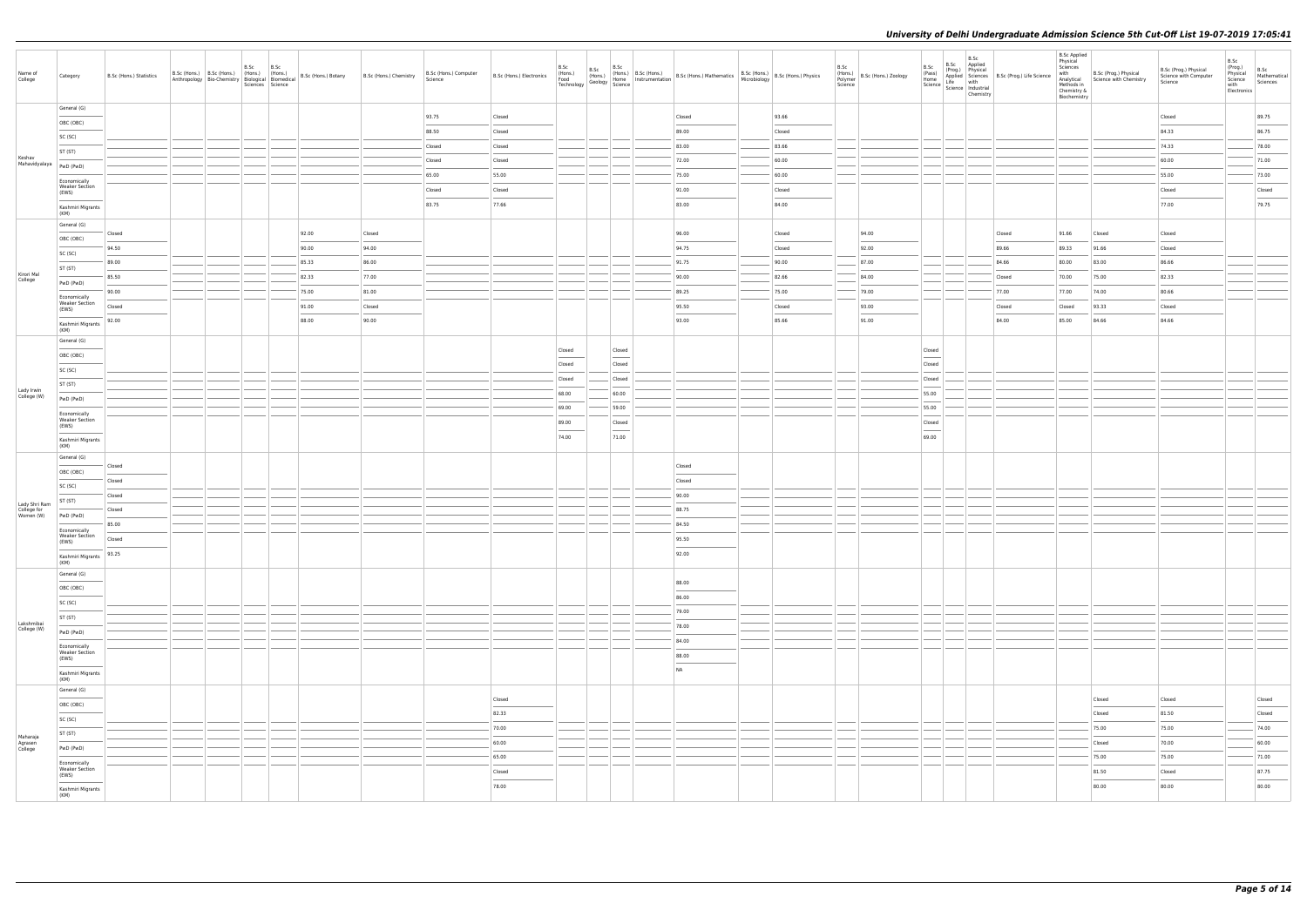| Name of<br>College                 | Category                                                                                                                                                                                                                                                                                                                                                                                                                                                                                                         | B.Sc (Hons.) Statistics | B.Sc<br>Anthropology Bio-Chemistry   Prions.)   (Hons.)   B.Sc (Hons.) Botany   B.Sc (Hons.) Chemistry | B.Sc<br>Sciences Science |        |        | B.Sc (Hons.) Computer<br>Science | B.Sc (Hons.) Electronics |  |  |                 |        | B.Sc<br>Science | (Hons.)<br>Polymer B.Sc (Hons.) Zoology | B.Sc<br>(Pass)<br>Home | B.Sc<br>B.Sc Applied<br>(Prog.) Physical<br>Life with<br>$\left  \frac{\text{Line}}{\text{Science}} \right  \frac{\text{Line}}{\text{Science}} \left  \frac{\text{mine}}{\text{industrial}} \right $<br>Chemistry | Applied Sciences B.Sc (Prog.) Life Science | <b>B.Sc Applied</b><br>Physical<br>Sciences<br>with<br>Methods in<br>Chemistry &<br>Biochemistry | B.Sc (Prog.) Physical<br>Analytical Science with Chemistry | B.Sc (Prog.) Physical<br>Science with Computer<br>Science | B.Sc<br>(Prog.)<br>Physical<br>Science<br>with<br>Electronics | B.Sc<br>Mathematical<br>Sciences |
|------------------------------------|------------------------------------------------------------------------------------------------------------------------------------------------------------------------------------------------------------------------------------------------------------------------------------------------------------------------------------------------------------------------------------------------------------------------------------------------------------------------------------------------------------------|-------------------------|--------------------------------------------------------------------------------------------------------|--------------------------|--------|--------|----------------------------------|--------------------------|--|--|-----------------|--------|-----------------|-----------------------------------------|------------------------|-------------------------------------------------------------------------------------------------------------------------------------------------------------------------------------------------------------------|--------------------------------------------|--------------------------------------------------------------------------------------------------|------------------------------------------------------------|-----------------------------------------------------------|---------------------------------------------------------------|----------------------------------|
|                                    | General (G)                                                                                                                                                                                                                                                                                                                                                                                                                                                                                                      |                         |                                                                                                        | 87.00                    |        | 92.33  |                                  |                          |  |  | 93.00           | 91.66  |                 | 88.66                                   |                        |                                                                                                                                                                                                                   | 85.66                                      |                                                                                                  | Closed                                                     | Closed                                                    |                                                               |                                  |
|                                    | OBC (OBC)                                                                                                                                                                                                                                                                                                                                                                                                                                                                                                        |                         |                                                                                                        |                          | 83.00  | 90.66  |                                  |                          |  |  | 90.00           | 89.33  |                 | 85.00                                   |                        |                                                                                                                                                                                                                   | Closed                                     |                                                                                                  | Closed                                                     | 81.00                                                     |                                                               |                                  |
|                                    | SC (SC)                                                                                                                                                                                                                                                                                                                                                                                                                                                                                                          |                         |                                                                                                        | 78.00                    |        | 78.00  |                                  |                          |  |  | 82.00           | 78.00  |                 | 80.00                                   |                        |                                                                                                                                                                                                                   | Closed                                     |                                                                                                  | 75.00                                                      | 75.00                                                     |                                                               |                                  |
| Maitreyi<br>College (W)            | ST (ST)                                                                                                                                                                                                                                                                                                                                                                                                                                                                                                          |                         |                                                                                                        |                          | 75.00  | 78.00  |                                  |                          |  |  | 82.00           | 78.00  |                 | 78.00                                   |                        |                                                                                                                                                                                                                   | 68.00                                      |                                                                                                  | 75.00                                                      | 75.00                                                     |                                                               |                                  |
|                                    | PwD (PwD)                                                                                                                                                                                                                                                                                                                                                                                                                                                                                                        |                         |                                                                                                        | 75.00                    |        | 78.00  |                                  |                          |  |  | 81.00           | 78.00  |                 | 78.00                                   |                        |                                                                                                                                                                                                                   | 68.00                                      |                                                                                                  | 74.00                                                      | 74.00                                                     |                                                               |                                  |
|                                    | Economically<br><b>Weaker Section</b>                                                                                                                                                                                                                                                                                                                                                                                                                                                                            |                         |                                                                                                        | 86.66                    |        | 92.33  |                                  |                          |  |  | 93.00           | 91.33  |                 | 88.33                                   |                        |                                                                                                                                                                                                                   | 83.66                                      |                                                                                                  | 86.66                                                      | 85.00                                                     |                                                               |                                  |
|                                    | (EWS)<br>$\frac{1}{2} \left( \frac{1}{2} \right) \left( \frac{1}{2} \right) \left( \frac{1}{2} \right) \left( \frac{1}{2} \right) \left( \frac{1}{2} \right) \left( \frac{1}{2} \right) \left( \frac{1}{2} \right) \left( \frac{1}{2} \right) \left( \frac{1}{2} \right) \left( \frac{1}{2} \right) \left( \frac{1}{2} \right) \left( \frac{1}{2} \right) \left( \frac{1}{2} \right) \left( \frac{1}{2} \right) \left( \frac{1}{2} \right) \left( \frac{1}{2} \right) \left( \frac$<br>Kashmiri Migrants<br>(KM) |                         |                                                                                                        | 80.00                    |        | 85.00  |                                  |                          |  |  | 89.00           | 85.00  |                 | 82.00                                   |                        |                                                                                                                                                                                                                   | 78.00                                      |                                                                                                  | 80.00                                                      | 80.00                                                     |                                                               |                                  |
|                                    | General (G)                                                                                                                                                                                                                                                                                                                                                                                                                                                                                                      |                         |                                                                                                        |                          |        |        |                                  |                          |  |  |                 |        |                 |                                         |                        |                                                                                                                                                                                                                   |                                            |                                                                                                  |                                                            |                                                           |                                                               |                                  |
|                                    | Sikh Minority (SM)                                                                                                                                                                                                                                                                                                                                                                                                                                                                                               | Closed                  |                                                                                                        |                          |        |        | Closed                           |                          |  |  | Closed          |        |                 |                                         |                        |                                                                                                                                                                                                                   |                                            |                                                                                                  |                                                            |                                                           |                                                               |                                  |
| Mata Sundri                        | PwD (PwD)                                                                                                                                                                                                                                                                                                                                                                                                                                                                                                        | 68.00                   |                                                                                                        |                          |        |        | 70.00                            |                          |  |  | 68.00           |        |                 |                                         |                        |                                                                                                                                                                                                                   |                                            |                                                                                                  |                                                            |                                                           |                                                               |                                  |
| College for<br>Women (W)<br>* Sikh | Economically                                                                                                                                                                                                                                                                                                                                                                                                                                                                                                     | 60.00                   |                                                                                                        |                          |        |        | 60.00                            |                          |  |  | 60.00           |        |                 |                                         |                        |                                                                                                                                                                                                                   |                                            |                                                                                                  |                                                            |                                                           |                                                               |                                  |
| Minority(SM)                       | <b>Weaker Section</b><br>(EWS)                                                                                                                                                                                                                                                                                                                                                                                                                                                                                   | NA                      |                                                                                                        |                          |        |        | <b>NA</b>                        |                          |  |  | <b>NA</b>       |        |                 |                                         |                        |                                                                                                                                                                                                                   |                                            |                                                                                                  |                                                            |                                                           |                                                               |                                  |
|                                    | Kashmiri Migrants                                                                                                                                                                                                                                                                                                                                                                                                                                                                                                | 80.00                   |                                                                                                        |                          |        |        | 77.00                            |                          |  |  | 78.50           |        |                 |                                         |                        |                                                                                                                                                                                                                   |                                            |                                                                                                  |                                                            |                                                           |                                                               |                                  |
|                                    | (KM)<br>General (G)                                                                                                                                                                                                                                                                                                                                                                                                                                                                                              |                         |                                                                                                        |                          |        |        |                                  |                          |  |  |                 |        |                 |                                         |                        |                                                                                                                                                                                                                   |                                            |                                                                                                  |                                                            |                                                           |                                                               |                                  |
|                                    | OBC (OBC)                                                                                                                                                                                                                                                                                                                                                                                                                                                                                                        |                         |                                                                                                        | Closed                   |        | Closed |                                  |                          |  |  | Closed          | Closed |                 | Closed                                  |                        |                                                                                                                                                                                                                   | Closed                                     |                                                                                                  |                                                            | Closed                                                    |                                                               |                                  |
|                                    | SC (SC)                                                                                                                                                                                                                                                                                                                                                                                                                                                                                                          |                         |                                                                                                        |                          | Closed | Closed |                                  |                          |  |  | Closed          | Closed |                 | Closed                                  |                        |                                                                                                                                                                                                                   | Closed                                     |                                                                                                  |                                                            | Closed                                                    |                                                               |                                  |
|                                    | ST (ST)                                                                                                                                                                                                                                                                                                                                                                                                                                                                                                          |                         |                                                                                                        | Closed                   |        | Closed |                                  |                          |  |  | 90.50           | Closed |                 | Closed                                  |                        |                                                                                                                                                                                                                   | 84.00                                      |                                                                                                  |                                                            | Closed                                                    |                                                               |                                  |
| Miranda House<br>(W)               | PwD (PwD)                                                                                                                                                                                                                                                                                                                                                                                                                                                                                                        |                         |                                                                                                        | 83.66                    |        | Closed |                                  |                          |  |  | Closed          | Closed |                 | 84.66                                   |                        |                                                                                                                                                                                                                   | 81.00                                      |                                                                                                  |                                                            | 74.00                                                     |                                                               |                                  |
|                                    | and the control of the con-<br>Economically                                                                                                                                                                                                                                                                                                                                                                                                                                                                      |                         |                                                                                                        | 84.00                    |        | 85.00  |                                  |                          |  |  | 86.00           | Closed |                 | 86.00                                   |                        |                                                                                                                                                                                                                   | Closed                                     |                                                                                                  |                                                            | 86.00                                                     |                                                               |                                  |
|                                    | <b>Weaker Section</b><br>(EWS)                                                                                                                                                                                                                                                                                                                                                                                                                                                                                   |                         |                                                                                                        | Closed                   |        | Closed |                                  |                          |  |  | Closed          | Closed |                 | Closed                                  |                        |                                                                                                                                                                                                                   | Closed                                     |                                                                                                  |                                                            | Closed                                                    |                                                               |                                  |
|                                    | the contract of the contract of<br>Kashmiri Migrants                                                                                                                                                                                                                                                                                                                                                                                                                                                             |                         |                                                                                                        |                          | Closed | 86.00  |                                  |                          |  |  | Closed          | Closed |                 | Closed                                  |                        |                                                                                                                                                                                                                   | Closed                                     |                                                                                                  |                                                            | 86.00                                                     |                                                               |                                  |
|                                    | (KM)<br>General (G)                                                                                                                                                                                                                                                                                                                                                                                                                                                                                              |                         |                                                                                                        |                          |        |        |                                  |                          |  |  |                 |        |                 |                                         |                        |                                                                                                                                                                                                                   |                                            |                                                                                                  |                                                            |                                                           |                                                               |                                  |
|                                    | OBC (OBC)                                                                                                                                                                                                                                                                                                                                                                                                                                                                                                        |                         |                                                                                                        |                          |        | 93.00  |                                  |                          |  |  | 92.50           | 90.00  |                 |                                         |                        |                                                                                                                                                                                                                   |                                            |                                                                                                  | 87.00                                                      | Closed                                                    |                                                               |                                  |
|                                    | SC (SC)                                                                                                                                                                                                                                                                                                                                                                                                                                                                                                          |                         |                                                                                                        |                          |        | 90.00  |                                  |                          |  |  | 91.00           | 89.00  |                 |                                         |                        |                                                                                                                                                                                                                   |                                            |                                                                                                  | 86.00                                                      | 87.00                                                     |                                                               |                                  |
|                                    | ST (ST)                                                                                                                                                                                                                                                                                                                                                                                                                                                                                                          |                         |                                                                                                        |                          |        | 80.00  |                                  |                          |  |  | 80.00           | 79.00  |                 |                                         |                        |                                                                                                                                                                                                                   |                                            |                                                                                                  | 78.00                                                      | 78.00                                                     |                                                               |                                  |
| Motilal Nehru<br>College           | PwD (PwD)                                                                                                                                                                                                                                                                                                                                                                                                                                                                                                        |                         |                                                                                                        |                          |        | 80.00  |                                  |                          |  |  | 73.00           | 65.00  |                 |                                         |                        |                                                                                                                                                                                                                   |                                            |                                                                                                  | 78.00                                                      | 78.00                                                     |                                                               |                                  |
|                                    | Economically                                                                                                                                                                                                                                                                                                                                                                                                                                                                                                     |                         |                                                                                                        |                          |        | 83.00  |                                  |                          |  |  | 78.00           | 65.00  |                 |                                         |                        |                                                                                                                                                                                                                   |                                            |                                                                                                  | 83.00                                                      | 83.00                                                     |                                                               |                                  |
|                                    | <b>Weaker Section</b><br>(EWS)                                                                                                                                                                                                                                                                                                                                                                                                                                                                                   |                         |                                                                                                        |                          |        | 92.00  |                                  |                          |  |  | Closed          | 89.66  |                 |                                         |                        |                                                                                                                                                                                                                   |                                            |                                                                                                  | Closed                                                     | Closed                                                    |                                                               |                                  |
|                                    | Kashmiri Migrants<br>(KM)                                                                                                                                                                                                                                                                                                                                                                                                                                                                                        |                         |                                                                                                        |                          |        | 83.00  |                                  |                          |  |  | 78.00           | 70.00  |                 |                                         |                        |                                                                                                                                                                                                                   |                                            |                                                                                                  | 83.00                                                      | 83.00                                                     |                                                               |                                  |
|                                    | General (G)                                                                                                                                                                                                                                                                                                                                                                                                                                                                                                      |                         |                                                                                                        |                          |        |        |                                  |                          |  |  |                 |        |                 |                                         |                        |                                                                                                                                                                                                                   |                                            |                                                                                                  |                                                            |                                                           |                                                               |                                  |
|                                    | OBC (OBC)                                                                                                                                                                                                                                                                                                                                                                                                                                                                                                        |                         |                                                                                                        |                          |        |        |                                  |                          |  |  |                 |        |                 |                                         |                        |                                                                                                                                                                                                                   |                                            |                                                                                                  |                                                            |                                                           |                                                               |                                  |
|                                    | SC (SC)                                                                                                                                                                                                                                                                                                                                                                                                                                                                                                          |                         |                                                                                                        |                          |        |        |                                  |                          |  |  |                 |        |                 |                                         |                        |                                                                                                                                                                                                                   |                                            |                                                                                                  |                                                            |                                                           |                                                               |                                  |
| Motilal Nehru                      | ST (ST)                                                                                                                                                                                                                                                                                                                                                                                                                                                                                                          |                         |                                                                                                        |                          |        |        |                                  |                          |  |  |                 |        |                 |                                         |                        |                                                                                                                                                                                                                   |                                            |                                                                                                  |                                                            |                                                           |                                                               |                                  |
| College<br>(Evening)               | PwD (PwD)                                                                                                                                                                                                                                                                                                                                                                                                                                                                                                        |                         |                                                                                                        |                          |        |        |                                  |                          |  |  |                 |        |                 |                                         |                        |                                                                                                                                                                                                                   |                                            |                                                                                                  |                                                            |                                                           |                                                               |                                  |
|                                    | Economically<br><b>Weaker Section</b><br>(EWS)                                                                                                                                                                                                                                                                                                                                                                                                                                                                   |                         |                                                                                                        |                          |        |        |                                  |                          |  |  |                 |        |                 |                                         |                        |                                                                                                                                                                                                                   |                                            |                                                                                                  |                                                            |                                                           |                                                               |                                  |
|                                    | Kashmiri Migrants<br>(KM)                                                                                                                                                                                                                                                                                                                                                                                                                                                                                        |                         |                                                                                                        |                          |        |        |                                  |                          |  |  |                 |        |                 |                                         |                        |                                                                                                                                                                                                                   |                                            |                                                                                                  |                                                            |                                                           |                                                               |                                  |
|                                    | General (G)<br>$\frac{1}{2} \left( \frac{1}{2} \right) \left( \frac{1}{2} \right) \left( \frac{1}{2} \right) \left( \frac{1}{2} \right) \left( \frac{1}{2} \right) \left( \frac{1}{2} \right) \left( \frac{1}{2} \right) \left( \frac{1}{2} \right) \left( \frac{1}{2} \right) \left( \frac{1}{2} \right) \left( \frac{1}{2} \right) \left( \frac{1}{2} \right) \left( \frac{1}{2} \right) \left( \frac{1}{2} \right) \left( \frac{1}{2} \right) \left( \frac{1}{2} \right) \left( \frac$                        |                         |                                                                                                        |                          |        |        |                                  |                          |  |  |                 |        |                 |                                         |                        |                                                                                                                                                                                                                   |                                            |                                                                                                  |                                                            |                                                           |                                                               |                                  |
|                                    | OBC (OBC)                                                                                                                                                                                                                                                                                                                                                                                                                                                                                                        | 94.25<br>88.50          |                                                                                                        |                          |        |        | Closed<br>Closed                 |                          |  |  | 91.50<br>Closed |        |                 |                                         |                        |                                                                                                                                                                                                                   |                                            |                                                                                                  |                                                            |                                                           |                                                               | 90.00<br>Closed                  |
|                                    | SC (SC)                                                                                                                                                                                                                                                                                                                                                                                                                                                                                                          |                         |                                                                                                        |                          |        |        |                                  |                          |  |  |                 |        |                 |                                         |                        |                                                                                                                                                                                                                   |                                            |                                                                                                  |                                                            |                                                           |                                                               |                                  |
|                                    | ST (ST)                                                                                                                                                                                                                                                                                                                                                                                                                                                                                                          | 78.00                   |                                                                                                        |                          |        |        | Closed                           |                          |  |  | 80.00           |        |                 |                                         |                        |                                                                                                                                                                                                                   |                                            |                                                                                                  |                                                            |                                                           |                                                               | 74.00                            |
| P.G.D.A.V.<br>College              | PwD (PwD)                                                                                                                                                                                                                                                                                                                                                                                                                                                                                                        | 70.00                   |                                                                                                        |                          |        |        | 78.00                            |                          |  |  | 75.00           |        |                 |                                         |                        |                                                                                                                                                                                                                   |                                            |                                                                                                  |                                                            |                                                           |                                                               | 69.00                            |
|                                    | Economically<br><b>Weaker Section</b>                                                                                                                                                                                                                                                                                                                                                                                                                                                                            | 70.00                   |                                                                                                        |                          |        |        | 83.00                            |                          |  |  | 75.00           |        |                 |                                         |                        |                                                                                                                                                                                                                   |                                            |                                                                                                  |                                                            |                                                           |                                                               | 70.00                            |
|                                    | (EWS)                                                                                                                                                                                                                                                                                                                                                                                                                                                                                                            | Closed                  |                                                                                                        |                          |        |        | Closed                           |                          |  |  | Closed          |        |                 |                                         |                        |                                                                                                                                                                                                                   |                                            |                                                                                                  |                                                            |                                                           |                                                               | Closed                           |
|                                    | Kashmiri Migrants<br>(KM)                                                                                                                                                                                                                                                                                                                                                                                                                                                                                        | 85.50                   |                                                                                                        |                          |        |        | 82.00                            |                          |  |  | 83.00           |        |                 |                                         |                        |                                                                                                                                                                                                                   |                                            |                                                                                                  |                                                            |                                                           |                                                               | 81.00                            |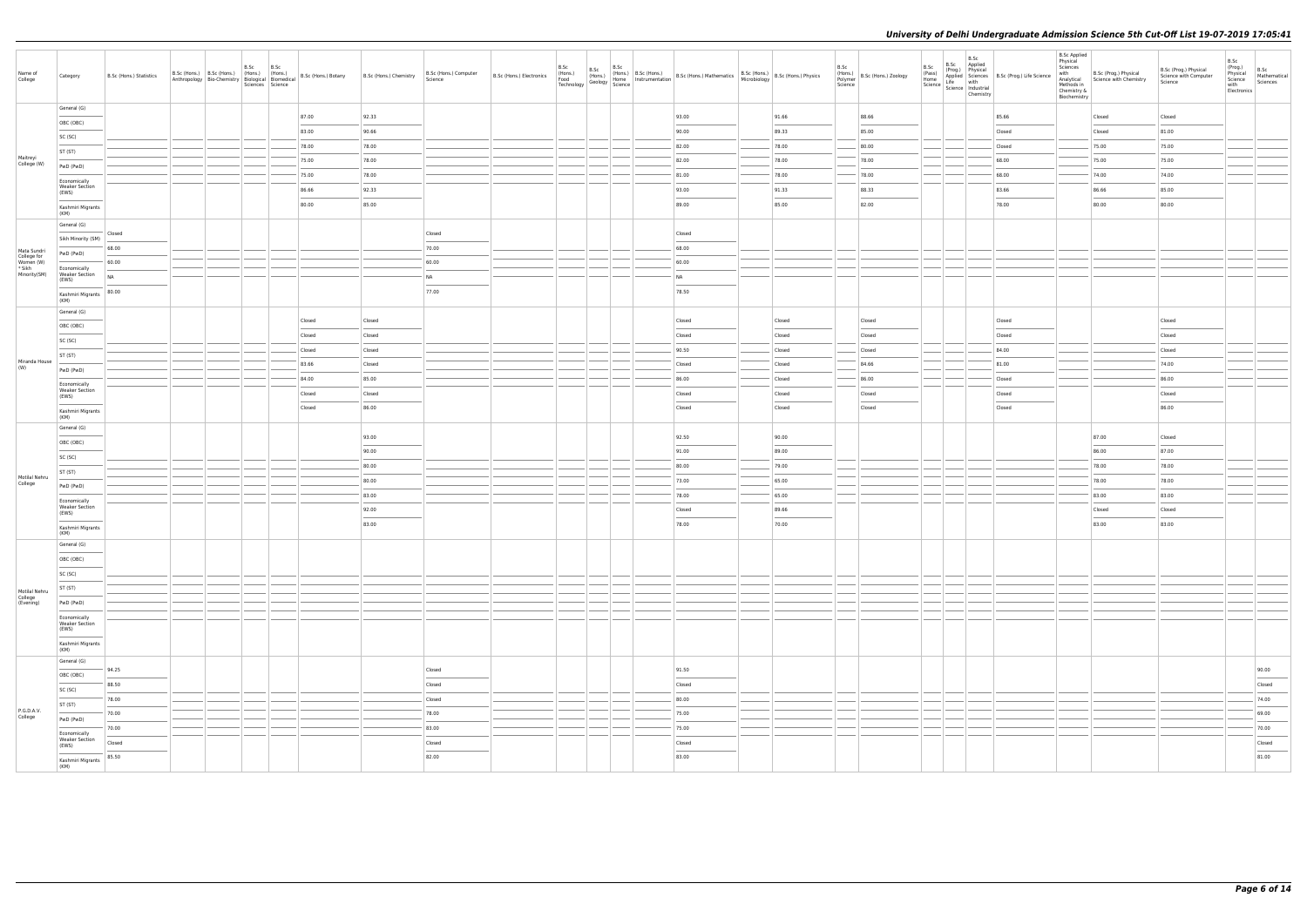| Name of<br>College       | Category                                                                                                                                                                                                                                                                                                                                                                                                                                                                                                | B.Sc (Hons.) Statistics      |  | B.Sc | B.Sc<br>Sciences Science |       | Anthropology   Bio-Chemistry   Biological   Biomedical   B.Sc (Hons.) Botany   B.Sc (Hons.) Chemistry | B.Sc (Hons.) Computer<br>Science | B.Sc (Hons.) Electronics | B.Sc<br>(Hons.)<br>Food<br>Technology | B.Sc                                                                                                                                                                                                                                                                                                                                                                                                                                                                                | B.Sc | B.Sc (Hons.) (Hons.) B.Sc (Hons.) B.Sc (Hons.) Mathematics B.Sc (Hons.) B.Sc (Hons.) Physics (Hons.) Physics (Hons.) Physics (Hons.) Physics (Hons.) Physics (Plane) B.Sc (Hons.) Physics (Plane) B.Sc (Hons.) Physics (Plane) |        |                | B.Sc<br>Science | (Hons.)<br>Polymer   B.Sc (Hons.) Zoology | B.Sc<br>(Pass)<br>Home | B.Sc<br>B.Sc<br>Applied<br>(Prog.) Physical<br>Science   Science   Industrial                                                                                                                                                                                                                                                                                                                                                                                                       | Chemistry                         | Applied Sciences B.Sc (Prog.) Life Science<br>Life with | <b>B.Sc Applied</b><br>Physical<br>Sciences<br>with<br>Methods in<br>Chemistry &<br>Biochemistry | B.Sc (Prog.) Physical<br>Analytical Science with Chemistry | B.Sc (Prog.) Physical<br>Science with Computer<br>Science | B.Sc<br>(Prog.)<br>B.Sc<br>Physical<br>Science<br>Mathematical<br>Sciences<br>with<br>Electronics                                                                                                                                                                                                                                                                                                                                                                                   |
|--------------------------|---------------------------------------------------------------------------------------------------------------------------------------------------------------------------------------------------------------------------------------------------------------------------------------------------------------------------------------------------------------------------------------------------------------------------------------------------------------------------------------------------------|------------------------------|--|------|--------------------------|-------|-------------------------------------------------------------------------------------------------------|----------------------------------|--------------------------|---------------------------------------|-------------------------------------------------------------------------------------------------------------------------------------------------------------------------------------------------------------------------------------------------------------------------------------------------------------------------------------------------------------------------------------------------------------------------------------------------------------------------------------|------|--------------------------------------------------------------------------------------------------------------------------------------------------------------------------------------------------------------------------------|--------|----------------|-----------------|-------------------------------------------|------------------------|-------------------------------------------------------------------------------------------------------------------------------------------------------------------------------------------------------------------------------------------------------------------------------------------------------------------------------------------------------------------------------------------------------------------------------------------------------------------------------------|-----------------------------------|---------------------------------------------------------|--------------------------------------------------------------------------------------------------|------------------------------------------------------------|-----------------------------------------------------------|-------------------------------------------------------------------------------------------------------------------------------------------------------------------------------------------------------------------------------------------------------------------------------------------------------------------------------------------------------------------------------------------------------------------------------------------------------------------------------------|
|                          | General (G)<br>OBC (OBC)                                                                                                                                                                                                                                                                                                                                                                                                                                                                                |                              |  |      |                          |       |                                                                                                       |                                  |                          |                                       |                                                                                                                                                                                                                                                                                                                                                                                                                                                                                     |      | 90.75                                                                                                                                                                                                                          |        |                |                 |                                           |                        |                                                                                                                                                                                                                                                                                                                                                                                                                                                                                     |                                   |                                                         |                                                                                                  |                                                            |                                                           |                                                                                                                                                                                                                                                                                                                                                                                                                                                                                     |
|                          | SC (SC)                                                                                                                                                                                                                                                                                                                                                                                                                                                                                                 |                              |  |      |                          |       |                                                                                                       |                                  |                          |                                       |                                                                                                                                                                                                                                                                                                                                                                                                                                                                                     |      | Closed                                                                                                                                                                                                                         |        |                |                 |                                           |                        |                                                                                                                                                                                                                                                                                                                                                                                                                                                                                     |                                   |                                                         |                                                                                                  |                                                            |                                                           |                                                                                                                                                                                                                                                                                                                                                                                                                                                                                     |
| P.G.D.A.V.               | ST (ST)                                                                                                                                                                                                                                                                                                                                                                                                                                                                                                 |                              |  |      |                          |       |                                                                                                       |                                  |                          |                                       |                                                                                                                                                                                                                                                                                                                                                                                                                                                                                     |      | Closed                                                                                                                                                                                                                         |        |                |                 |                                           |                        |                                                                                                                                                                                                                                                                                                                                                                                                                                                                                     |                                   |                                                         |                                                                                                  |                                                            |                                                           |                                                                                                                                                                                                                                                                                                                                                                                                                                                                                     |
| College<br>(Evening)     | PwD (PwD)                                                                                                                                                                                                                                                                                                                                                                                                                                                                                               |                              |  |      |                          |       |                                                                                                       |                                  |                          |                                       |                                                                                                                                                                                                                                                                                                                                                                                                                                                                                     |      | Closed                                                                                                                                                                                                                         |        |                |                 |                                           |                        |                                                                                                                                                                                                                                                                                                                                                                                                                                                                                     |                                   |                                                         |                                                                                                  |                                                            |                                                           |                                                                                                                                                                                                                                                                                                                                                                                                                                                                                     |
|                          | Economically<br><b>Weaker Section</b>                                                                                                                                                                                                                                                                                                                                                                                                                                                                   |                              |  |      |                          |       |                                                                                                       |                                  |                          |                                       |                                                                                                                                                                                                                                                                                                                                                                                                                                                                                     |      | 59.00<br>Closed                                                                                                                                                                                                                |        |                |                 |                                           |                        |                                                                                                                                                                                                                                                                                                                                                                                                                                                                                     |                                   |                                                         |                                                                                                  |                                                            |                                                           |                                                                                                                                                                                                                                                                                                                                                                                                                                                                                     |
|                          | (EWS)<br>Kashmiri Migrants<br>(KM)                                                                                                                                                                                                                                                                                                                                                                                                                                                                      |                              |  |      |                          |       |                                                                                                       |                                  |                          |                                       |                                                                                                                                                                                                                                                                                                                                                                                                                                                                                     |      | 73.00                                                                                                                                                                                                                          |        |                |                 |                                           |                        |                                                                                                                                                                                                                                                                                                                                                                                                                                                                                     |                                   |                                                         |                                                                                                  |                                                            |                                                           |                                                                                                                                                                                                                                                                                                                                                                                                                                                                                     |
|                          | General (G)                                                                                                                                                                                                                                                                                                                                                                                                                                                                                             |                              |  |      |                          |       |                                                                                                       |                                  |                          |                                       |                                                                                                                                                                                                                                                                                                                                                                                                                                                                                     |      |                                                                                                                                                                                                                                |        |                |                 |                                           |                        |                                                                                                                                                                                                                                                                                                                                                                                                                                                                                     |                                   |                                                         |                                                                                                  |                                                            |                                                           |                                                                                                                                                                                                                                                                                                                                                                                                                                                                                     |
|                          | OBC (OBC)                                                                                                                                                                                                                                                                                                                                                                                                                                                                                               |                              |  |      |                          |       | Closed                                                                                                |                                  | Closed                   |                                       |                                                                                                                                                                                                                                                                                                                                                                                                                                                                                     |      | 91.00                                                                                                                                                                                                                          |        | 92.00          |                 |                                           |                        | 85.00<br>$\frac{1}{2}$                                                                                                                                                                                                                                                                                                                                                                                                                                                              |                                   |                                                         |                                                                                                  | 87.00                                                      | 86.50                                                     | 86.00                                                                                                                                                                                                                                                                                                                                                                                                                                                                               |
|                          | SC (SC)                                                                                                                                                                                                                                                                                                                                                                                                                                                                                                 |                              |  |      |                          |       | Closed                                                                                                |                                  | 84.00                    |                                       |                                                                                                                                                                                                                                                                                                                                                                                                                                                                                     |      | 88.50                                                                                                                                                                                                                          |        | 89.33          |                 |                                           |                        | Closed                                                                                                                                                                                                                                                                                                                                                                                                                                                                              |                                   |                                                         |                                                                                                  | Closed                                                     | Closed                                                    | 81.00                                                                                                                                                                                                                                                                                                                                                                                                                                                                               |
| Rajdhani                 | ST (ST)                                                                                                                                                                                                                                                                                                                                                                                                                                                                                                 |                              |  |      |                          |       | 79.00                                                                                                 |                                  | 75.00                    |                                       |                                                                                                                                                                                                                                                                                                                                                                                                                                                                                     |      | 81.50                                                                                                                                                                                                                          |        | 78.00          |                 |                                           |                        | Closed                                                                                                                                                                                                                                                                                                                                                                                                                                                                              |                                   |                                                         |                                                                                                  | 69.66                                                      | 72.00                                                     | Closed                                                                                                                                                                                                                                                                                                                                                                                                                                                                              |
| College                  | PwD (PwD)                                                                                                                                                                                                                                                                                                                                                                                                                                                                                               |                              |  |      |                          |       | 62.00                                                                                                 |                                  | 58.00                    |                                       |                                                                                                                                                                                                                                                                                                                                                                                                                                                                                     |      | 70.00                                                                                                                                                                                                                          |        | 70.00          |                 |                                           |                        | 56.00                                                                                                                                                                                                                                                                                                                                                                                                                                                                               |                                   |                                                         |                                                                                                  | 58.00                                                      | 60.00                                                     | 55.00                                                                                                                                                                                                                                                                                                                                                                                                                                                                               |
|                          | Economically<br><b>Weaker Section</b>                                                                                                                                                                                                                                                                                                                                                                                                                                                                   |                              |  |      |                          |       | 69.00<br>Closed                                                                                       |                                  | 58.00<br>Closed          |                                       |                                                                                                                                                                                                                                                                                                                                                                                                                                                                                     |      | 68.00<br>Closed                                                                                                                                                                                                                |        | 70.00<br>91.66 |                 |                                           |                        | 59.00<br>84.66                                                                                                                                                                                                                                                                                                                                                                                                                                                                      |                                   |                                                         |                                                                                                  | 60.00<br>86.60                                             | 60.00<br>Closed                                           | 55.00<br>Closed                                                                                                                                                                                                                                                                                                                                                                                                                                                                     |
|                          | (EWS)<br>Kashmiri Migrants<br>(KM)                                                                                                                                                                                                                                                                                                                                                                                                                                                                      |                              |  |      |                          |       | 79.00                                                                                                 |                                  | 78.00                    |                                       |                                                                                                                                                                                                                                                                                                                                                                                                                                                                                     |      | 70.00                                                                                                                                                                                                                          |        | 82.00          |                 |                                           |                        | $\frac{1}{2} \left( \frac{1}{2} \right) \left( \frac{1}{2} \right) \left( \frac{1}{2} \right) \left( \frac{1}{2} \right) \left( \frac{1}{2} \right) \left( \frac{1}{2} \right) \left( \frac{1}{2} \right) \left( \frac{1}{2} \right) \left( \frac{1}{2} \right) \left( \frac{1}{2} \right) \left( \frac{1}{2} \right) \left( \frac{1}{2} \right) \left( \frac{1}{2} \right) \left( \frac{1}{2} \right) \left( \frac{1}{2} \right) \left( \frac{1}{2} \right) \left( \frac$<br>69.00 |                                   |                                                         |                                                                                                  | 75.00                                                      | 75.00                                                     | 55.00                                                                                                                                                                                                                                                                                                                                                                                                                                                                               |
|                          | General (G)                                                                                                                                                                                                                                                                                                                                                                                                                                                                                             | Closed                       |  |      |                          |       |                                                                                                       | Closed                           |                          |                                       | Closed                                                                                                                                                                                                                                                                                                                                                                                                                                                                              |      | Closed                                                                                                                                                                                                                         | Closed |                |                 |                                           |                        |                                                                                                                                                                                                                                                                                                                                                                                                                                                                                     |                                   |                                                         |                                                                                                  |                                                            |                                                           |                                                                                                                                                                                                                                                                                                                                                                                                                                                                                     |
|                          | OBC (OBC)                                                                                                                                                                                                                                                                                                                                                                                                                                                                                               | Closed                       |  |      |                          |       |                                                                                                       | Closed                           |                          |                                       | 85.00                                                                                                                                                                                                                                                                                                                                                                                                                                                                               |      | Closed                                                                                                                                                                                                                         | 85.00  |                |                 |                                           |                        |                                                                                                                                                                                                                                                                                                                                                                                                                                                                                     |                                   |                                                         |                                                                                                  |                                                            |                                                           |                                                                                                                                                                                                                                                                                                                                                                                                                                                                                     |
|                          | SC (SC)                                                                                                                                                                                                                                                                                                                                                                                                                                                                                                 | 79.00                        |  |      |                          |       |                                                                                                       | Closed                           |                          |                                       | 78.00                                                                                                                                                                                                                                                                                                                                                                                                                                                                               |      | 78.00                                                                                                                                                                                                                          | Closed |                |                 |                                           |                        |                                                                                                                                                                                                                                                                                                                                                                                                                                                                                     |                                   |                                                         |                                                                                                  |                                                            |                                                           |                                                                                                                                                                                                                                                                                                                                                                                                                                                                                     |
| Ram Lal Anand<br>College | ST (ST)                                                                                                                                                                                                                                                                                                                                                                                                                                                                                                 | 73.00                        |  |      |                          |       |                                                                                                       | 70.00                            |                          |                                       | 69.00                                                                                                                                                                                                                                                                                                                                                                                                                                                                               |      | 70.00                                                                                                                                                                                                                          | 73.00  |                |                 |                                           |                        |                                                                                                                                                                                                                                                                                                                                                                                                                                                                                     |                                   |                                                         |                                                                                                  |                                                            |                                                           |                                                                                                                                                                                                                                                                                                                                                                                                                                                                                     |
|                          | PwD (PwD)                                                                                                                                                                                                                                                                                                                                                                                                                                                                                               | 70.00                        |  |      |                          |       |                                                                                                       | 72.00                            |                          |                                       | 68.00                                                                                                                                                                                                                                                                                                                                                                                                                                                                               |      | 70.00                                                                                                                                                                                                                          | 65.00  |                |                 |                                           |                        |                                                                                                                                                                                                                                                                                                                                                                                                                                                                                     |                                   |                                                         |                                                                                                  |                                                            |                                                           |                                                                                                                                                                                                                                                                                                                                                                                                                                                                                     |
|                          | Economically<br><b>Weaker Section</b><br>(EWS)                                                                                                                                                                                                                                                                                                                                                                                                                                                          | Closed                       |  |      |                          |       |                                                                                                       | Closed                           |                          |                                       | Closed                                                                                                                                                                                                                                                                                                                                                                                                                                                                              |      | 91.00                                                                                                                                                                                                                          | 88.66  |                |                 |                                           |                        |                                                                                                                                                                                                                                                                                                                                                                                                                                                                                     |                                   |                                                         |                                                                                                  |                                                            |                                                           |                                                                                                                                                                                                                                                                                                                                                                                                                                                                                     |
|                          | Kashmiri Migrants<br>(KM)                                                                                                                                                                                                                                                                                                                                                                                                                                                                               | Closed                       |  |      |                          |       |                                                                                                       | 82.00                            |                          |                                       | $\frac{1}{2} \left( \frac{1}{2} \right) \left( \frac{1}{2} \right) \left( \frac{1}{2} \right) \left( \frac{1}{2} \right) \left( \frac{1}{2} \right) \left( \frac{1}{2} \right) \left( \frac{1}{2} \right) \left( \frac{1}{2} \right) \left( \frac{1}{2} \right) \left( \frac{1}{2} \right) \left( \frac{1}{2} \right) \left( \frac{1}{2} \right) \left( \frac{1}{2} \right) \left( \frac{1}{2} \right) \left( \frac{1}{2} \right) \left( \frac{1}{2} \right) \left( \frac$<br>81.00 |      | 83.00                                                                                                                                                                                                                          | 81.66  |                |                 |                                           |                        |                                                                                                                                                                                                                                                                                                                                                                                                                                                                                     |                                   |                                                         |                                                                                                  |                                                            |                                                           |                                                                                                                                                                                                                                                                                                                                                                                                                                                                                     |
|                          | General (G)                                                                                                                                                                                                                                                                                                                                                                                                                                                                                             | 94.25                        |  |      |                          |       |                                                                                                       | Closed                           |                          |                                       |                                                                                                                                                                                                                                                                                                                                                                                                                                                                                     |      | 93.00                                                                                                                                                                                                                          |        |                |                 |                                           |                        |                                                                                                                                                                                                                                                                                                                                                                                                                                                                                     |                                   |                                                         |                                                                                                  |                                                            |                                                           |                                                                                                                                                                                                                                                                                                                                                                                                                                                                                     |
|                          | OBC (OBC)                                                                                                                                                                                                                                                                                                                                                                                                                                                                                               | 88.50                        |  |      |                          |       |                                                                                                       | 87.75                            |                          |                                       |                                                                                                                                                                                                                                                                                                                                                                                                                                                                                     |      | 90.00                                                                                                                                                                                                                          |        |                |                 |                                           |                        |                                                                                                                                                                                                                                                                                                                                                                                                                                                                                     |                                   |                                                         |                                                                                                  |                                                            |                                                           |                                                                                                                                                                                                                                                                                                                                                                                                                                                                                     |
|                          | SC (SC)                                                                                                                                                                                                                                                                                                                                                                                                                                                                                                 | 82.00                        |  |      |                          |       |                                                                                                       | 82.00                            |                          |                                       |                                                                                                                                                                                                                                                                                                                                                                                                                                                                                     |      | 80.00                                                                                                                                                                                                                          |        |                |                 |                                           |                        |                                                                                                                                                                                                                                                                                                                                                                                                                                                                                     |                                   |                                                         |                                                                                                  |                                                            |                                                           |                                                                                                                                                                                                                                                                                                                                                                                                                                                                                     |
| Ramanujan<br>College     | ST (ST)                                                                                                                                                                                                                                                                                                                                                                                                                                                                                                 | 75.00                        |  |      |                          |       |                                                                                                       | 68.00                            |                          |                                       |                                                                                                                                                                                                                                                                                                                                                                                                                                                                                     |      | 76.00                                                                                                                                                                                                                          |        |                |                 |                                           |                        |                                                                                                                                                                                                                                                                                                                                                                                                                                                                                     |                                   |                                                         |                                                                                                  |                                                            |                                                           |                                                                                                                                                                                                                                                                                                                                                                                                                                                                                     |
|                          | PwD (PwD)<br>Economically                                                                                                                                                                                                                                                                                                                                                                                                                                                                               | 75.00                        |  |      |                          |       |                                                                                                       | 76.00                            |                          |                                       |                                                                                                                                                                                                                                                                                                                                                                                                                                                                                     |      | 80.00                                                                                                                                                                                                                          |        |                |                 |                                           |                        |                                                                                                                                                                                                                                                                                                                                                                                                                                                                                     |                                   |                                                         |                                                                                                  |                                                            |                                                           |                                                                                                                                                                                                                                                                                                                                                                                                                                                                                     |
|                          | <b>Weaker Section</b><br>(EWS)                                                                                                                                                                                                                                                                                                                                                                                                                                                                          | Closed                       |  |      |                          |       |                                                                                                       | Closed                           |                          |                                       |                                                                                                                                                                                                                                                                                                                                                                                                                                                                                     |      | 91.00                                                                                                                                                                                                                          |        |                |                 |                                           |                        |                                                                                                                                                                                                                                                                                                                                                                                                                                                                                     |                                   |                                                         |                                                                                                  |                                                            |                                                           |                                                                                                                                                                                                                                                                                                                                                                                                                                                                                     |
|                          | Kashmiri Migrants<br>(KM)                                                                                                                                                                                                                                                                                                                                                                                                                                                                               | Closed                       |  |      |                          |       |                                                                                                       | 78.00                            |                          |                                       |                                                                                                                                                                                                                                                                                                                                                                                                                                                                                     |      | 82.00                                                                                                                                                                                                                          |        |                |                 |                                           |                        |                                                                                                                                                                                                                                                                                                                                                                                                                                                                                     |                                   |                                                         |                                                                                                  |                                                            |                                                           |                                                                                                                                                                                                                                                                                                                                                                                                                                                                                     |
|                          | General (G)                                                                                                                                                                                                                                                                                                                                                                                                                                                                                             | Closed                       |  |      |                          | 89.66 | Closed                                                                                                |                                  |                          |                                       |                                                                                                                                                                                                                                                                                                                                                                                                                                                                                     |      | 95.50                                                                                                                                                                                                                          |        | 95.00          |                 | Closed                                    |                        |                                                                                                                                                                                                                                                                                                                                                                                                                                                                                     | 89.00                             |                                                         |                                                                                                  | 91.66                                                      |                                                           | 92.00                                                                                                                                                                                                                                                                                                                                                                                                                                                                               |
|                          | OBC (OBC)<br>$\overline{\phantom{a}}$                                                                                                                                                                                                                                                                                                                                                                                                                                                                   | 93.50                        |  |      |                          | 87.00 | 93.33                                                                                                 |                                  |                          |                                       |                                                                                                                                                                                                                                                                                                                                                                                                                                                                                     |      | Closed                                                                                                                                                                                                                         |        | Closed         |                 | $\sim$<br>89.00                           |                        |                                                                                                                                                                                                                                                                                                                                                                                                                                                                                     | <b>STATISTICS</b><br>85.00        |                                                         |                                                                                                  | $\overline{\phantom{a}}$<br>89.00                          |                                                           | $\overline{\phantom{a}}$<br>Closed                                                                                                                                                                                                                                                                                                                                                                                                                                                  |
|                          | SC (SC)                                                                                                                                                                                                                                                                                                                                                                                                                                                                                                 | 88.50                        |  |      |                          | 82.00 | Closed                                                                                                |                                  |                          |                                       |                                                                                                                                                                                                                                                                                                                                                                                                                                                                                     |      | 90.25                                                                                                                                                                                                                          |        | 89.33          |                 | 83.00                                     |                        |                                                                                                                                                                                                                                                                                                                                                                                                                                                                                     | 80.00                             |                                                         |                                                                                                  | 84.00                                                      |                                                           | 81.00                                                                                                                                                                                                                                                                                                                                                                                                                                                                               |
| Ramjas College           | ST (ST)                                                                                                                                                                                                                                                                                                                                                                                                                                                                                                 | $\sim$ 0.000 $\sim$<br>84.00 |  |      |                          | 80.00 | Closed                                                                                                |                                  |                          |                                       |                                                                                                                                                                                                                                                                                                                                                                                                                                                                                     |      | Closed                                                                                                                                                                                                                         |        | 82.00          |                 | Closed                                    |                        |                                                                                                                                                                                                                                                                                                                                                                                                                                                                                     | 73.00                             |                                                         |                                                                                                  | 78.00                                                      |                                                           | $\frac{1}{2} \left( \frac{1}{2} \right) \left( \frac{1}{2} \right) \left( \frac{1}{2} \right) \left( \frac{1}{2} \right) \left( \frac{1}{2} \right) \left( \frac{1}{2} \right) \left( \frac{1}{2} \right) \left( \frac{1}{2} \right) \left( \frac{1}{2} \right) \left( \frac{1}{2} \right) \left( \frac{1}{2} \right) \left( \frac{1}{2} \right) \left( \frac{1}{2} \right) \left( \frac{1}{2} \right) \left( \frac{1}{2} \right) \left( \frac{1}{2} \right) \left( \frac$<br>74.00 |
|                          | PwD (PwD)<br>and the control of the control of                                                                                                                                                                                                                                                                                                                                                                                                                                                          | 82.00                        |  |      |                          | 80.00 | 65.00                                                                                                 |                                  |                          |                                       |                                                                                                                                                                                                                                                                                                                                                                                                                                                                                     |      | 83.50                                                                                                                                                                                                                          |        | 80.00          |                 | 75.00                                     |                        |                                                                                                                                                                                                                                                                                                                                                                                                                                                                                     | 70.00                             |                                                         |                                                                                                  | 78.00                                                      |                                                           | $\frac{1}{2}$<br>70.00                                                                                                                                                                                                                                                                                                                                                                                                                                                              |
|                          | Economically<br><b>Weaker Section</b><br>(EWS)                                                                                                                                                                                                                                                                                                                                                                                                                                                          | Closed                       |  |      |                          | 89.00 | Closed                                                                                                |                                  |                          |                                       |                                                                                                                                                                                                                                                                                                                                                                                                                                                                                     |      | Closed                                                                                                                                                                                                                         |        | Closed         |                 | 93.00                                     |                        |                                                                                                                                                                                                                                                                                                                                                                                                                                                                                     | 88.00                             |                                                         |                                                                                                  | 91.33                                                      |                                                           | 91.66                                                                                                                                                                                                                                                                                                                                                                                                                                                                               |
|                          | $\frac{1}{2} \left( \frac{1}{2} \right) \left( \frac{1}{2} \right) \left( \frac{1}{2} \right) \left( \frac{1}{2} \right) \left( \frac{1}{2} \right) \left( \frac{1}{2} \right) \left( \frac{1}{2} \right) \left( \frac{1}{2} \right) \left( \frac{1}{2} \right) \left( \frac{1}{2} \right) \left( \frac{1}{2} \right) \left( \frac{1}{2} \right) \left( \frac{1}{2} \right) \left( \frac{1}{2} \right) \left( \frac{1}{2} \right) \left( \frac{1}{2} \right) \left( \frac$<br>Kashmiri Migrants   87.00 |                              |  |      |                          | 82.00 | 85.00                                                                                                 |                                  |                          |                                       |                                                                                                                                                                                                                                                                                                                                                                                                                                                                                     |      | 86.00                                                                                                                                                                                                                          |        | 85.33          |                 | $\overline{\phantom{a}}$<br>84.00         |                        |                                                                                                                                                                                                                                                                                                                                                                                                                                                                                     | $\overline{\phantom{a}}$<br>80.66 |                                                         |                                                                                                  | 84.00                                                      |                                                           | $\overline{\phantom{a}}$<br>82.66                                                                                                                                                                                                                                                                                                                                                                                                                                                   |
|                          | (KM)                                                                                                                                                                                                                                                                                                                                                                                                                                                                                                    |                              |  |      |                          |       |                                                                                                       |                                  |                          |                                       |                                                                                                                                                                                                                                                                                                                                                                                                                                                                                     |      |                                                                                                                                                                                                                                |        |                |                 |                                           |                        |                                                                                                                                                                                                                                                                                                                                                                                                                                                                                     |                                   |                                                         |                                                                                                  |                                                            |                                                           |                                                                                                                                                                                                                                                                                                                                                                                                                                                                                     |
|                          | General (G)<br>OBC (OBC)                                                                                                                                                                                                                                                                                                                                                                                                                                                                                |                              |  |      |                          |       |                                                                                                       |                                  |                          |                                       |                                                                                                                                                                                                                                                                                                                                                                                                                                                                                     |      | Closed                                                                                                                                                                                                                         |        |                |                 |                                           |                        |                                                                                                                                                                                                                                                                                                                                                                                                                                                                                     |                                   |                                                         |                                                                                                  |                                                            |                                                           |                                                                                                                                                                                                                                                                                                                                                                                                                                                                                     |
|                          | SC (SC)                                                                                                                                                                                                                                                                                                                                                                                                                                                                                                 |                              |  |      |                          |       |                                                                                                       |                                  |                          |                                       |                                                                                                                                                                                                                                                                                                                                                                                                                                                                                     |      | $\frac{1}{2}$<br>Closed                                                                                                                                                                                                        |        |                |                 |                                           |                        |                                                                                                                                                                                                                                                                                                                                                                                                                                                                                     |                                   |                                                         |                                                                                                  |                                                            |                                                           |                                                                                                                                                                                                                                                                                                                                                                                                                                                                                     |
|                          | $\sim$ $\sim$<br>ST (ST)                                                                                                                                                                                                                                                                                                                                                                                                                                                                                |                              |  |      |                          |       |                                                                                                       |                                  |                          |                                       |                                                                                                                                                                                                                                                                                                                                                                                                                                                                                     |      | 81.00                                                                                                                                                                                                                          |        |                |                 |                                           |                        |                                                                                                                                                                                                                                                                                                                                                                                                                                                                                     |                                   |                                                         |                                                                                                  |                                                            |                                                           |                                                                                                                                                                                                                                                                                                                                                                                                                                                                                     |
| Satyawati<br>College     | PwD (PwD)                                                                                                                                                                                                                                                                                                                                                                                                                                                                                               |                              |  |      |                          |       |                                                                                                       |                                  |                          |                                       |                                                                                                                                                                                                                                                                                                                                                                                                                                                                                     |      | 77.00                                                                                                                                                                                                                          |        |                |                 |                                           |                        |                                                                                                                                                                                                                                                                                                                                                                                                                                                                                     |                                   |                                                         |                                                                                                  |                                                            |                                                           |                                                                                                                                                                                                                                                                                                                                                                                                                                                                                     |
|                          | Economically                                                                                                                                                                                                                                                                                                                                                                                                                                                                                            |                              |  |      |                          |       |                                                                                                       |                                  |                          |                                       |                                                                                                                                                                                                                                                                                                                                                                                                                                                                                     |      | 71.00                                                                                                                                                                                                                          |        |                |                 |                                           |                        |                                                                                                                                                                                                                                                                                                                                                                                                                                                                                     |                                   |                                                         |                                                                                                  |                                                            |                                                           |                                                                                                                                                                                                                                                                                                                                                                                                                                                                                     |
|                          | <b>Weaker Section</b><br>(EWS)                                                                                                                                                                                                                                                                                                                                                                                                                                                                          |                              |  |      |                          |       |                                                                                                       |                                  |                          |                                       |                                                                                                                                                                                                                                                                                                                                                                                                                                                                                     |      | 90.00                                                                                                                                                                                                                          |        |                |                 |                                           |                        |                                                                                                                                                                                                                                                                                                                                                                                                                                                                                     |                                   |                                                         |                                                                                                  |                                                            |                                                           |                                                                                                                                                                                                                                                                                                                                                                                                                                                                                     |
|                          | Kashmiri Migrants<br>(KM)                                                                                                                                                                                                                                                                                                                                                                                                                                                                               |                              |  |      |                          |       |                                                                                                       |                                  |                          |                                       |                                                                                                                                                                                                                                                                                                                                                                                                                                                                                     |      | NA                                                                                                                                                                                                                             |        |                |                 |                                           |                        |                                                                                                                                                                                                                                                                                                                                                                                                                                                                                     |                                   |                                                         |                                                                                                  |                                                            |                                                           |                                                                                                                                                                                                                                                                                                                                                                                                                                                                                     |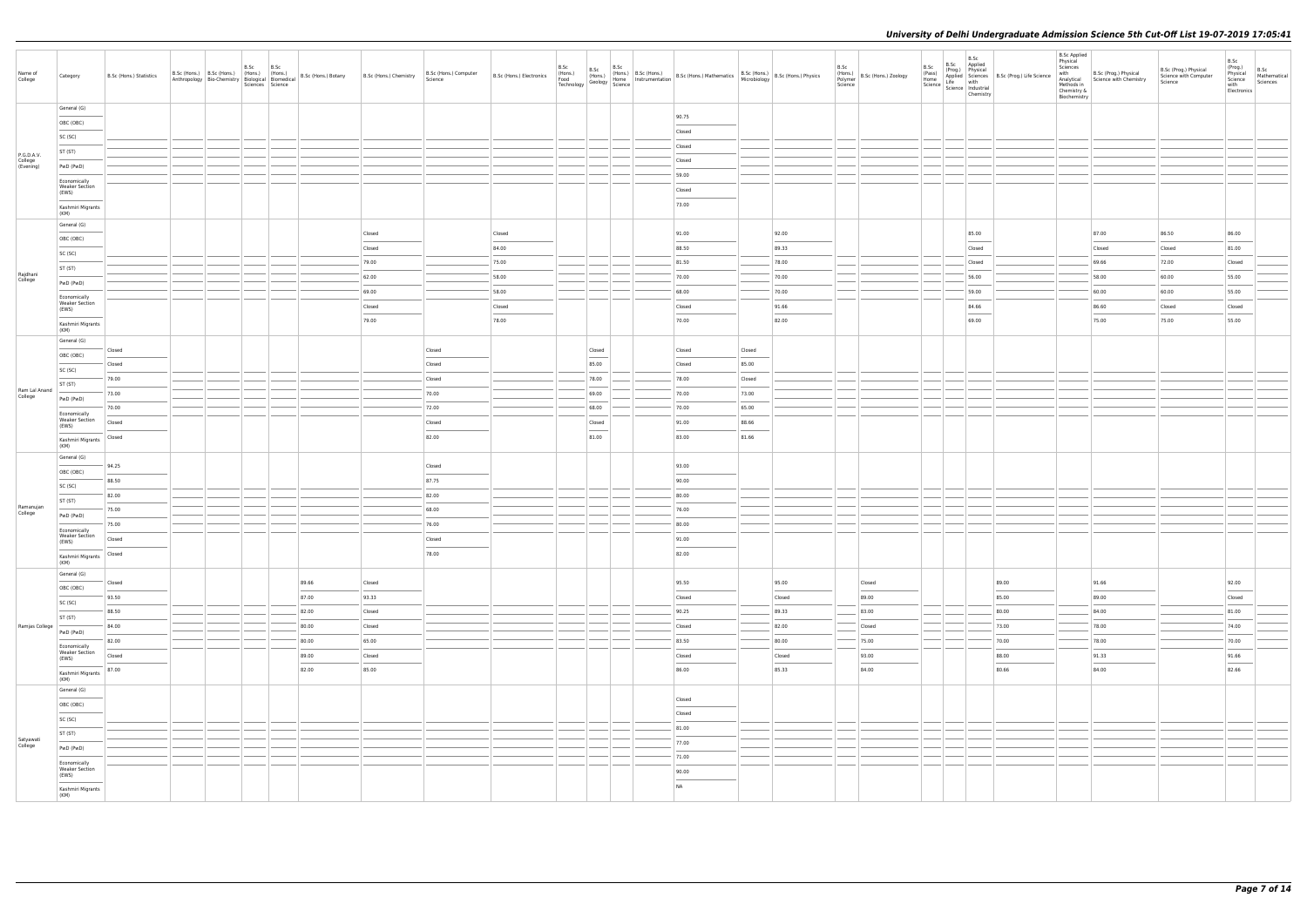| Name of<br>College                       | Category                                        | B.Sc (Hons.) Statistics |                                                                                                                                                                                                                                                                                                                                                                                                                                                                                     | B.Sc<br>Sciences Science | B.Sc            |        |        | B.Sc (Hons.) Computer<br>Science                                                                                                                                                                                                                                                                                                                                                                                                                                                              | B.Sc (Hons.) Electronics | B.Sc<br>(Hons.)<br>Food<br>Technology |  |        | B.Sc (Hons.) B.Sc (Hons.)<br>(Hons.) Home Instrumentation B.Sc (Hons.) Mathematics B.Sc (Hons.) B.Sc (Hons.) Physics<br>Jy Geology Science<br>Science                                                                                                                                                                                                                                                                                                                                |        |        | B.Sc<br>Science | B.Sc<br>(Hons.)<br>Polymer B.Sc (Hons.) Zoology<br>(Pass) | B.Sc<br>Applied<br>B.Sc<br>$\left  \frac{\text{Home}}{\text{Home}} \right  \left  \frac{\text{Appuoc}}{\text{Science}} \right  \left  \frac{\text{with}}{\text{chensity}} \right $<br>Chemistry | Prog.)<br>Applied Sciences<br>Life with B.Sc (Prog.) Life Science<br>Life with | <b>B.Sc Applied</b><br>Physical<br>Sciences<br>with<br>Methods in<br>Chemistry &<br>Biochemistry | B.Sc (Prog.) Physical<br>Analytical Science with Chemistry | B.Sc (Prog.) Physical<br>Science with Computer<br>Science | B.Sc<br>(Prog.)<br>Physical<br>Science<br>with<br>Electronics | B.Sc<br>Mathematical<br>Sciences |
|------------------------------------------|-------------------------------------------------|-------------------------|-------------------------------------------------------------------------------------------------------------------------------------------------------------------------------------------------------------------------------------------------------------------------------------------------------------------------------------------------------------------------------------------------------------------------------------------------------------------------------------|--------------------------|-----------------|--------|--------|-----------------------------------------------------------------------------------------------------------------------------------------------------------------------------------------------------------------------------------------------------------------------------------------------------------------------------------------------------------------------------------------------------------------------------------------------------------------------------------------------|--------------------------|---------------------------------------|--|--------|--------------------------------------------------------------------------------------------------------------------------------------------------------------------------------------------------------------------------------------------------------------------------------------------------------------------------------------------------------------------------------------------------------------------------------------------------------------------------------------|--------|--------|-----------------|-----------------------------------------------------------|-------------------------------------------------------------------------------------------------------------------------------------------------------------------------------------------------|--------------------------------------------------------------------------------|--------------------------------------------------------------------------------------------------|------------------------------------------------------------|-----------------------------------------------------------|---------------------------------------------------------------|----------------------------------|
|                                          | General (G)                                     |                         |                                                                                                                                                                                                                                                                                                                                                                                                                                                                                     |                          |                 |        |        |                                                                                                                                                                                                                                                                                                                                                                                                                                                                                               |                          |                                       |  |        |                                                                                                                                                                                                                                                                                                                                                                                                                                                                                      |        |        |                 |                                                           |                                                                                                                                                                                                 |                                                                                |                                                                                                  |                                                            |                                                           |                                                               |                                  |
|                                          | OBC (OBC)                                       |                         |                                                                                                                                                                                                                                                                                                                                                                                                                                                                                     |                          |                 |        |        |                                                                                                                                                                                                                                                                                                                                                                                                                                                                                               |                          |                                       |  |        |                                                                                                                                                                                                                                                                                                                                                                                                                                                                                      |        |        |                 |                                                           |                                                                                                                                                                                                 |                                                                                |                                                                                                  |                                                            |                                                           |                                                               |                                  |
|                                          | SC (SC)                                         |                         |                                                                                                                                                                                                                                                                                                                                                                                                                                                                                     |                          |                 |        |        |                                                                                                                                                                                                                                                                                                                                                                                                                                                                                               |                          |                                       |  |        |                                                                                                                                                                                                                                                                                                                                                                                                                                                                                      |        |        |                 |                                                           |                                                                                                                                                                                                 |                                                                                |                                                                                                  |                                                            |                                                           |                                                               |                                  |
|                                          | ST (ST)                                         |                         |                                                                                                                                                                                                                                                                                                                                                                                                                                                                                     |                          |                 |        |        |                                                                                                                                                                                                                                                                                                                                                                                                                                                                                               |                          |                                       |  |        |                                                                                                                                                                                                                                                                                                                                                                                                                                                                                      |        |        |                 |                                                           |                                                                                                                                                                                                 |                                                                                |                                                                                                  |                                                            |                                                           |                                                               |                                  |
| Satyawati<br>College<br>(Evening)        | PwD (PwD)                                       |                         |                                                                                                                                                                                                                                                                                                                                                                                                                                                                                     |                          |                 |        |        |                                                                                                                                                                                                                                                                                                                                                                                                                                                                                               |                          |                                       |  |        |                                                                                                                                                                                                                                                                                                                                                                                                                                                                                      |        |        |                 |                                                           |                                                                                                                                                                                                 |                                                                                |                                                                                                  |                                                            |                                                           |                                                               |                                  |
|                                          | Economically<br><b>Weaker Section</b><br>(EWS)  |                         |                                                                                                                                                                                                                                                                                                                                                                                                                                                                                     |                          |                 |        |        |                                                                                                                                                                                                                                                                                                                                                                                                                                                                                               |                          |                                       |  |        |                                                                                                                                                                                                                                                                                                                                                                                                                                                                                      |        |        |                 |                                                           |                                                                                                                                                                                                 |                                                                                |                                                                                                  |                                                            |                                                           |                                                               |                                  |
|                                          | Kashmiri Migrants<br>(KM)                       |                         |                                                                                                                                                                                                                                                                                                                                                                                                                                                                                     |                          |                 |        |        |                                                                                                                                                                                                                                                                                                                                                                                                                                                                                               |                          |                                       |  |        |                                                                                                                                                                                                                                                                                                                                                                                                                                                                                      |        |        |                 |                                                           |                                                                                                                                                                                                 |                                                                                |                                                                                                  |                                                            |                                                           |                                                               |                                  |
|                                          | General (G)                                     |                         |                                                                                                                                                                                                                                                                                                                                                                                                                                                                                     |                          |                 |        |        |                                                                                                                                                                                                                                                                                                                                                                                                                                                                                               |                          |                                       |  |        |                                                                                                                                                                                                                                                                                                                                                                                                                                                                                      |        |        |                 |                                                           |                                                                                                                                                                                                 |                                                                                |                                                                                                  |                                                            |                                                           |                                                               |                                  |
|                                          | OBC (OBC)                                       |                         |                                                                                                                                                                                                                                                                                                                                                                                                                                                                                     |                          |                 |        |        |                                                                                                                                                                                                                                                                                                                                                                                                                                                                                               |                          |                                       |  |        | 94.00                                                                                                                                                                                                                                                                                                                                                                                                                                                                                |        |        |                 |                                                           |                                                                                                                                                                                                 |                                                                                |                                                                                                  |                                                            |                                                           |                                                               |                                  |
|                                          | SC (SC)                                         |                         |                                                                                                                                                                                                                                                                                                                                                                                                                                                                                     |                          |                 |        |        |                                                                                                                                                                                                                                                                                                                                                                                                                                                                                               |                          |                                       |  |        | 90.75                                                                                                                                                                                                                                                                                                                                                                                                                                                                                |        |        |                 |                                                           |                                                                                                                                                                                                 |                                                                                |                                                                                                  |                                                            |                                                           |                                                               |                                  |
| Shaheed                                  | ST (ST)                                         |                         |                                                                                                                                                                                                                                                                                                                                                                                                                                                                                     |                          |                 |        |        |                                                                                                                                                                                                                                                                                                                                                                                                                                                                                               |                          |                                       |  |        | Closed                                                                                                                                                                                                                                                                                                                                                                                                                                                                               |        |        |                 |                                                           |                                                                                                                                                                                                 |                                                                                |                                                                                                  |                                                            |                                                           |                                                               |                                  |
| Bhagat Singh<br>College                  | PwD (PwD)                                       |                         |                                                                                                                                                                                                                                                                                                                                                                                                                                                                                     |                          |                 |        |        |                                                                                                                                                                                                                                                                                                                                                                                                                                                                                               |                          |                                       |  |        | Closed                                                                                                                                                                                                                                                                                                                                                                                                                                                                               |        |        |                 |                                                           |                                                                                                                                                                                                 |                                                                                |                                                                                                  |                                                            |                                                           |                                                               |                                  |
|                                          | Economically                                    |                         |                                                                                                                                                                                                                                                                                                                                                                                                                                                                                     |                          |                 |        |        |                                                                                                                                                                                                                                                                                                                                                                                                                                                                                               |                          |                                       |  |        | 61.00                                                                                                                                                                                                                                                                                                                                                                                                                                                                                |        |        |                 |                                                           |                                                                                                                                                                                                 |                                                                                |                                                                                                  |                                                            |                                                           |                                                               |                                  |
|                                          | <b>Weaker Section</b><br>(EWS)                  |                         |                                                                                                                                                                                                                                                                                                                                                                                                                                                                                     |                          |                 |        |        |                                                                                                                                                                                                                                                                                                                                                                                                                                                                                               |                          |                                       |  |        | Closed<br>84.00                                                                                                                                                                                                                                                                                                                                                                                                                                                                      |        |        |                 |                                                           |                                                                                                                                                                                                 |                                                                                |                                                                                                  |                                                            |                                                           |                                                               |                                  |
|                                          | Kashmiri Migrants<br>(KM)                       |                         |                                                                                                                                                                                                                                                                                                                                                                                                                                                                                     |                          |                 |        |        |                                                                                                                                                                                                                                                                                                                                                                                                                                                                                               |                          |                                       |  |        |                                                                                                                                                                                                                                                                                                                                                                                                                                                                                      |        |        |                 |                                                           |                                                                                                                                                                                                 |                                                                                |                                                                                                  |                                                            |                                                           |                                                               |                                  |
|                                          | General (G)                                     |                         |                                                                                                                                                                                                                                                                                                                                                                                                                                                                                     |                          |                 |        |        |                                                                                                                                                                                                                                                                                                                                                                                                                                                                                               |                          |                                       |  |        |                                                                                                                                                                                                                                                                                                                                                                                                                                                                                      |        |        |                 |                                                           |                                                                                                                                                                                                 |                                                                                |                                                                                                  |                                                            |                                                           |                                                               |                                  |
|                                          | OBC (OBC)                                       |                         |                                                                                                                                                                                                                                                                                                                                                                                                                                                                                     |                          |                 |        |        |                                                                                                                                                                                                                                                                                                                                                                                                                                                                                               |                          |                                       |  |        |                                                                                                                                                                                                                                                                                                                                                                                                                                                                                      |        |        |                 |                                                           |                                                                                                                                                                                                 |                                                                                |                                                                                                  |                                                            |                                                           |                                                               |                                  |
|                                          | SC (SC)                                         |                         |                                                                                                                                                                                                                                                                                                                                                                                                                                                                                     |                          |                 |        |        |                                                                                                                                                                                                                                                                                                                                                                                                                                                                                               |                          |                                       |  |        |                                                                                                                                                                                                                                                                                                                                                                                                                                                                                      |        |        |                 |                                                           |                                                                                                                                                                                                 |                                                                                |                                                                                                  |                                                            |                                                           |                                                               |                                  |
| Shaheed                                  | ST (ST)                                         |                         |                                                                                                                                                                                                                                                                                                                                                                                                                                                                                     |                          |                 |        |        |                                                                                                                                                                                                                                                                                                                                                                                                                                                                                               |                          |                                       |  |        |                                                                                                                                                                                                                                                                                                                                                                                                                                                                                      |        |        |                 |                                                           |                                                                                                                                                                                                 |                                                                                |                                                                                                  |                                                            |                                                           |                                                               |                                  |
| Bhagat Singh<br>College<br>(Evening)     | PwD (PwD)                                       |                         |                                                                                                                                                                                                                                                                                                                                                                                                                                                                                     |                          |                 |        |        |                                                                                                                                                                                                                                                                                                                                                                                                                                                                                               |                          |                                       |  |        |                                                                                                                                                                                                                                                                                                                                                                                                                                                                                      |        |        |                 |                                                           |                                                                                                                                                                                                 |                                                                                |                                                                                                  |                                                            |                                                           |                                                               |                                  |
|                                          | Economically<br><b>Weaker Section</b>           |                         |                                                                                                                                                                                                                                                                                                                                                                                                                                                                                     |                          |                 |        |        |                                                                                                                                                                                                                                                                                                                                                                                                                                                                                               |                          |                                       |  |        |                                                                                                                                                                                                                                                                                                                                                                                                                                                                                      |        |        |                 |                                                           |                                                                                                                                                                                                 |                                                                                |                                                                                                  |                                                            |                                                           |                                                               |                                  |
|                                          | (EWS)<br>Kashmiri Migrants                      |                         |                                                                                                                                                                                                                                                                                                                                                                                                                                                                                     |                          |                 |        |        |                                                                                                                                                                                                                                                                                                                                                                                                                                                                                               |                          |                                       |  |        |                                                                                                                                                                                                                                                                                                                                                                                                                                                                                      |        |        |                 |                                                           |                                                                                                                                                                                                 |                                                                                |                                                                                                  |                                                            |                                                           |                                                               |                                  |
|                                          | (KM)                                            |                         |                                                                                                                                                                                                                                                                                                                                                                                                                                                                                     |                          |                 |        |        |                                                                                                                                                                                                                                                                                                                                                                                                                                                                                               |                          |                                       |  |        |                                                                                                                                                                                                                                                                                                                                                                                                                                                                                      |        |        |                 |                                                           |                                                                                                                                                                                                 |                                                                                |                                                                                                  |                                                            |                                                           |                                                               |                                  |
|                                          | General (G)                                     | 90.00                   | 89.00                                                                                                                                                                                                                                                                                                                                                                                                                                                                               |                          | 89.30           |        | Closed | Closed                                                                                                                                                                                                                                                                                                                                                                                                                                                                                        | 83.50                    | Closed                                |  | 80.60  | 90.75                                                                                                                                                                                                                                                                                                                                                                                                                                                                                | Closed | 90.30  |                 |                                                           |                                                                                                                                                                                                 |                                                                                |                                                                                                  |                                                            |                                                           |                                                               |                                  |
|                                          | OBC (OBC)                                       | 84.00                   | 83.00                                                                                                                                                                                                                                                                                                                                                                                                                                                                               |                          | Closed          |        | 84.30  | 84.00                                                                                                                                                                                                                                                                                                                                                                                                                                                                                         | Closed                   | Closed                                |  | 73.30  | Closed                                                                                                                                                                                                                                                                                                                                                                                                                                                                               | Closed | 85.60  |                 |                                                           |                                                                                                                                                                                                 |                                                                                |                                                                                                  |                                                            |                                                           |                                                               |                                  |
|                                          | SC (SC)                                         | 71.00                   | 78.00                                                                                                                                                                                                                                                                                                                                                                                                                                                                               |                          | 76.00           |        | 76.00  | 72.00                                                                                                                                                                                                                                                                                                                                                                                                                                                                                         | 66.50                    | Closed                                |  | 66.00  | Closed                                                                                                                                                                                                                                                                                                                                                                                                                                                                               | 81.60  | 70.00  |                 |                                                           |                                                                                                                                                                                                 |                                                                                |                                                                                                  |                                                            |                                                           |                                                               |                                  |
| Shaheed<br>Rajguru College<br>of Applied | ST (ST)                                         | 60.00                   | 77.00                                                                                                                                                                                                                                                                                                                                                                                                                                                                               |                          | 66.00           |        | 57.00  | 60.00                                                                                                                                                                                                                                                                                                                                                                                                                                                                                         | 60.50                    | Closed                                |  | 60.00  | 60.00                                                                                                                                                                                                                                                                                                                                                                                                                                                                                | 71.60  | 60.00  |                 |                                                           |                                                                                                                                                                                                 |                                                                                |                                                                                                  |                                                            |                                                           |                                                               |                                  |
| Sciences for<br>Women (W)                | PwD (PwD)                                       | 60.00                   | 78.00                                                                                                                                                                                                                                                                                                                                                                                                                                                                               |                          | 70.00           |        | 60.00  | 60.00                                                                                                                                                                                                                                                                                                                                                                                                                                                                                         | 64.00                    | 63.50                                 |  | 65.00  | 59.00                                                                                                                                                                                                                                                                                                                                                                                                                                                                                | 67.00  | 68.00  |                 |                                                           |                                                                                                                                                                                                 |                                                                                |                                                                                                  |                                                            |                                                           |                                                               |                                  |
|                                          | Economically<br><b>Weaker Section</b>           | 89.75                   | Closed                                                                                                                                                                                                                                                                                                                                                                                                                                                                              |                          | Closed          |        | 88.00  | Closed                                                                                                                                                                                                                                                                                                                                                                                                                                                                                        | 83.00                    | 86.00                                 |  | Closed | Closed                                                                                                                                                                                                                                                                                                                                                                                                                                                                               | 87.60  | Closed |                 |                                                           |                                                                                                                                                                                                 |                                                                                |                                                                                                  |                                                            |                                                           |                                                               |                                  |
|                                          | (EWS)<br>Kashmiri Migrants 80.00<br>(KM)        |                         | $\frac{1}{2} \left( \frac{1}{2} \right) \left( \frac{1}{2} \right) \left( \frac{1}{2} \right) \left( \frac{1}{2} \right) \left( \frac{1}{2} \right) \left( \frac{1}{2} \right) \left( \frac{1}{2} \right) \left( \frac{1}{2} \right) \left( \frac{1}{2} \right) \left( \frac{1}{2} \right) \left( \frac{1}{2} \right) \left( \frac{1}{2} \right) \left( \frac{1}{2} \right) \left( \frac{1}{2} \right) \left( \frac{1}{2} \right) \left( \frac{1}{2} \right) \left( \frac$<br>84.00 |                          | $\sim$<br>80.00 |        | 80.30  | 79.50                                                                                                                                                                                                                                                                                                                                                                                                                                                                                         | 74.00                    | 80.00                                 |  | 72.00  | 81.00                                                                                                                                                                                                                                                                                                                                                                                                                                                                                | 81.00  | 80.60  |                 |                                                           |                                                                                                                                                                                                 |                                                                                |                                                                                                  |                                                            |                                                           |                                                               |                                  |
|                                          | General (G)                                     |                         |                                                                                                                                                                                                                                                                                                                                                                                                                                                                                     |                          |                 |        |        |                                                                                                                                                                                                                                                                                                                                                                                                                                                                                               |                          |                                       |  |        |                                                                                                                                                                                                                                                                                                                                                                                                                                                                                      |        |        |                 |                                                           |                                                                                                                                                                                                 |                                                                                |                                                                                                  |                                                            |                                                           |                                                               |                                  |
|                                          | OBC (OBC)                                       |                         |                                                                                                                                                                                                                                                                                                                                                                                                                                                                                     |                          |                 |        |        | Closed                                                                                                                                                                                                                                                                                                                                                                                                                                                                                        |                          |                                       |  |        |                                                                                                                                                                                                                                                                                                                                                                                                                                                                                      |        |        |                 |                                                           |                                                                                                                                                                                                 |                                                                                |                                                                                                  |                                                            |                                                           |                                                               |                                  |
|                                          | $\frac{1}{2}$<br>SC (SC)                        |                         |                                                                                                                                                                                                                                                                                                                                                                                                                                                                                     |                          |                 |        |        | 91.25                                                                                                                                                                                                                                                                                                                                                                                                                                                                                         |                          |                                       |  |        |                                                                                                                                                                                                                                                                                                                                                                                                                                                                                      |        |        |                 |                                                           |                                                                                                                                                                                                 |                                                                                |                                                                                                  |                                                            |                                                           |                                                               |                                  |
| Shaheed<br>Sukhdev                       | ST (ST)                                         |                         |                                                                                                                                                                                                                                                                                                                                                                                                                                                                                     |                          |                 |        |        | 85.00                                                                                                                                                                                                                                                                                                                                                                                                                                                                                         |                          |                                       |  |        |                                                                                                                                                                                                                                                                                                                                                                                                                                                                                      |        |        |                 |                                                           |                                                                                                                                                                                                 |                                                                                |                                                                                                  |                                                            |                                                           |                                                               |                                  |
| College<br>Business                      | PwD (PwD)                                       |                         |                                                                                                                                                                                                                                                                                                                                                                                                                                                                                     |                          |                 |        |        | 73.00<br>$\frac{1}{2} \left( \frac{1}{2} \right) \left( \frac{1}{2} \right) \left( \frac{1}{2} \right) \left( \frac{1}{2} \right) \left( \frac{1}{2} \right) \left( \frac{1}{2} \right) \left( \frac{1}{2} \right) \left( \frac{1}{2} \right) \left( \frac{1}{2} \right) \left( \frac{1}{2} \right) \left( \frac{1}{2} \right) \left( \frac{1}{2} \right) \left( \frac{1}{2} \right) \left( \frac{1}{2} \right) \left( \frac{1}{2} \right) \left( \frac{1}{2} \right) \left( \frac$           |                          |                                       |  |        |                                                                                                                                                                                                                                                                                                                                                                                                                                                                                      |        |        |                 |                                                           |                                                                                                                                                                                                 |                                                                                |                                                                                                  |                                                            |                                                           |                                                               |                                  |
| Studies                                  | Economically                                    |                         |                                                                                                                                                                                                                                                                                                                                                                                                                                                                                     |                          |                 |        |        | 81.00                                                                                                                                                                                                                                                                                                                                                                                                                                                                                         |                          |                                       |  |        |                                                                                                                                                                                                                                                                                                                                                                                                                                                                                      |        |        |                 |                                                           |                                                                                                                                                                                                 |                                                                                |                                                                                                  |                                                            |                                                           |                                                               |                                  |
|                                          | <b>Weaker Section</b><br>(EWS)<br>$\frac{1}{2}$ |                         |                                                                                                                                                                                                                                                                                                                                                                                                                                                                                     |                          |                 |        |        | Closed<br>$\frac{1}{2} \left( \frac{1}{2} \right) \left( \frac{1}{2} \right) \left( \frac{1}{2} \right) \left( \frac{1}{2} \right) \left( \frac{1}{2} \right) \left( \frac{1}{2} \right) \left( \frac{1}{2} \right) \left( \frac{1}{2} \right) \left( \frac{1}{2} \right) \left( \frac{1}{2} \right) \left( \frac{1}{2} \right) \left( \frac{1}{2} \right) \left( \frac{1}{2} \right) \left( \frac{1}{2} \right) \left( \frac{1}{2} \right) \left( \frac{1}{2} \right) \left( \frac$<br>88.00 |                          |                                       |  |        |                                                                                                                                                                                                                                                                                                                                                                                                                                                                                      |        |        |                 |                                                           |                                                                                                                                                                                                 |                                                                                |                                                                                                  |                                                            |                                                           |                                                               |                                  |
|                                          | Kashmiri Migrants<br>(KM)                       |                         |                                                                                                                                                                                                                                                                                                                                                                                                                                                                                     |                          |                 |        |        |                                                                                                                                                                                                                                                                                                                                                                                                                                                                                               |                          |                                       |  |        |                                                                                                                                                                                                                                                                                                                                                                                                                                                                                      |        |        |                 |                                                           |                                                                                                                                                                                                 |                                                                                |                                                                                                  |                                                            |                                                           |                                                               |                                  |
|                                          | General (G)                                     |                         | 90.00                                                                                                                                                                                                                                                                                                                                                                                                                                                                               |                          |                 | Closed | 91.66  |                                                                                                                                                                                                                                                                                                                                                                                                                                                                                               |                          |                                       |  |        | Closed                                                                                                                                                                                                                                                                                                                                                                                                                                                                               |        | 92.66  |                 | 88.33                                                     |                                                                                                                                                                                                 | 85.66                                                                          |                                                                                                  | 87.66                                                      | Closed                                                    |                                                               |                                  |
|                                          | OBC (OBC)<br>$\sim$                             |                         | $\overline{\phantom{a}}$                                                                                                                                                                                                                                                                                                                                                                                                                                                            |                          |                 |        |        |                                                                                                                                                                                                                                                                                                                                                                                                                                                                                               |                          |                                       |  |        |                                                                                                                                                                                                                                                                                                                                                                                                                                                                                      |        |        |                 | $\overline{\phantom{a}}$                                  |                                                                                                                                                                                                 | $\frac{1}{2}$                                                                  |                                                                                                  | $\overline{\phantom{a}}$                                   | 83.00                                                     |                                                               |                                  |
|                                          | SC (SC)                                         |                         | 86.00                                                                                                                                                                                                                                                                                                                                                                                                                                                                               |                          |                 | 84.33  | Closed |                                                                                                                                                                                                                                                                                                                                                                                                                                                                                               |                          |                                       |  |        | 89.50                                                                                                                                                                                                                                                                                                                                                                                                                                                                                |        | 89.33  |                 | 85.33                                                     |                                                                                                                                                                                                 | 81.00                                                                          |                                                                                                  | Closed                                                     |                                                           |                                                               |                                  |
|                                          | ST (ST)                                         |                         | 81.00                                                                                                                                                                                                                                                                                                                                                                                                                                                                               |                          |                 | Closed | 82.00  |                                                                                                                                                                                                                                                                                                                                                                                                                                                                                               |                          |                                       |  |        | Closed                                                                                                                                                                                                                                                                                                                                                                                                                                                                               |        | 81.33  |                 | Closed                                                    |                                                                                                                                                                                                 | Closed                                                                         |                                                                                                  | Closed                                                     | 71.66                                                     |                                                               |                                  |
| Shivaji College                          | PwD (PwD)                                       |                         | 75.00                                                                                                                                                                                                                                                                                                                                                                                                                                                                               |                          |                 | 74.00  | 73.00  |                                                                                                                                                                                                                                                                                                                                                                                                                                                                                               |                          |                                       |  |        | 70.75                                                                                                                                                                                                                                                                                                                                                                                                                                                                                |        | 65.00  |                 | 75.00                                                     |                                                                                                                                                                                                 | 69.00                                                                          |                                                                                                  | Closed                                                     | Closed                                                    |                                                               |                                  |
|                                          | Economically<br><b>Weaker Section</b>           |                         | 62.00                                                                                                                                                                                                                                                                                                                                                                                                                                                                               |                          |                 | 55.00  | 65.00  |                                                                                                                                                                                                                                                                                                                                                                                                                                                                                               |                          |                                       |  |        | 55.00                                                                                                                                                                                                                                                                                                                                                                                                                                                                                |        | 65.00  |                 | 55.00                                                     |                                                                                                                                                                                                 | 60.00                                                                          |                                                                                                  | Closed                                                     | 65.00                                                     |                                                               |                                  |
|                                          | (EWS)<br>$\sim$                                 |                         | Closed                                                                                                                                                                                                                                                                                                                                                                                                                                                                              |                          |                 | Closed | Closed |                                                                                                                                                                                                                                                                                                                                                                                                                                                                                               |                          |                                       |  |        | Closed<br>$\frac{1}{2} \left( \frac{1}{2} \right) \left( \frac{1}{2} \right) \left( \frac{1}{2} \right) \left( \frac{1}{2} \right) \left( \frac{1}{2} \right) \left( \frac{1}{2} \right) \left( \frac{1}{2} \right) \left( \frac{1}{2} \right) \left( \frac{1}{2} \right) \left( \frac{1}{2} \right) \left( \frac{1}{2} \right) \left( \frac{1}{2} \right) \left( \frac{1}{2} \right) \left( \frac{1}{2} \right) \left( \frac{1}{2} \right) \left( \frac{1}{2} \right) \left( \frac$ |        | 92.33  |                 | 87.66<br>$\sim$                                           |                                                                                                                                                                                                 | 85.00<br>$\overline{\phantom{a}}$                                              |                                                                                                  | Closed                                                     | Closed                                                    |                                                               |                                  |
|                                          | Kashmiri Migrants<br>(KM)                       |                         | Closed                                                                                                                                                                                                                                                                                                                                                                                                                                                                              |                          |                 | 79.00  | 83.00  |                                                                                                                                                                                                                                                                                                                                                                                                                                                                                               |                          |                                       |  |        | 83.50                                                                                                                                                                                                                                                                                                                                                                                                                                                                                |        | 86.00  |                 | 80.66                                                     |                                                                                                                                                                                                 | 77.00                                                                          |                                                                                                  | 79.00                                                      | 79.00                                                     |                                                               |                                  |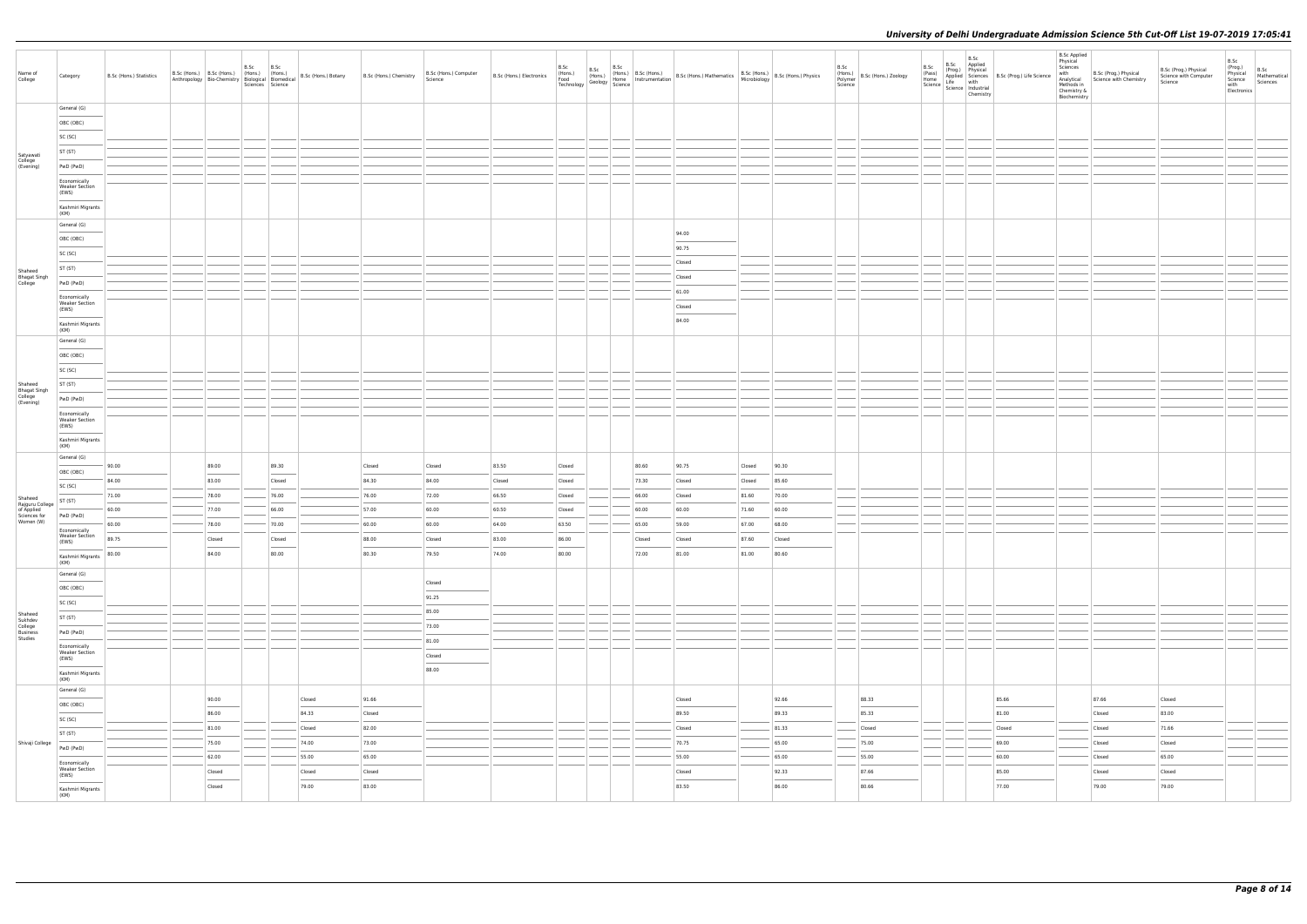| Name of<br>College                    | Category                                                        | B.Sc (Hons.) Statistics | B.Sc (Hons.) B.Sc (Hons.) (Hons.) (Hons.) (Hons.) B.Sc (Hons.) Botany B.Sc (Hons.) Chemistry Anthropology Bio-Chemistry Biological Biomedical B.Sc (Hons.) B.Sc (Hons.) Chemistry | B.Sc<br>B.Sc<br>Sciences Science |       | B.Sc (Hons.) Computer<br>Science | B.Sc (Hons.) Electronics           | B.Sc<br>(Hons.)<br>Food<br>Technology |  | B.Sc (Hons.) B.Sc (Hons.)<br>(Hons.) Home Instrumentation B.Sc (Hons.) Mathematics B.Sc (Hons.) B.Sc (Hons.) Physics<br>gy Geology Science (Science 1999) |  | B.Sc<br>Science | B.Sc<br>(Hons.)<br>Polymer B.Sc (Hons.) Zoology<br>(Pass)<br>Home | B.Sc<br>B.Sc Applied<br>(Prog.) Physical<br>$\left  \frac{\text{Line}}{\text{Science}} \right  \frac{\text{Line}}{\text{Science}} \left  \frac{\text{mine}}{\text{industrial}} \right $ | Applied Sciences B.Sc (Prog.) Life Science With B.Sc (Prog.) Physical<br>Life with With Analytical Science with Chemistry | <b>B.Sc Applied</b><br>Physical<br>Sciences<br>with<br>Methods in<br>Chemistry & | B.Sc (Prog.) Physical | B.Sc (Prog.) Physical<br>Science with Computer<br>Science | B.Sc<br>(Prog.)<br>Physical<br>Science<br>with<br>Electronics | B.Sc<br>Mathematical<br>Sciences |
|---------------------------------------|-----------------------------------------------------------------|-------------------------|-----------------------------------------------------------------------------------------------------------------------------------------------------------------------------------|----------------------------------|-------|----------------------------------|------------------------------------|---------------------------------------|--|-----------------------------------------------------------------------------------------------------------------------------------------------------------|--|-----------------|-------------------------------------------------------------------|-----------------------------------------------------------------------------------------------------------------------------------------------------------------------------------------|---------------------------------------------------------------------------------------------------------------------------|----------------------------------------------------------------------------------|-----------------------|-----------------------------------------------------------|---------------------------------------------------------------|----------------------------------|
|                                       |                                                                 |                         |                                                                                                                                                                                   |                                  |       |                                  |                                    |                                       |  |                                                                                                                                                           |  |                 |                                                                   | Chemistry                                                                                                                                                                               |                                                                                                                           | Biochemistry                                                                     |                       |                                                           |                                                               |                                  |
|                                       | General (G)                                                     |                         |                                                                                                                                                                                   |                                  |       |                                  |                                    |                                       |  |                                                                                                                                                           |  |                 |                                                                   |                                                                                                                                                                                         |                                                                                                                           |                                                                                  |                       |                                                           |                                                               |                                  |
|                                       | OBC (OBC)                                                       |                         |                                                                                                                                                                                   |                                  |       |                                  |                                    |                                       |  |                                                                                                                                                           |  |                 |                                                                   |                                                                                                                                                                                         |                                                                                                                           |                                                                                  |                       |                                                           |                                                               |                                  |
|                                       | SC (SC)                                                         |                         |                                                                                                                                                                                   |                                  |       |                                  |                                    |                                       |  |                                                                                                                                                           |  |                 |                                                                   |                                                                                                                                                                                         |                                                                                                                           |                                                                                  |                       |                                                           |                                                               |                                  |
| Shri Ram<br>College of                | ST (ST)<br>PwD (PwD)                                            |                         |                                                                                                                                                                                   |                                  |       |                                  |                                    |                                       |  |                                                                                                                                                           |  |                 |                                                                   |                                                                                                                                                                                         |                                                                                                                           |                                                                                  |                       |                                                           |                                                               |                                  |
| Commerce                              | Economically<br><b>Weaker Section</b>                           |                         |                                                                                                                                                                                   |                                  |       |                                  |                                    |                                       |  |                                                                                                                                                           |  |                 |                                                                   |                                                                                                                                                                                         |                                                                                                                           |                                                                                  |                       |                                                           |                                                               |                                  |
|                                       | (EWS)<br>Kashmiri Migrants                                      |                         |                                                                                                                                                                                   |                                  |       |                                  |                                    |                                       |  |                                                                                                                                                           |  |                 |                                                                   |                                                                                                                                                                                         |                                                                                                                           |                                                                                  |                       |                                                           |                                                               |                                  |
|                                       | (KM)<br>General (G)                                             |                         |                                                                                                                                                                                   |                                  |       |                                  |                                    |                                       |  |                                                                                                                                                           |  |                 |                                                                   |                                                                                                                                                                                         |                                                                                                                           |                                                                                  |                       |                                                           |                                                               |                                  |
|                                       | OBC (OBC)                                                       |                         |                                                                                                                                                                                   |                                  | 91.00 |                                  |                                    |                                       |  | 90.50                                                                                                                                                     |  |                 |                                                                   |                                                                                                                                                                                         |                                                                                                                           |                                                                                  | 83.00                 | 85.00                                                     | 83.00                                                         |                                  |
|                                       | ____<br>SC (SC)                                                 |                         |                                                                                                                                                                                   |                                  | 88.33 |                                  |                                    |                                       |  | 87.50                                                                                                                                                     |  |                 |                                                                   |                                                                                                                                                                                         |                                                                                                                           |                                                                                  | 80.00                 | 81.67                                                     | 80.00                                                         |                                  |
|                                       | ST (ST)                                                         |                         |                                                                                                                                                                                   |                                  | 84.00 |                                  |                                    |                                       |  | 81.00                                                                                                                                                     |  |                 |                                                                   |                                                                                                                                                                                         |                                                                                                                           |                                                                                  | 78.00                 | 78.00                                                     | 78.00                                                         |                                  |
| Shyam Lal<br>College                  | PwD (PwD)                                                       |                         |                                                                                                                                                                                   |                                  | 80.00 |                                  |                                    |                                       |  | 76.00                                                                                                                                                     |  |                 |                                                                   |                                                                                                                                                                                         |                                                                                                                           |                                                                                  | 72.00                 | 72.00                                                     | 72.00                                                         |                                  |
|                                       | Economically                                                    |                         |                                                                                                                                                                                   |                                  | 80.00 |                                  |                                    |                                       |  | 76.00                                                                                                                                                     |  |                 |                                                                   |                                                                                                                                                                                         |                                                                                                                           |                                                                                  | 72.00                 | 72.00                                                     | 72.00                                                         |                                  |
|                                       | <b>Weaker Section</b><br>(EWS)                                  |                         |                                                                                                                                                                                   |                                  | 91.00 |                                  |                                    |                                       |  | 90.50                                                                                                                                                     |  |                 |                                                                   |                                                                                                                                                                                         |                                                                                                                           |                                                                                  | 83.00                 | 85.00                                                     | 83.00                                                         |                                  |
|                                       | Kashmiri Migrants<br>(KM)                                       |                         |                                                                                                                                                                                   |                                  | 82.00 |                                  |                                    |                                       |  | 81.00                                                                                                                                                     |  |                 |                                                                   |                                                                                                                                                                                         |                                                                                                                           |                                                                                  | 75.00                 | 77.00                                                     | 75.00                                                         |                                  |
|                                       | General (G)                                                     |                         |                                                                                                                                                                                   |                                  |       |                                  |                                    |                                       |  |                                                                                                                                                           |  |                 |                                                                   |                                                                                                                                                                                         |                                                                                                                           |                                                                                  |                       |                                                           |                                                               |                                  |
|                                       | OBC (OBC)                                                       |                         |                                                                                                                                                                                   |                                  |       |                                  |                                    |                                       |  |                                                                                                                                                           |  |                 |                                                                   |                                                                                                                                                                                         |                                                                                                                           |                                                                                  |                       |                                                           |                                                               |                                  |
|                                       | SC (SC)                                                         |                         |                                                                                                                                                                                   |                                  |       |                                  |                                    |                                       |  |                                                                                                                                                           |  |                 |                                                                   |                                                                                                                                                                                         |                                                                                                                           |                                                                                  |                       |                                                           |                                                               |                                  |
| Shyam Lal<br>College<br>(Evening)     | ST (ST)                                                         |                         |                                                                                                                                                                                   |                                  |       |                                  |                                    |                                       |  |                                                                                                                                                           |  |                 |                                                                   |                                                                                                                                                                                         |                                                                                                                           |                                                                                  |                       |                                                           |                                                               |                                  |
|                                       | PwD (PwD)                                                       |                         |                                                                                                                                                                                   |                                  |       |                                  |                                    |                                       |  |                                                                                                                                                           |  |                 |                                                                   |                                                                                                                                                                                         |                                                                                                                           |                                                                                  |                       |                                                           |                                                               |                                  |
|                                       | Economically<br><b>Weaker Section</b><br>(EWS)                  |                         |                                                                                                                                                                                   |                                  |       |                                  |                                    |                                       |  |                                                                                                                                                           |  |                 |                                                                   |                                                                                                                                                                                         |                                                                                                                           |                                                                                  |                       |                                                           |                                                               |                                  |
|                                       | Kashmiri Migrants<br>(KM)                                       |                         |                                                                                                                                                                                   |                                  |       |                                  |                                    |                                       |  |                                                                                                                                                           |  |                 |                                                                   |                                                                                                                                                                                         |                                                                                                                           |                                                                                  |                       |                                                           |                                                               |                                  |
|                                       | General (G)                                                     |                         |                                                                                                                                                                                   |                                  |       |                                  |                                    |                                       |  |                                                                                                                                                           |  |                 |                                                                   |                                                                                                                                                                                         |                                                                                                                           |                                                                                  |                       |                                                           |                                                               |                                  |
|                                       | OBC (OBC)                                                       |                         |                                                                                                                                                                                   |                                  |       | Closed                           |                                    |                                       |  | Closed                                                                                                                                                    |  |                 |                                                                   |                                                                                                                                                                                         |                                                                                                                           |                                                                                  |                       |                                                           |                                                               |                                  |
|                                       | SC (SC)                                                         |                         |                                                                                                                                                                                   |                                  |       | Closed                           |                                    |                                       |  | Closed                                                                                                                                                    |  |                 |                                                                   |                                                                                                                                                                                         |                                                                                                                           |                                                                                  |                       |                                                           |                                                               |                                  |
| Shyama Prasad   ST (ST)               |                                                                 |                         |                                                                                                                                                                                   |                                  |       | 70.00                            |                                    |                                       |  | Closed                                                                                                                                                    |  |                 |                                                                   |                                                                                                                                                                                         |                                                                                                                           |                                                                                  |                       |                                                           |                                                               |                                  |
| Mukherji<br>College For<br>Women (W)  | PwD (PwD)                                                       |                         |                                                                                                                                                                                   |                                  |       | 70.00                            |                                    |                                       |  | 76.00                                                                                                                                                     |  |                 |                                                                   |                                                                                                                                                                                         |                                                                                                                           |                                                                                  |                       |                                                           |                                                               |                                  |
|                                       | Economically<br><b>Weaker Section</b>                           |                         |                                                                                                                                                                                   |                                  |       | 70.00                            |                                    |                                       |  | 76.00                                                                                                                                                     |  |                 |                                                                   |                                                                                                                                                                                         |                                                                                                                           |                                                                                  |                       |                                                           |                                                               |                                  |
|                                       | (EWS)                                                           |                         |                                                                                                                                                                                   |                                  |       | 86.50                            |                                    |                                       |  | Closed                                                                                                                                                    |  |                 |                                                                   |                                                                                                                                                                                         |                                                                                                                           |                                                                                  |                       |                                                           |                                                               |                                  |
|                                       | Kashmiri Migrants<br>(KM)                                       |                         |                                                                                                                                                                                   |                                  |       | 80.00                            |                                    |                                       |  | 84.00                                                                                                                                                     |  |                 |                                                                   |                                                                                                                                                                                         |                                                                                                                           |                                                                                  |                       |                                                           |                                                               |                                  |
|                                       | General (G)                                                     |                         |                                                                                                                                                                                   |                                  |       |                                  | Closed                             |                                       |  |                                                                                                                                                           |  |                 |                                                                   |                                                                                                                                                                                         | 85.66                                                                                                                     |                                                                                  | 84.33                 |                                                           |                                                               |                                  |
|                                       | OBC (OBC)<br>$\frac{1}{2}$                                      |                         |                                                                                                                                                                                   |                                  |       |                                  | $\overline{\phantom{a}}$<br>Closed |                                       |  |                                                                                                                                                           |  |                 |                                                                   |                                                                                                                                                                                         | 81.66                                                                                                                     |                                                                                  | $\sim$<br>Closed      |                                                           |                                                               |                                  |
|                                       | SC (SC)                                                         |                         |                                                                                                                                                                                   |                                  |       |                                  | $73.66$                            |                                       |  |                                                                                                                                                           |  |                 |                                                                   |                                                                                                                                                                                         | 74.66                                                                                                                     |                                                                                  | 67.00                 |                                                           |                                                               |                                  |
| Sri Aurobindo<br>College (Day)        | ST (ST)                                                         |                         |                                                                                                                                                                                   |                                  |       |                                  | 65.33                              |                                       |  |                                                                                                                                                           |  |                 |                                                                   |                                                                                                                                                                                         | 65.33                                                                                                                     |                                                                                  | 57.00                 |                                                           |                                                               |                                  |
|                                       | PwD (PwD)                                                       |                         |                                                                                                                                                                                   |                                  |       |                                  | 61.00                              |                                       |  |                                                                                                                                                           |  |                 |                                                                   |                                                                                                                                                                                         | 61.00                                                                                                                     |                                                                                  | 56.00                 |                                                           |                                                               |                                  |
|                                       | Economically<br><b>Weaker Section</b><br>(EWS)                  |                         |                                                                                                                                                                                   |                                  |       |                                  | Closed                             |                                       |  |                                                                                                                                                           |  |                 |                                                                   |                                                                                                                                                                                         | Closed                                                                                                                    |                                                                                  | Closed                |                                                           |                                                               |                                  |
|                                       | <b>Contract Contract</b><br>Kashmiri Migrants                   |                         |                                                                                                                                                                                   |                                  |       |                                  | 76.33                              |                                       |  |                                                                                                                                                           |  |                 |                                                                   |                                                                                                                                                                                         | 75.66                                                                                                                     |                                                                                  | 74.33                 |                                                           |                                                               |                                  |
|                                       | (KM)                                                            |                         |                                                                                                                                                                                   |                                  |       |                                  |                                    |                                       |  |                                                                                                                                                           |  |                 |                                                                   |                                                                                                                                                                                         |                                                                                                                           |                                                                                  |                       |                                                           |                                                               |                                  |
|                                       | General (G)                                                     |                         |                                                                                                                                                                                   |                                  |       |                                  |                                    |                                       |  |                                                                                                                                                           |  |                 |                                                                   |                                                                                                                                                                                         |                                                                                                                           |                                                                                  |                       |                                                           |                                                               |                                  |
|                                       | OBC (OBC)                                                       |                         |                                                                                                                                                                                   |                                  |       |                                  |                                    |                                       |  |                                                                                                                                                           |  |                 |                                                                   |                                                                                                                                                                                         |                                                                                                                           |                                                                                  |                       |                                                           |                                                               |                                  |
|                                       | SC (SC)                                                         |                         |                                                                                                                                                                                   |                                  |       |                                  |                                    |                                       |  |                                                                                                                                                           |  |                 |                                                                   |                                                                                                                                                                                         |                                                                                                                           |                                                                                  |                       |                                                           |                                                               |                                  |
| Sri Aurobindo<br>College<br>(Evening) | ST (ST)                                                         |                         |                                                                                                                                                                                   |                                  |       |                                  |                                    |                                       |  |                                                                                                                                                           |  |                 |                                                                   |                                                                                                                                                                                         |                                                                                                                           |                                                                                  |                       |                                                           |                                                               |                                  |
|                                       | PwD (PwD)                                                       |                         |                                                                                                                                                                                   |                                  |       |                                  |                                    |                                       |  |                                                                                                                                                           |  |                 |                                                                   |                                                                                                                                                                                         |                                                                                                                           |                                                                                  |                       |                                                           |                                                               |                                  |
|                                       | Economically<br><b>Weaker Section</b><br>(EWS)<br>$\frac{1}{2}$ |                         |                                                                                                                                                                                   |                                  |       |                                  |                                    |                                       |  |                                                                                                                                                           |  |                 |                                                                   |                                                                                                                                                                                         |                                                                                                                           |                                                                                  |                       |                                                           |                                                               |                                  |
|                                       | Kashmiri Migrants<br>(KM)                                       |                         |                                                                                                                                                                                   |                                  |       |                                  |                                    |                                       |  |                                                                                                                                                           |  |                 |                                                                   |                                                                                                                                                                                         |                                                                                                                           |                                                                                  |                       |                                                           |                                                               |                                  |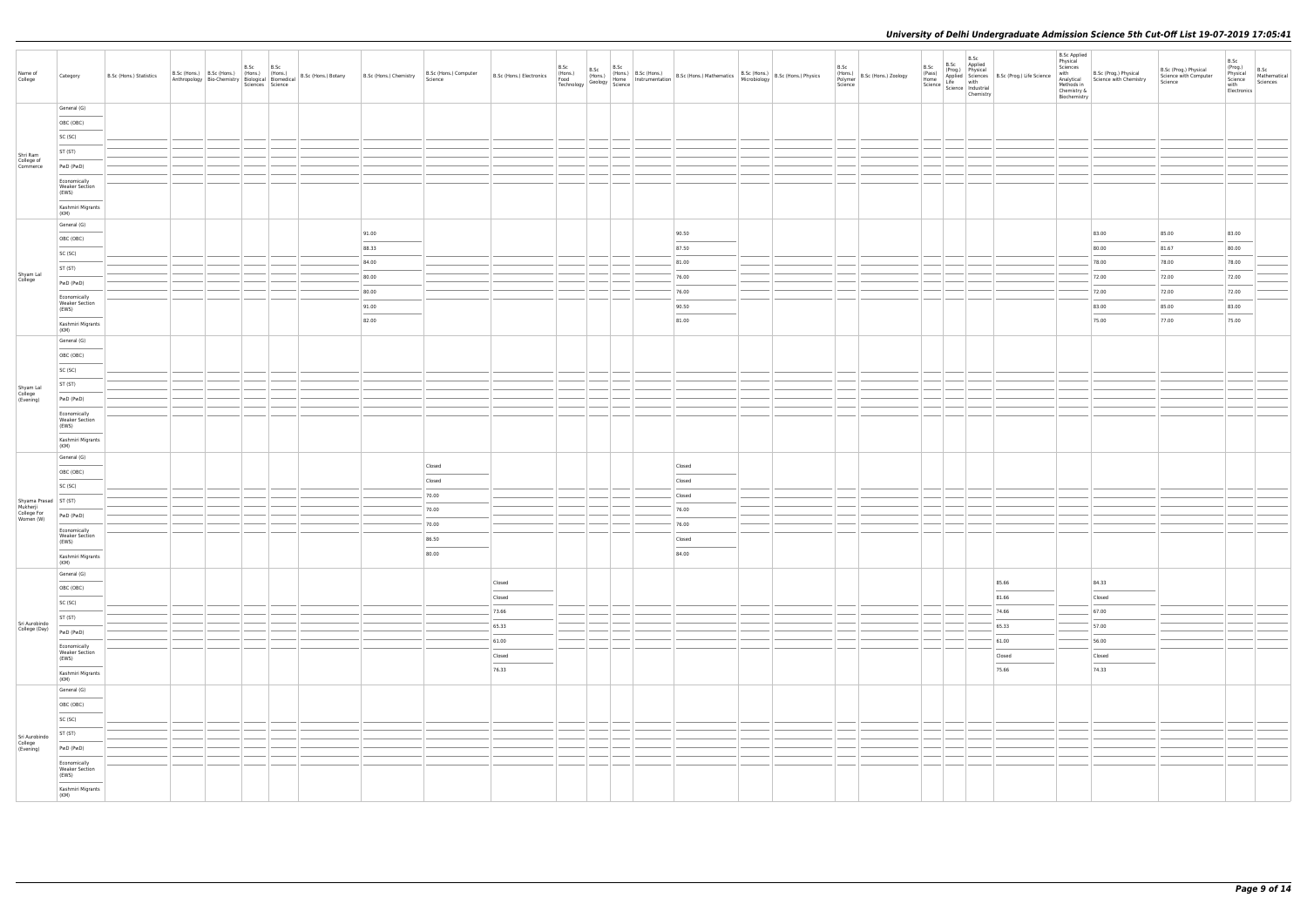| Name of<br>College                              | Category                                                                                                                                                                                                                                                                                                                                                                                                                                                                                        | B.Sc (Hons.) Statistics |        | B.Sc   | B.Sc<br>Sciences Science | B.Sc (Hons.) B.Sc (Hons.) (Hons.) (Hons.) B.Sc (Hons.) Botany B.Sc (Hons.) Chemistry Anthropology Bio-Chemistry Biological Biomedical B.Sc (Hons.) B.Sc (Hons.) Chemistry |                 | B.Sc (Hons.) Computer<br>Science | B.Sc (Hons.) Electronics          | B.Sc<br>(Hons.)<br>Food<br>Technology | Paris.) $\left \begin{array}{c} \text{B.Sc} \\ \text{(Hons.)} \\ \text{(Hons.)} \\ \text{Geology} \end{array}\right  \left.\begin{array}{c} \text{(r.,} \\ \text{Home} \\ \text{Science} \end{array}\right $ |  | (Hons.) B.Sc (Hons.) B.Sc (Hons.) Mathematics B.Sc (Hons.) B.Sc (Hons.) Physics<br>Home Instrumentation B.Sc (Hons.) Mathematics Microbiology B.Sc (Hons.) Physics |                |                 | B.Sc<br>Science | (Hons.)<br>Polymer B.Sc (Hons.) Zoology | B.Sc<br>B.Sc<br>(Pass)<br>Home<br>Science   Science   Industrial | B.Sc<br>Applied<br>(Prog.) Physical<br>Chemistry | Applied Sciences B.Sc (Prog.) Life Science<br>Life with | <b>B.Sc Applied</b><br>Physical<br>Sciences<br>with<br>Analytical<br>Methods in<br>Chemistry &<br>Biochemistry | B.Sc (Prog.) Physical<br>Science with Chemistry | B.Sc (Prog.) Physical<br>Science with Computer<br>Science | B.Sc<br>(Prog.)<br>Physical<br>Science<br>with<br>Electronics | B.Sc<br>Mathematical<br>Sciences |
|-------------------------------------------------|-------------------------------------------------------------------------------------------------------------------------------------------------------------------------------------------------------------------------------------------------------------------------------------------------------------------------------------------------------------------------------------------------------------------------------------------------------------------------------------------------|-------------------------|--------|--------|--------------------------|---------------------------------------------------------------------------------------------------------------------------------------------------------------------------|-----------------|----------------------------------|-----------------------------------|---------------------------------------|--------------------------------------------------------------------------------------------------------------------------------------------------------------------------------------------------------------|--|--------------------------------------------------------------------------------------------------------------------------------------------------------------------|----------------|-----------------|-----------------|-----------------------------------------|------------------------------------------------------------------|--------------------------------------------------|---------------------------------------------------------|----------------------------------------------------------------------------------------------------------------|-------------------------------------------------|-----------------------------------------------------------|---------------------------------------------------------------|----------------------------------|
|                                                 | General (G)                                                                                                                                                                                                                                                                                                                                                                                                                                                                                     |                         |        |        |                          |                                                                                                                                                                           |                 |                                  |                                   |                                       |                                                                                                                                                                                                              |  |                                                                                                                                                                    |                |                 |                 |                                         |                                                                  |                                                  |                                                         |                                                                                                                |                                                 |                                                           |                                                               |                                  |
|                                                 | Sikh Minority (SM)                                                                                                                                                                                                                                                                                                                                                                                                                                                                              |                         |        |        |                          |                                                                                                                                                                           |                 | Closed                           |                                   |                                       |                                                                                                                                                                                                              |  |                                                                                                                                                                    |                |                 |                 |                                         |                                                                  |                                                  |                                                         |                                                                                                                |                                                 |                                                           |                                                               |                                  |
| Sri Guru Gobind<br>Singh College<br>of Commerce |                                                                                                                                                                                                                                                                                                                                                                                                                                                                                                 |                         |        |        |                          |                                                                                                                                                                           |                 | Closed                           |                                   |                                       |                                                                                                                                                                                                              |  |                                                                                                                                                                    |                |                 |                 |                                         |                                                                  |                                                  |                                                         |                                                                                                                |                                                 |                                                           |                                                               |                                  |
| * Sikh<br>Minority(SM)                          | Economically<br><b>Weaker Section</b>                                                                                                                                                                                                                                                                                                                                                                                                                                                           |                         |        |        |                          |                                                                                                                                                                           |                 | 58.00                            |                                   |                                       |                                                                                                                                                                                                              |  |                                                                                                                                                                    |                |                 |                 |                                         |                                                                  |                                                  |                                                         |                                                                                                                |                                                 |                                                           |                                                               |                                  |
|                                                 | (EWS)                                                                                                                                                                                                                                                                                                                                                                                                                                                                                           |                         |        |        |                          |                                                                                                                                                                           |                 | <b>NA</b><br>82.75               |                                   |                                       |                                                                                                                                                                                                              |  |                                                                                                                                                                    |                |                 |                 |                                         |                                                                  |                                                  |                                                         |                                                                                                                |                                                 |                                                           |                                                               |                                  |
|                                                 | Kashmiri Migrants<br>(KM)<br>General (G)                                                                                                                                                                                                                                                                                                                                                                                                                                                        |                         |        |        |                          |                                                                                                                                                                           |                 |                                  |                                   |                                       |                                                                                                                                                                                                              |  |                                                                                                                                                                    |                |                 |                 |                                         |                                                                  |                                                  |                                                         |                                                                                                                |                                                 |                                                           |                                                               |                                  |
|                                                 | Sikh Minority (SM)                                                                                                                                                                                                                                                                                                                                                                                                                                                                              |                         |        |        |                          |                                                                                                                                                                           |                 |                                  |                                   |                                       |                                                                                                                                                                                                              |  | 91.00                                                                                                                                                              |                |                 |                 |                                         |                                                                  |                                                  |                                                         |                                                                                                                |                                                 |                                                           |                                                               |                                  |
| Sri Guru Nanak<br>Dev Khalsa                    | PwD (PwD)                                                                                                                                                                                                                                                                                                                                                                                                                                                                                       |                         |        |        |                          |                                                                                                                                                                           |                 |                                  |                                   |                                       |                                                                                                                                                                                                              |  | 75.00                                                                                                                                                              |                |                 |                 |                                         |                                                                  |                                                  |                                                         |                                                                                                                |                                                 |                                                           |                                                               |                                  |
| College<br>* Sikh<br>Minority(SM)               | Economically<br><b>Weaker Section</b>                                                                                                                                                                                                                                                                                                                                                                                                                                                           |                         |        |        |                          |                                                                                                                                                                           |                 |                                  |                                   |                                       |                                                                                                                                                                                                              |  | 62.00<br>N <sub>A</sub>                                                                                                                                            |                |                 |                 |                                         |                                                                  |                                                  |                                                         |                                                                                                                |                                                 |                                                           |                                                               |                                  |
|                                                 | (EWS)<br>Kashmiri Migrants                                                                                                                                                                                                                                                                                                                                                                                                                                                                      |                         |        |        |                          |                                                                                                                                                                           |                 |                                  |                                   |                                       |                                                                                                                                                                                                              |  | 81.00                                                                                                                                                              |                |                 |                 |                                         |                                                                  |                                                  |                                                         |                                                                                                                |                                                 |                                                           |                                                               |                                  |
|                                                 | (KM)<br>General (G)                                                                                                                                                                                                                                                                                                                                                                                                                                                                             |                         |        |        |                          |                                                                                                                                                                           |                 |                                  |                                   |                                       |                                                                                                                                                                                                              |  |                                                                                                                                                                    |                |                 |                 |                                         |                                                                  |                                                  |                                                         |                                                                                                                |                                                 |                                                           |                                                               |                                  |
|                                                 | Sikh Minority (SM)                                                                                                                                                                                                                                                                                                                                                                                                                                                                              |                         |        |        |                          | 89.00                                                                                                                                                                     | 94.33           | Closed                           | 93.00                             |                                       |                                                                                                                                                                                                              |  | Closed                                                                                                                                                             |                | 95.33           |                 | 90.33                                   |                                                                  |                                                  | 88.67                                                   |                                                                                                                | Closed                                          | Closed                                                    |                                                               |                                  |
| Sri Guru Tegh<br><b>Bahadur Khalsa</b>          | PwD (PwD)                                                                                                                                                                                                                                                                                                                                                                                                                                                                                       |                         |        |        |                          | 60.00                                                                                                                                                                     | 84.67           | 84.50                            | Closed                            |                                       |                                                                                                                                                                                                              |  | 84.00                                                                                                                                                              |                | 70.00           |                 | 70.00                                   |                                                                  |                                                  | 62.00                                                   |                                                                                                                | Closed                                          | Closed                                                    |                                                               |                                  |
| College<br>* Sikh<br>Minority(SM)               | Economically<br><b>Weaker Section</b>                                                                                                                                                                                                                                                                                                                                                                                                                                                           |                         |        |        |                          | 70.00                                                                                                                                                                     | 75.00           | Closed                           | 70.00                             |                                       |                                                                                                                                                                                                              |  | 75.00                                                                                                                                                              |                | 63.00           |                 | 65.00                                   |                                                                  |                                                  | 65.00                                                   |                                                                                                                | 70.00                                           | 70.00                                                     |                                                               |                                  |
|                                                 | (EWS)                                                                                                                                                                                                                                                                                                                                                                                                                                                                                           |                         |        |        |                          | <b>NA</b><br>79.00                                                                                                                                                        | NA<br>84.33     | <b>NA</b><br>84.25               | <b>NA</b><br>83.00                |                                       |                                                                                                                                                                                                              |  | N <sub>A</sub><br>85.00                                                                                                                                            |                | NA<br>85.33     |                 | NA<br>80.33                             |                                                                  |                                                  | <b>NA</b><br>78.67                                      |                                                                                                                | <b>NA</b><br>81.33                              | N <sub>A</sub><br>83.33                                   |                                                               |                                  |
|                                                 | Kashmiri Migrants<br>(KM)                                                                                                                                                                                                                                                                                                                                                                                                                                                                       |                         |        |        |                          |                                                                                                                                                                           |                 |                                  |                                   |                                       |                                                                                                                                                                                                              |  |                                                                                                                                                                    |                |                 |                 |                                         |                                                                  |                                                  |                                                         |                                                                                                                |                                                 |                                                           |                                                               |                                  |
|                                                 | General (G)                                                                                                                                                                                                                                                                                                                                                                                                                                                                                     | Closed                  | Closed | Closed |                          | 89.66                                                                                                                                                                     | Closed          |                                  | 93.66                             |                                       |                                                                                                                                                                                                              |  | 95.25                                                                                                                                                              |                | Closed          |                 | 93.33                                   |                                                                  |                                                  | 89.00                                                   |                                                                                                                |                                                 |                                                           |                                                               |                                  |
|                                                 | OBC (OBC)                                                                                                                                                                                                                                                                                                                                                                                                                                                                                       | 94.00                   | 91.33  | 88.33  |                          | 87.00                                                                                                                                                                     | 93.00           |                                  | 88.00                             |                                       |                                                                                                                                                                                                              |  | 94.00                                                                                                                                                              |                | 95.00           |                 | 89.66                                   |                                                                  |                                                  | 83.00                                                   |                                                                                                                |                                                 |                                                           |                                                               |                                  |
|                                                 | SC (SC)                                                                                                                                                                                                                                                                                                                                                                                                                                                                                         | 88.50                   | 88.66  | 86.33  |                          | 84.66                                                                                                                                                                     | 88.66           |                                  | 85.00                             |                                       |                                                                                                                                                                                                              |  | 89.00                                                                                                                                                              |                | 90.66           |                 | 88.00                                   |                                                                  |                                                  | 79.00                                                   |                                                                                                                |                                                 |                                                           |                                                               |                                  |
| Sri<br>Venketeswara<br>College                  | ST (ST)                                                                                                                                                                                                                                                                                                                                                                                                                                                                                         | 87.00                   | 88.33  | 85.66  |                          | 83.00                                                                                                                                                                     | 86.00           |                                  | 84.33                             |                                       |                                                                                                                                                                                                              |  | 87.00                                                                                                                                                              |                | 88.00           |                 | 84.66                                   |                                                                  |                                                  | 77.00                                                   |                                                                                                                |                                                 |                                                           |                                                               |                                  |
|                                                 | PwD (PwD)                                                                                                                                                                                                                                                                                                                                                                                                                                                                                       | 88.50                   | 87.00  | 85.00  |                          | 81.00                                                                                                                                                                     | 86.00           |                                  | 85.00                             |                                       |                                                                                                                                                                                                              |  | 86.50                                                                                                                                                              |                | 86.00           |                 | 84.00                                   |                                                                  |                                                  | 77.00                                                   |                                                                                                                |                                                 |                                                           |                                                               |                                  |
|                                                 | Economically<br><b>Weaker Section</b><br>(EWS)                                                                                                                                                                                                                                                                                                                                                                                                                                                  | Closed                  | 94.33  | 91.33  |                          | 89.33                                                                                                                                                                     | 94.33           |                                  | 92.66                             |                                       |                                                                                                                                                                                                              |  | Closed                                                                                                                                                             |                | 95.00           |                 | 92.33                                   |                                                                  |                                                  | 88.00                                                   |                                                                                                                |                                                 |                                                           |                                                               |                                  |
|                                                 | Kashmiri Migrants                                                                                                                                                                                                                                                                                                                                                                                                                                                                               | 91.00                   | Closed | 89.00  |                          | 86.00                                                                                                                                                                     | 87.00           |                                  | 87.00                             |                                       |                                                                                                                                                                                                              |  | 90.00                                                                                                                                                              |                | 88.00           |                 | 87.00                                   |                                                                  |                                                  | 84.00                                                   |                                                                                                                |                                                 |                                                           |                                                               |                                  |
|                                                 | (KM)<br>General (G)                                                                                                                                                                                                                                                                                                                                                                                                                                                                             |                         |        |        |                          |                                                                                                                                                                           |                 |                                  |                                   |                                       |                                                                                                                                                                                                              |  |                                                                                                                                                                    |                |                 |                 |                                         |                                                                  |                                                  |                                                         |                                                                                                                |                                                 |                                                           |                                                               |                                  |
|                                                 | OBC (OBC)                                                                                                                                                                                                                                                                                                                                                                                                                                                                                       |                         |        |        |                          | 83.66                                                                                                                                                                     | 89.00           |                                  |                                   |                                       |                                                                                                                                                                                                              |  |                                                                                                                                                                    | Closed         | Closed          |                 | 85.33                                   | 82.00                                                            |                                                  | 82.33                                                   |                                                                                                                | 82.33                                           |                                                           |                                                               |                                  |
|                                                 | SC (SC)                                                                                                                                                                                                                                                                                                                                                                                                                                                                                         |                         |        |        |                          | 80.00                                                                                                                                                                     | 87.00           |                                  |                                   |                                       |                                                                                                                                                                                                              |  |                                                                                                                                                                    | 85.00          | Closed          |                 | 81.66                                   | 79.00                                                            |                                                  | 79.00                                                   |                                                                                                                | 80.00                                           |                                                           |                                                               |                                  |
| Swami                                           | ST (ST)                                                                                                                                                                                                                                                                                                                                                                                                                                                                                         |                         |        |        |                          | 72.00                                                                                                                                                                     | 78.00           |                                  |                                   |                                       |                                                                                                                                                                                                              |  |                                                                                                                                                                    | 80.00          | 83.00           |                 | Closed                                  | 70.00                                                            |                                                  | 70.00                                                   |                                                                                                                | 77.00                                           |                                                           |                                                               |                                  |
| Shardhanand<br>College                          | PwD (PwD)                                                                                                                                                                                                                                                                                                                                                                                                                                                                                       |                         |        |        |                          | 67.00                                                                                                                                                                     | 73.00           |                                  |                                   |                                       |                                                                                                                                                                                                              |  |                                                                                                                                                                    | 75.00          | 78.00           |                 | 69.00                                   | 65.00                                                            |                                                  | 65.00                                                   |                                                                                                                | 68.00                                           |                                                           |                                                               |                                  |
|                                                 | Economically                                                                                                                                                                                                                                                                                                                                                                                                                                                                                    |                         |        |        |                          | 67.00                                                                                                                                                                     | 75.00           |                                  |                                   |                                       |                                                                                                                                                                                                              |  |                                                                                                                                                                    | 75.00          | 78.00           |                 | 69.00                                   | 65.00<br>___                                                     |                                                  | 65.00                                                   |                                                                                                                | 68.00                                           |                                                           |                                                               |                                  |
|                                                 | <b>Weaker Section</b><br>(EWS)                                                                                                                                                                                                                                                                                                                                                                                                                                                                  |                         |        |        |                          | 83.00<br>74.00                                                                                                                                                            | Closed<br>79.00 |                                  |                                   |                                       |                                                                                                                                                                                                              |  |                                                                                                                                                                    | 86.00<br>83.00 | Closed<br>84.00 |                 | 85.00<br>76.00                          | 81.66<br>$\overline{\phantom{a}}$<br>73.00                       |                                                  | 82.00<br>73.00                                          |                                                                                                                | Closed<br>80.00                                 |                                                           |                                                               |                                  |
|                                                 | Kashmiri Migrants<br>(KM)                                                                                                                                                                                                                                                                                                                                                                                                                                                                       |                         |        |        |                          |                                                                                                                                                                           |                 |                                  |                                   |                                       |                                                                                                                                                                                                              |  |                                                                                                                                                                    |                |                 |                 |                                         |                                                                  |                                                  |                                                         |                                                                                                                |                                                 |                                                           |                                                               |                                  |
|                                                 | General (G)<br>OBC (OBC)                                                                                                                                                                                                                                                                                                                                                                                                                                                                        |                         |        |        |                          |                                                                                                                                                                           |                 |                                  |                                   |                                       |                                                                                                                                                                                                              |  | 90.00                                                                                                                                                              |                |                 |                 |                                         |                                                                  |                                                  |                                                         |                                                                                                                |                                                 |                                                           |                                                               |                                  |
|                                                 | ____<br>SC (SC)                                                                                                                                                                                                                                                                                                                                                                                                                                                                                 |                         |        |        |                          |                                                                                                                                                                           |                 |                                  |                                   |                                       |                                                                                                                                                                                                              |  | Closed                                                                                                                                                             |                |                 |                 |                                         |                                                                  |                                                  |                                                         |                                                                                                                |                                                 |                                                           |                                                               |                                  |
|                                                 | ST (ST)                                                                                                                                                                                                                                                                                                                                                                                                                                                                                         |                         |        |        |                          |                                                                                                                                                                           |                 |                                  |                                   |                                       |                                                                                                                                                                                                              |  | 78.00                                                                                                                                                              |                |                 |                 |                                         |                                                                  |                                                  |                                                         |                                                                                                                |                                                 |                                                           |                                                               |                                  |
| Vivekananda<br>College (W)                      | PwD (PwD)                                                                                                                                                                                                                                                                                                                                                                                                                                                                                       |                         |        |        |                          |                                                                                                                                                                           |                 |                                  |                                   |                                       |                                                                                                                                                                                                              |  | 78.00                                                                                                                                                              |                |                 |                 |                                         |                                                                  |                                                  |                                                         |                                                                                                                |                                                 |                                                           |                                                               |                                  |
|                                                 | Economically                                                                                                                                                                                                                                                                                                                                                                                                                                                                                    |                         |        |        |                          |                                                                                                                                                                           |                 |                                  |                                   |                                       |                                                                                                                                                                                                              |  | 78.00                                                                                                                                                              |                |                 |                 |                                         |                                                                  |                                                  |                                                         |                                                                                                                |                                                 |                                                           |                                                               |                                  |
|                                                 | <b>Weaker Section</b><br>(EWS)                                                                                                                                                                                                                                                                                                                                                                                                                                                                  |                         |        |        |                          |                                                                                                                                                                           |                 |                                  |                                   |                                       |                                                                                                                                                                                                              |  | Closed<br>$\overline{\phantom{a}}$                                                                                                                                 |                |                 |                 |                                         |                                                                  |                                                  |                                                         |                                                                                                                |                                                 |                                                           |                                                               |                                  |
|                                                 | Kashmiri Migrants<br>(KM)                                                                                                                                                                                                                                                                                                                                                                                                                                                                       |                         |        |        |                          |                                                                                                                                                                           |                 |                                  |                                   |                                       |                                                                                                                                                                                                              |  | 82.00                                                                                                                                                              |                |                 |                 |                                         |                                                                  |                                                  |                                                         |                                                                                                                |                                                 |                                                           |                                                               |                                  |
|                                                 | General (G)                                                                                                                                                                                                                                                                                                                                                                                                                                                                                     |                         |        |        |                          | 85.00                                                                                                                                                                     | 90.00           |                                  | 88.00                             |                                       |                                                                                                                                                                                                              |  | 91.00                                                                                                                                                              |                |                 |                 | Closed                                  |                                                                  |                                                  | 84.00                                                   |                                                                                                                | 86.00                                           |                                                           |                                                               |                                  |
|                                                 | OBC (OBC)                                                                                                                                                                                                                                                                                                                                                                                                                                                                                       |                         |        |        |                          | 84.00                                                                                                                                                                     | 88.33           |                                  | 85.00                             |                                       |                                                                                                                                                                                                              |  | $\sim$<br>Closed                                                                                                                                                   |                |                 |                 | Closed                                  |                                                                  |                                                  | 79.00                                                   |                                                                                                                | $\sim$<br>80.00                                 |                                                           |                                                               |                                  |
|                                                 | SC (SC)                                                                                                                                                                                                                                                                                                                                                                                                                                                                                         |                         |        |        |                          | Closed                                                                                                                                                                    | Closed          |                                  | 75.00                             |                                       |                                                                                                                                                                                                              |  | Closed                                                                                                                                                             |                |                 |                 | Closed                                  |                                                                  |                                                  | 76.00                                                   |                                                                                                                | 70.00                                           |                                                           |                                                               |                                  |
| Zakir Husain<br>Delhi College                   | ST (ST)                                                                                                                                                                                                                                                                                                                                                                                                                                                                                         |                         |        |        |                          | 70.00                                                                                                                                                                     | 67.00           |                                  | 66.00                             |                                       |                                                                                                                                                                                                              |  | 71.00                                                                                                                                                              |                |                 |                 | ---<br>Closed                           |                                                                  |                                                  | 65.00                                                   |                                                                                                                | 63.00                                           |                                                           |                                                               |                                  |
|                                                 | PwD (PwD)                                                                                                                                                                                                                                                                                                                                                                                                                                                                                       |                         |        |        |                          | 67.00                                                                                                                                                                     | 68.00           |                                  | 67.00                             |                                       |                                                                                                                                                                                                              |  | 70.00                                                                                                                                                              |                |                 |                 | 65.00                                   |                                                                  |                                                  | 65.00                                                   |                                                                                                                | 65.00                                           |                                                           |                                                               |                                  |
|                                                 | Economically<br><b>Weaker Section</b><br>(EWS)                                                                                                                                                                                                                                                                                                                                                                                                                                                  |                         |        |        |                          | 85.00                                                                                                                                                                     | Closed          |                                  | Closed                            |                                       |                                                                                                                                                                                                              |  | Closed                                                                                                                                                             |                |                 |                 | 87.00                                   |                                                                  |                                                  | 83.00                                                   |                                                                                                                | 85.00                                           |                                                           |                                                               |                                  |
|                                                 | $\frac{1}{2} \left( \frac{1}{2} \right) \left( \frac{1}{2} \right) \left( \frac{1}{2} \right) \left( \frac{1}{2} \right) \left( \frac{1}{2} \right) \left( \frac{1}{2} \right) \left( \frac{1}{2} \right) \left( \frac{1}{2} \right) \left( \frac{1}{2} \right) \left( \frac{1}{2} \right) \left( \frac{1}{2} \right) \left( \frac{1}{2} \right) \left( \frac{1}{2} \right) \left( \frac{1}{2} \right) \left( \frac{1}{2} \right) \left( \frac{1}{2} \right) \left( \frac$<br>Kashmiri Migrants |                         |        |        |                          | 80.00                                                                                                                                                                     | 82.00           |                                  | $\overline{\phantom{a}}$<br>81.00 |                                       |                                                                                                                                                                                                              |  | 83.00                                                                                                                                                              |                |                 |                 | $\overline{\phantom{a}}$<br>80.00       |                                                                  |                                                  | 79.00                                                   |                                                                                                                | $\overline{\phantom{a}}$<br>80.00               |                                                           |                                                               |                                  |
|                                                 | (KM)                                                                                                                                                                                                                                                                                                                                                                                                                                                                                            |                         |        |        |                          |                                                                                                                                                                           |                 |                                  |                                   |                                       |                                                                                                                                                                                                              |  |                                                                                                                                                                    |                |                 |                 |                                         |                                                                  |                                                  |                                                         |                                                                                                                |                                                 |                                                           |                                                               |                                  |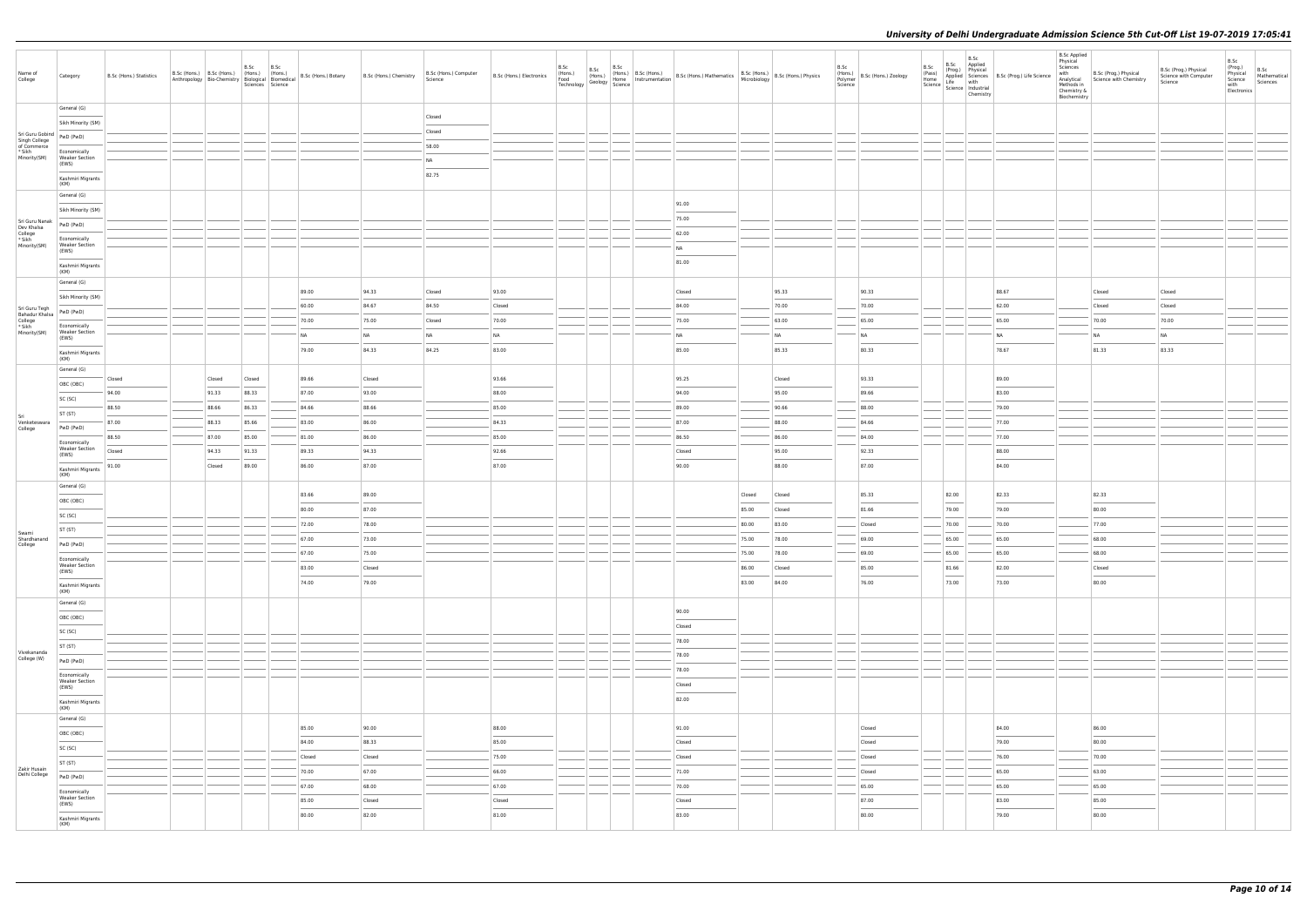| Name of<br>College                         | Category                                                                  | B.Sc (Hons.) Statistics | B.Sc (Hons.)<br>Anthropology | B.Sc (Hons.) B.Sc B.Sc (Hons.) (Hons.) (Hons.) (Hons.) (Hons.) (Hons.) (Bio-Chemistry Biological Biomedical Science |  | B.Sc (Hons.) Botany | B.Sc (Hons.) Chemistry | B.Sc (Hons.) Computer<br>Science | B.Sc (Hons.) Electronics | B.Sc<br>(Hons.)<br>Food<br>Technolog | B.Sc | B.Sc (Hons.) B.Sc (Hons.) B.Sc (Hons.) B.Sc (Hons.) Mathematics B.Sc (Hons.) B.Sc (Hons.) Physics<br>y Geology Science Strumentation B.Sc (Hons.) Mathematics Microbiology B.Sc (Hons.) Physics |  | B.Sc<br>(Hons.)<br>Polymer B.Sc (Hons.) Zoology<br>Science | B.Sc<br>(Pass)<br>Home<br>Science | B.Sc<br>Science<br>Appliec<br>Life with<br>Science Industria<br>Chemist | B.Sc Applied<br>Physical<br>Sciences<br>with<br>Analytical<br>Methods in<br>Chemistry &<br>Biochemistry | Science with Chemistry | Prog.) Physica<br>Science | B.Sc<br>(Prog.)<br>Physical<br>Science<br>B.Sc<br>Mathematical<br>Sciences<br>with<br>Electronics |
|--------------------------------------------|---------------------------------------------------------------------------|-------------------------|------------------------------|---------------------------------------------------------------------------------------------------------------------|--|---------------------|------------------------|----------------------------------|--------------------------|--------------------------------------|------|-------------------------------------------------------------------------------------------------------------------------------------------------------------------------------------------------|--|------------------------------------------------------------|-----------------------------------|-------------------------------------------------------------------------|---------------------------------------------------------------------------------------------------------|------------------------|---------------------------|---------------------------------------------------------------------------------------------------|
|                                            | General (G)<br>and the control of the control of the con-                 |                         |                              |                                                                                                                     |  |                     |                        |                                  |                          |                                      |      |                                                                                                                                                                                                 |  |                                                            |                                   |                                                                         |                                                                                                         |                        |                           |                                                                                                   |
|                                            | OBC (OBC)                                                                 |                         |                              |                                                                                                                     |  |                     |                        |                                  |                          |                                      |      |                                                                                                                                                                                                 |  |                                                            |                                   |                                                                         |                                                                                                         |                        |                           |                                                                                                   |
|                                            | and the control of the con-<br>SC (SC)                                    |                         |                              |                                                                                                                     |  |                     |                        |                                  |                          |                                      |      |                                                                                                                                                                                                 |  |                                                            |                                   |                                                                         |                                                                                                         |                        |                           |                                                                                                   |
|                                            | ST <sub>(ST)</sub>                                                        |                         |                              |                                                                                                                     |  |                     |                        |                                  |                          |                                      |      |                                                                                                                                                                                                 |  |                                                            |                                   |                                                                         |                                                                                                         |                        |                           |                                                                                                   |
| Zakir Husain<br>Delhi College<br>(Evening) | PwD (PwD)                                                                 |                         |                              |                                                                                                                     |  |                     |                        |                                  |                          |                                      |      |                                                                                                                                                                                                 |  |                                                            |                                   |                                                                         |                                                                                                         |                        |                           |                                                                                                   |
|                                            | Economically<br>Weaker Section<br>(EWS)                                   |                         |                              |                                                                                                                     |  |                     |                        |                                  |                          |                                      |      |                                                                                                                                                                                                 |  |                                                            |                                   |                                                                         |                                                                                                         |                        |                           |                                                                                                   |
|                                            | the control of the control of the control of<br>Kashmiri Migrants<br>(KM) |                         |                              |                                                                                                                     |  |                     |                        |                                  |                          |                                      |      |                                                                                                                                                                                                 |  |                                                            |                                   |                                                                         |                                                                                                         |                        |                           |                                                                                                   |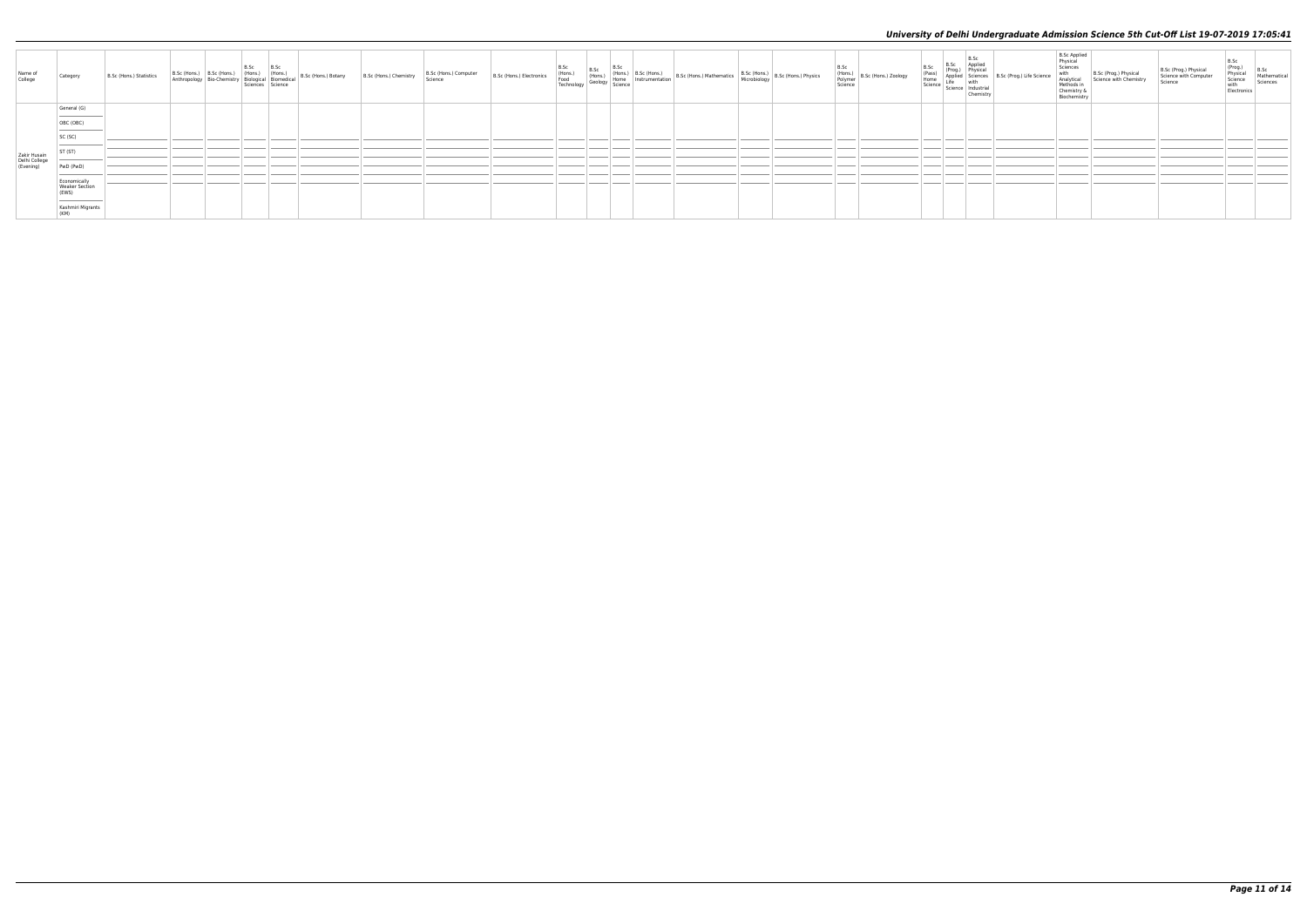# **Science Courses 5th Cut-Off Remarks**

| Name of<br>College                                  | B.Sc (Hons.) Statistics | B.Sc (Hons.) B.Sc (Hons.) (Hons.) | B.Sc | B.Sc (Hons.)                                                                       | Anthropology Bio-Chemistry Biological Biomedical B.Sc (Hons.) Botany<br>Anthropology Bio-Chemistry Biological Science                                                                                                                                                                                                                                                                                                                                                                     | B.Sc (Hons.) Chemistry          | B.Sc (Hons.) Computer<br>Science                                                                                                                                             | B.Sc (Hons.) Electronics        | $\Big $ B.Sc (Hons.) Food $\Big $ (Hons.)<br>Technology         | B.Sc<br>Geology |     | $\left  \begin{array}{cc} \text{Ric} & \text{Ric} \\ \text{Home} & \text{Instrumentation} \end{array} \right $ B.Sc (Hons.) Mathematics Science | Microbiology | $\left  \begin{array}{l} \text{B.Sc (Hons.)} \\ \text{N. C. L.1s} \\ \text{N. D.1s} \end{array} \right $ B.Sc (Hons.) Physics | B.Sc<br>(Hons.)<br>Polymer<br>Science | B.Sc (Hons.) Zoology                                                                                                         | $B.Sc$ $B.Sc$ $B.Sc$ Applied                                               | B.Sc (Prog.) Physical<br>(Phog.) Physical<br>Happled Science with B.Sc (Prog.) Life Science<br>Science Chemistry<br>Science Chemistry | <b>B.Sc Applied</b><br>Physical<br>Sciences<br>with<br>Chemistry &<br>Biochemistry | B.Sc (Prog.) Physical Science   B.Sc (Prog.) Physical Science<br>Analytical with Chemistry<br>Methods in                                                                                                                                                 | with Computer Science           |
|-----------------------------------------------------|-------------------------|-----------------------------------|------|------------------------------------------------------------------------------------|-------------------------------------------------------------------------------------------------------------------------------------------------------------------------------------------------------------------------------------------------------------------------------------------------------------------------------------------------------------------------------------------------------------------------------------------------------------------------------------------|---------------------------------|------------------------------------------------------------------------------------------------------------------------------------------------------------------------------|---------------------------------|-----------------------------------------------------------------|-----------------|-----|-------------------------------------------------------------------------------------------------------------------------------------------------|--------------|-------------------------------------------------------------------------------------------------------------------------------|---------------------------------------|------------------------------------------------------------------------------------------------------------------------------|----------------------------------------------------------------------------|---------------------------------------------------------------------------------------------------------------------------------------|------------------------------------------------------------------------------------|----------------------------------------------------------------------------------------------------------------------------------------------------------------------------------------------------------------------------------------------------------|---------------------------------|
| Acharya<br>Narendra Dev<br>College                  |                         |                                   |      | 3%<br>advantage to<br>candidates<br>with at least<br>60% in<br>Mathematics.        |                                                                                                                                                                                                                                                                                                                                                                                                                                                                                           | 1% less for girl candidates.    | 1% less for girl candidates.<br>Cut offs are for Science<br>Stream.                                                                                                          | 1% less for girl candidates.    |                                                                 |                 |     |                                                                                                                                                 |              | 1% less for girl candidates.                                                                                                  |                                       |                                                                                                                              |                                                                            |                                                                                                                                       |                                                                                    |                                                                                                                                                                                                                                                          | 1% less for girl candidates     |
| Aditi<br>Mahavidyalaya<br>(W)                       |                         |                                   |      |                                                                                    |                                                                                                                                                                                                                                                                                                                                                                                                                                                                                           |                                 |                                                                                                                                                                              |                                 |                                                                 |                 |     |                                                                                                                                                 |              |                                                                                                                               |                                       |                                                                                                                              |                                                                            |                                                                                                                                       |                                                                                    |                                                                                                                                                                                                                                                          |                                 |
| Aryabhatta<br>College                               |                         |                                   |      |                                                                                    |                                                                                                                                                                                                                                                                                                                                                                                                                                                                                           |                                 | 1% less for women<br>candidates                                                                                                                                              |                                 |                                                                 |                 |     |                                                                                                                                                 |              |                                                                                                                               |                                       |                                                                                                                              |                                                                            |                                                                                                                                       |                                                                                    |                                                                                                                                                                                                                                                          |                                 |
| Atma Ram<br>Sanatan<br>Dharma College               |                         |                                   |      |                                                                                    |                                                                                                                                                                                                                                                                                                                                                                                                                                                                                           | 1% relaxation for Girl<br>only. | 1% relaxation for Girl<br>Candidates in the aggregate   Candidates in the aggregate   Candidates in the aggregate<br>only.                                                   | 1% relaxation for Girl<br>only. |                                                                 |                 |     | 1% relaxation for Girl<br>Candidates in the aggregate<br>only.                                                                                  |              | 1% relaxation for Girl<br>Candidates in the aggregate<br>only.                                                                |                                       |                                                                                                                              | 1%<br>relaxation for<br>Girl<br>Candidates in<br>the<br>aggregate<br>only. |                                                                                                                                       |                                                                                    | 1% relaxation for Girl<br>Candidates in the aggregate   Candidates in the aggregat<br>only.                                                                                                                                                              | 1% relaxation for Girl<br>only. |
| Bhagini<br>Nivedita<br>College (W)                  |                         |                                   |      |                                                                                    |                                                                                                                                                                                                                                                                                                                                                                                                                                                                                           |                                 |                                                                                                                                                                              |                                 |                                                                 |                 |     |                                                                                                                                                 |              |                                                                                                                               |                                       |                                                                                                                              |                                                                            |                                                                                                                                       |                                                                                    |                                                                                                                                                                                                                                                          |                                 |
| <b>Bharati College</b><br>(W)                       |                         |                                   |      |                                                                                    |                                                                                                                                                                                                                                                                                                                                                                                                                                                                                           |                                 |                                                                                                                                                                              |                                 |                                                                 |                 |     |                                                                                                                                                 |              |                                                                                                                               |                                       |                                                                                                                              |                                                                            |                                                                                                                                       |                                                                                    |                                                                                                                                                                                                                                                          |                                 |
| Bhaskaracharya<br>College of<br>Applied<br>Sciences |                         |                                   |      | PCB/PCBt<br>(3%<br>advantage to<br>candidates<br>with at least<br>60% in<br>Maths) | PCB/PCBt                                                                                                                                                                                                                                                                                                                                                                                                                                                                                  | PCM                             | one language, Mathematics<br>and two subjects out of<br>Physics, Chemistry and<br>Computer Science<br>/Informatics Practices. (2%<br>disadvantage for Non-Science<br>Stream) | PCM                             | PCM/PCB/PCBt(3%<br>relaxation to<br>candidates<br>studied PCMB) |                 | PCM |                                                                                                                                                 | PCB/PCBt     | PCM                                                                                                                           | PCM                                   | PCB/PCBt                                                                                                                     |                                                                            |                                                                                                                                       |                                                                                    |                                                                                                                                                                                                                                                          |                                 |
| College of<br>Vocational<br>Studies                 |                         |                                   |      |                                                                                    |                                                                                                                                                                                                                                                                                                                                                                                                                                                                                           |                                 | SC: 81-less than 81.5 ST:<br>76 - less than 78 PWD : 80 -<br>less than 81 EWS: 89.75 -<br>less than 90.5 KM : 82 - less<br>than 83                                           |                                 |                                                                 |                 |     |                                                                                                                                                 |              |                                                                                                                               |                                       |                                                                                                                              |                                                                            |                                                                                                                                       |                                                                                    |                                                                                                                                                                                                                                                          |                                 |
| Daulat Ram<br>College (W)                           |                         |                                   |      |                                                                                    |                                                                                                                                                                                                                                                                                                                                                                                                                                                                                           |                                 |                                                                                                                                                                              |                                 |                                                                 |                 |     |                                                                                                                                                 |              |                                                                                                                               |                                       |                                                                                                                              |                                                                            |                                                                                                                                       |                                                                                    |                                                                                                                                                                                                                                                          |                                 |
| Deen Dayal<br>Upadhyaya<br>College                  |                         |                                   |      |                                                                                    | 1% Concession for Girl<br>Candidates. Eligibility Criteria, Candidates. Eligibility Criteria, of 2% will be imposed. 1% Candidates. Eligibility Criteria, Advantage(s)/Disadvantage(s) Advantage(s) Advantage(s) Concession for Girl Advantage(s)/Disadv<br>will be as per DU guidelines. Will be as per DU guidelines. Candidates. Eligibility Criteria, will be as per DU guidelines.<br>Advantage(5)/Disadvantage(5)<br>will be as per DU guidelines.<br>Will be as per DU guidelines. | 1% Concession for Girl          | The Declared cut-off is for<br>science stream candidates.<br>For other streams a deduction                                                                                   | 1% Concession for Girl          |                                                                 |                 |     | 1% Concession for Girl<br>Candidates. Eligibility Criteria,<br>Advantage(s)/Disadvantage(s)<br>will be as per DU guidelines.                    |              | 1% Concession for Girl<br>Candidates. Eligibility Criteria,<br>Advantage(s)/Disadvantage(s)<br>will be as per DU guidelines.  |                                       | 1% Concession for Girl<br>Candidates. Eligibility Criteria,<br>Advantage(s)/Disadvantage(s)<br>will be as per DU guidelines. |                                                                            | 1% Concession for Girl<br>Candidates. Eligibility Criteria,<br>Advantage(s)/Disadvantage(s)<br>will be as per DU guidelines.          |                                                                                    | 1% Concession for Girl<br>r andidates. Eligibility Criteria, Candidates. Eligibility Criteria, Candidates. Eligibility Criteria, Candidates. Eligibility Criteria, Candidates. Eligibility Criteria, Candidates. Eligibility Criteria, Candidates. Eligi | 1% Concession for Girl          |
| Delhi College of<br>Arts and<br>Commerce            |                         |                                   |      |                                                                                    |                                                                                                                                                                                                                                                                                                                                                                                                                                                                                           |                                 |                                                                                                                                                                              |                                 |                                                                 |                 |     |                                                                                                                                                 |              |                                                                                                                               |                                       |                                                                                                                              |                                                                            |                                                                                                                                       |                                                                                    |                                                                                                                                                                                                                                                          |                                 |
| Department of<br>Germanic and<br>Romance<br>Studies |                         |                                   |      |                                                                                    |                                                                                                                                                                                                                                                                                                                                                                                                                                                                                           |                                 |                                                                                                                                                                              |                                 |                                                                 |                 |     |                                                                                                                                                 |              |                                                                                                                               |                                       |                                                                                                                              |                                                                            |                                                                                                                                       |                                                                                    |                                                                                                                                                                                                                                                          |                                 |
| Deshbandhu<br>College                               |                         |                                   |      |                                                                                    |                                                                                                                                                                                                                                                                                                                                                                                                                                                                                           |                                 |                                                                                                                                                                              |                                 |                                                                 |                 |     |                                                                                                                                                 |              |                                                                                                                               |                                       |                                                                                                                              |                                                                            |                                                                                                                                       |                                                                                    |                                                                                                                                                                                                                                                          |                                 |
| Dr. Bhim Rao<br>Ambedkar<br>College                 |                         |                                   |      |                                                                                    |                                                                                                                                                                                                                                                                                                                                                                                                                                                                                           |                                 |                                                                                                                                                                              |                                 |                                                                 |                 |     |                                                                                                                                                 |              |                                                                                                                               |                                       |                                                                                                                              |                                                                            |                                                                                                                                       |                                                                                    |                                                                                                                                                                                                                                                          |                                 |
| Dyal Singh<br>College                               |                         |                                   |      |                                                                                    |                                                                                                                                                                                                                                                                                                                                                                                                                                                                                           |                                 |                                                                                                                                                                              |                                 |                                                                 |                 |     |                                                                                                                                                 |              |                                                                                                                               |                                       |                                                                                                                              |                                                                            |                                                                                                                                       |                                                                                    |                                                                                                                                                                                                                                                          |                                 |
| Dyal Singh<br>College<br>(Evening)                  |                         |                                   |      |                                                                                    |                                                                                                                                                                                                                                                                                                                                                                                                                                                                                           |                                 |                                                                                                                                                                              |                                 |                                                                 |                 |     |                                                                                                                                                 |              |                                                                                                                               |                                       |                                                                                                                              |                                                                            |                                                                                                                                       |                                                                                    |                                                                                                                                                                                                                                                          |                                 |
| Gargi College<br>(W)                                |                         |                                   |      |                                                                                    |                                                                                                                                                                                                                                                                                                                                                                                                                                                                                           |                                 |                                                                                                                                                                              |                                 |                                                                 |                 |     |                                                                                                                                                 |              |                                                                                                                               |                                       |                                                                                                                              |                                                                            |                                                                                                                                       |                                                                                    |                                                                                                                                                                                                                                                          |                                 |
| Hans Raj<br>College                                 |                         |                                   |      |                                                                                    |                                                                                                                                                                                                                                                                                                                                                                                                                                                                                           |                                 |                                                                                                                                                                              |                                 |                                                                 |                 |     |                                                                                                                                                 |              |                                                                                                                               |                                       |                                                                                                                              |                                                                            |                                                                                                                                       |                                                                                    |                                                                                                                                                                                                                                                          |                                 |
| Hindu College                                       |                         |                                   |      |                                                                                    |                                                                                                                                                                                                                                                                                                                                                                                                                                                                                           |                                 |                                                                                                                                                                              |                                 |                                                                 |                 |     |                                                                                                                                                 |              |                                                                                                                               |                                       |                                                                                                                              |                                                                            |                                                                                                                                       |                                                                                    |                                                                                                                                                                                                                                                          |                                 |
| Indraprastha<br>College for<br>Women (W)            |                         |                                   |      |                                                                                    |                                                                                                                                                                                                                                                                                                                                                                                                                                                                                           |                                 |                                                                                                                                                                              |                                 |                                                                 |                 |     |                                                                                                                                                 |              |                                                                                                                               |                                       |                                                                                                                              |                                                                            |                                                                                                                                       |                                                                                    |                                                                                                                                                                                                                                                          |                                 |
| Institute of<br>Home<br>Economics (W)               |                         |                                   |      |                                                                                    |                                                                                                                                                                                                                                                                                                                                                                                                                                                                                           |                                 |                                                                                                                                                                              |                                 |                                                                 |                 |     |                                                                                                                                                 |              |                                                                                                                               |                                       |                                                                                                                              |                                                                            |                                                                                                                                       |                                                                                    |                                                                                                                                                                                                                                                          |                                 |
| Janki Devi<br>Memorial<br>College (W)               |                         |                                   |      |                                                                                    |                                                                                                                                                                                                                                                                                                                                                                                                                                                                                           |                                 |                                                                                                                                                                              |                                 |                                                                 |                 |     |                                                                                                                                                 |              |                                                                                                                               |                                       |                                                                                                                              |                                                                            |                                                                                                                                       |                                                                                    |                                                                                                                                                                                                                                                          |                                 |

| B.Sc (Prog.) Life Science                                                                                                    | <b>B.Sc Applied</b><br>Physical<br>Sciences<br>with<br>Analytical<br>Methods in<br>Chemistry &<br>Biochemistry | B.Sc (Prog.) Physical Science<br>with Chemistry                                                                              | B.Sc (Prog.) Physical Science<br>with Computer Science                                                                       | B.Sc (Prog.)<br>Physical<br>Science with<br>Electronics                       | <b>B.Sc Mathematical Sciences</b>                                                                                            |
|------------------------------------------------------------------------------------------------------------------------------|----------------------------------------------------------------------------------------------------------------|------------------------------------------------------------------------------------------------------------------------------|------------------------------------------------------------------------------------------------------------------------------|-------------------------------------------------------------------------------|------------------------------------------------------------------------------------------------------------------------------|
|                                                                                                                              |                                                                                                                |                                                                                                                              | 1% less for girl candidates.                                                                                                 | 1% less for<br>girl<br>candidates.                                            |                                                                                                                              |
|                                                                                                                              |                                                                                                                |                                                                                                                              |                                                                                                                              |                                                                               |                                                                                                                              |
|                                                                                                                              |                                                                                                                |                                                                                                                              |                                                                                                                              |                                                                               |                                                                                                                              |
|                                                                                                                              |                                                                                                                | 1% relaxation for Girl<br>Candidates in the aggregate<br>only.                                                               | 1% relaxation for Girl<br>Candidates in the aggregate<br>only.                                                               | $1\%$<br>relaxation for<br>Girl<br>Candidates in<br>the<br>aggregate<br>only. |                                                                                                                              |
|                                                                                                                              |                                                                                                                |                                                                                                                              |                                                                                                                              |                                                                               |                                                                                                                              |
|                                                                                                                              |                                                                                                                |                                                                                                                              |                                                                                                                              |                                                                               |                                                                                                                              |
|                                                                                                                              |                                                                                                                |                                                                                                                              |                                                                                                                              |                                                                               |                                                                                                                              |
|                                                                                                                              |                                                                                                                |                                                                                                                              |                                                                                                                              |                                                                               |                                                                                                                              |
|                                                                                                                              |                                                                                                                |                                                                                                                              |                                                                                                                              |                                                                               |                                                                                                                              |
| 1% Concession for Girl<br>Candidates. Eligibility Criteria,<br>Advantage(s)/Disadvantage(s)<br>will be as per DU guidelines. |                                                                                                                | 1% Concession for Girl<br>Candidates. Eligibility Criteria,<br>Advantage(s)/Disadvantage(s)<br>will be as per DU guidelines. | 1% Concession for Girl<br>Candidates. Eligibility Criteria,<br>Advantage(s)/Disadvantage(s)<br>will be as per DU guidelines. |                                                                               | 1% Concession for Girl<br>Candidates. Eligibility Criteria,<br>Advantage(s)/Disadvantage(s)<br>will be as per DU guidelines. |
|                                                                                                                              |                                                                                                                |                                                                                                                              |                                                                                                                              |                                                                               |                                                                                                                              |
|                                                                                                                              |                                                                                                                |                                                                                                                              |                                                                                                                              |                                                                               |                                                                                                                              |
|                                                                                                                              |                                                                                                                |                                                                                                                              |                                                                                                                              |                                                                               |                                                                                                                              |
|                                                                                                                              |                                                                                                                |                                                                                                                              |                                                                                                                              |                                                                               |                                                                                                                              |
|                                                                                                                              |                                                                                                                |                                                                                                                              |                                                                                                                              |                                                                               |                                                                                                                              |
|                                                                                                                              |                                                                                                                |                                                                                                                              |                                                                                                                              |                                                                               |                                                                                                                              |
|                                                                                                                              |                                                                                                                |                                                                                                                              |                                                                                                                              |                                                                               |                                                                                                                              |
|                                                                                                                              |                                                                                                                |                                                                                                                              |                                                                                                                              |                                                                               |                                                                                                                              |
|                                                                                                                              |                                                                                                                |                                                                                                                              |                                                                                                                              |                                                                               |                                                                                                                              |
|                                                                                                                              |                                                                                                                |                                                                                                                              |                                                                                                                              |                                                                               |                                                                                                                              |
|                                                                                                                              |                                                                                                                |                                                                                                                              |                                                                                                                              |                                                                               |                                                                                                                              |
|                                                                                                                              |                                                                                                                |                                                                                                                              |                                                                                                                              |                                                                               |                                                                                                                              |
|                                                                                                                              |                                                                                                                |                                                                                                                              |                                                                                                                              |                                                                               |                                                                                                                              |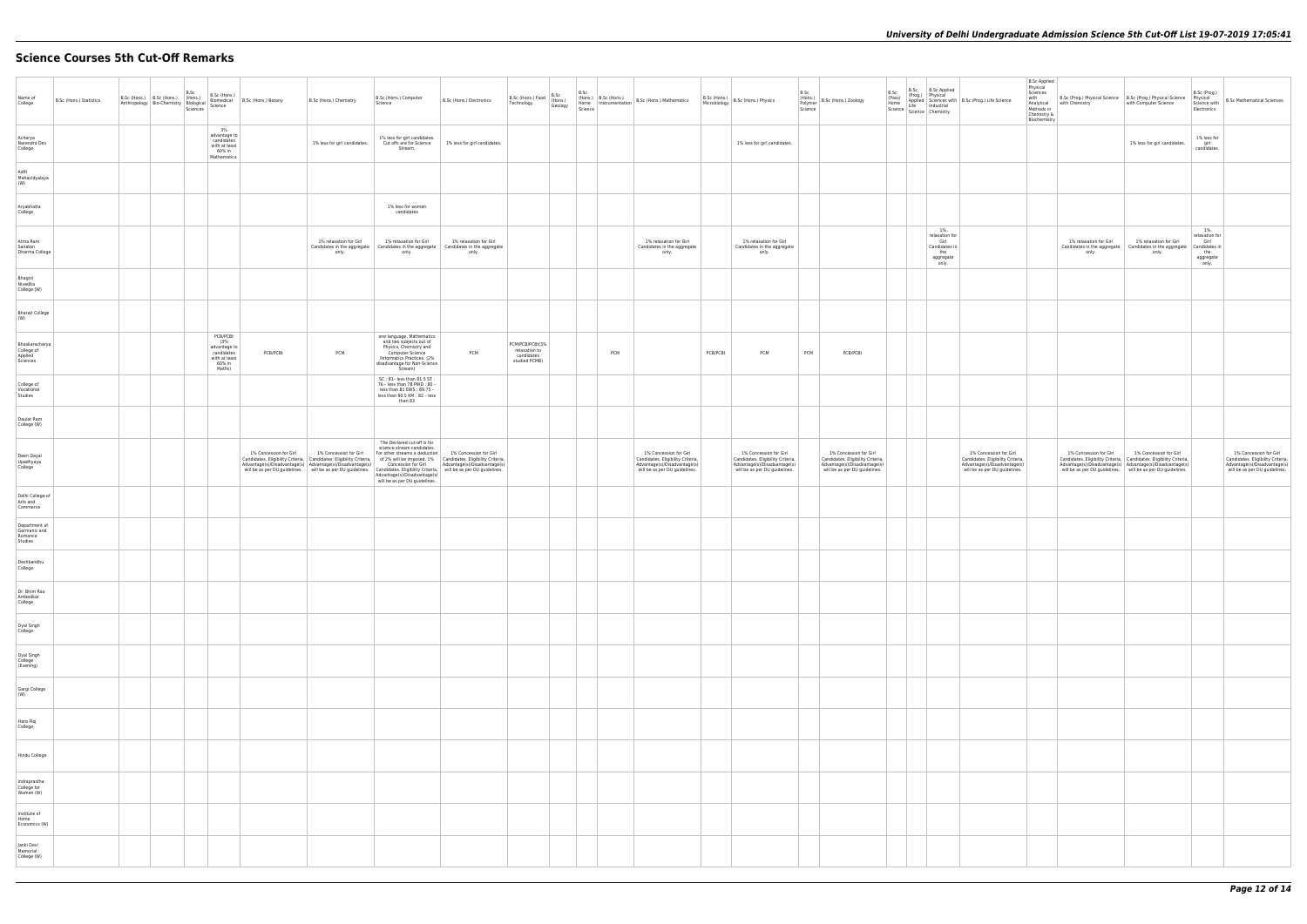| Name of<br>College                        | B.Sc (Hons.) Statistics                                                                                                                                                     |  | B.Sc (Hons.) B.Sc (Hons.) B.Sc (Hons.) B.Sc (Hons.) B.Sc (Hons.) B.Sc (Hons.) B.Sc (Hons.) Botany Bio-Chemistry Biological Biomedical B.Sc (Hons.) Botany Sciences Science |                                                                                                                                                | B.Sc (Hons.) Chemistry                                                                                                                                                  | B.Sc (Hons.) Computer<br>Science                                                                                                                                         | B.Sc (Hons.) Electronics        | B.Sc (Hons.) Food B.Sc<br>Technology (Hons.)<br>Technology | Geology                       | B.Sc<br>(Hons.) B.Sc (Hons.)<br>Science | Home   $\left  \begin{array}{c} 1.161337 \\ 1.000081 \end{array} \right $ B.Sc (Hons.) Mathematics                                                                                                            | B.Sc (Hons.)<br>Microbiology B.Sc (Hons.) Physics                                                                                                                       | B.Sc<br>(Hons.)<br>Polymer<br>Science | B.Sc (Hons.) Zoology                                                                                                        | B.Sc<br>(Pass)<br>Home | (Prog.) Physical | B.Sc B.Sc Applied<br>Applied Sciences with B.Sc (Prog.) Life Science<br>Life Industrial<br>Science Science Chemistry        | <b>B.Sc Applied</b><br>Physical<br>Sciences<br>with<br>Analytical<br>Methods in<br>Chemistry &<br>Biochemistry                                   | with Chemistry                                                                                                                                                                                                                                   | B.Sc (Prog.) Physical Science B.Sc (Prog.) Physical Science Physical<br>with Computer Science | B.Sc (Prog.)<br>Electronics | Science with   B.Sc Mathematical Sciences |
|-------------------------------------------|-----------------------------------------------------------------------------------------------------------------------------------------------------------------------------|--|----------------------------------------------------------------------------------------------------------------------------------------------------------------------------|------------------------------------------------------------------------------------------------------------------------------------------------|-------------------------------------------------------------------------------------------------------------------------------------------------------------------------|--------------------------------------------------------------------------------------------------------------------------------------------------------------------------|---------------------------------|------------------------------------------------------------|-------------------------------|-----------------------------------------|---------------------------------------------------------------------------------------------------------------------------------------------------------------------------------------------------------------|-------------------------------------------------------------------------------------------------------------------------------------------------------------------------|---------------------------------------|-----------------------------------------------------------------------------------------------------------------------------|------------------------|------------------|-----------------------------------------------------------------------------------------------------------------------------|--------------------------------------------------------------------------------------------------------------------------------------------------|--------------------------------------------------------------------------------------------------------------------------------------------------------------------------------------------------------------------------------------------------|-----------------------------------------------------------------------------------------------|-----------------------------|-------------------------------------------|
| Kalindi College<br>(W)                    |                                                                                                                                                                             |  |                                                                                                                                                                            | PCB                                                                                                                                            | PCM                                                                                                                                                                     | 10+2 with 60% marks in<br>Maths                                                                                                                                          |                                 |                                                            |                               |                                         | 10+2 with 50% marks in<br>Maths                                                                                                                                                                               | PCM (C stands for Chemistry)                                                                                                                                            |                                       | PCB                                                                                                                         |                        |                  | PCB                                                                                                                         |                                                                                                                                                  |                                                                                                                                                                                                                                                  | PCM (C stands for<br>Chemistry/Computer Science)                                              |                             |                                           |
| Kamala Nehru<br>College (W)               |                                                                                                                                                                             |  |                                                                                                                                                                            |                                                                                                                                                |                                                                                                                                                                         |                                                                                                                                                                          |                                 |                                                            |                               |                                         |                                                                                                                                                                                                               |                                                                                                                                                                         |                                       |                                                                                                                             |                        |                  |                                                                                                                             |                                                                                                                                                  |                                                                                                                                                                                                                                                  |                                                                                               |                             |                                           |
| Keshav<br>Mahavidyalaya                   |                                                                                                                                                                             |  |                                                                                                                                                                            |                                                                                                                                                |                                                                                                                                                                         | 1% Less For Girls                                                                                                                                                        | 1% Less For Girls               |                                                            |                               |                                         |                                                                                                                                                                                                               | 1% Less For Girls                                                                                                                                                       |                                       |                                                                                                                             |                        |                  |                                                                                                                             |                                                                                                                                                  |                                                                                                                                                                                                                                                  |                                                                                               |                             |                                           |
| Kirori Mal<br>College                     | Admission will be done as<br>per University guidelines<br>(see the bulletin of<br>information, University of<br>Delhi 2019-20)                                              |  |                                                                                                                                                                            | $\begin{tabular}{p{0.8cm}} Admission will be done as per \\ University guidelines (see the \\ University guidelines (see the \\ \end{tabular}$ | bulletin of information, bulletin of information,<br>University of Delhi 2019-20) University of Delhi 2019-20)                                                          |                                                                                                                                                                          |                                 |                                                            |                               |                                         | Admission will be done as per<br>University guidelines (see the<br>bulletin of information,<br>University of Delhi 2019-20)                                                                                   | Admission will be done as per<br>University guidelines (see the<br>bulletin of information,<br>University of Delhi 2019-20)                                             |                                       | Admission will be done as per<br>University guidelines (see the<br>bulletin of information,<br>University of Delhi 2019-20) |                        |                  | Admission will be done as per<br>University guidelines (see the<br>bulletin of information,<br>University of Delhi 2019-20) | Admission<br>will be done<br>as per<br>University<br>guidelines<br>(see the<br>bulletin of<br>information,<br>University of<br>Delhi<br>2019-20) | Admission will be done as per   Admission will be done as per<br>University guidelines (see the University guidelines (see the<br>bulletin of information, bulletin of information,<br>University of Delhi 2019-20) University of Delhi 2019-20) |                                                                                               |                             |                                           |
| Lady Irwin<br>College (W)                 |                                                                                                                                                                             |  |                                                                                                                                                                            |                                                                                                                                                |                                                                                                                                                                         |                                                                                                                                                                          |                                 |                                                            |                               |                                         |                                                                                                                                                                                                               |                                                                                                                                                                         |                                       |                                                                                                                             |                        |                  |                                                                                                                             |                                                                                                                                                  |                                                                                                                                                                                                                                                  |                                                                                               |                             |                                           |
| Lady Shri Ram<br>College for<br>Women (W) |                                                                                                                                                                             |  |                                                                                                                                                                            |                                                                                                                                                |                                                                                                                                                                         |                                                                                                                                                                          |                                 |                                                            |                               |                                         |                                                                                                                                                                                                               |                                                                                                                                                                         |                                       |                                                                                                                             |                        |                  |                                                                                                                             |                                                                                                                                                  |                                                                                                                                                                                                                                                  |                                                                                               |                             |                                           |
| Lakshmibai<br>College (W)                 |                                                                                                                                                                             |  |                                                                                                                                                                            |                                                                                                                                                |                                                                                                                                                                         |                                                                                                                                                                          |                                 |                                                            |                               |                                         |                                                                                                                                                                                                               |                                                                                                                                                                         |                                       |                                                                                                                             |                        |                  |                                                                                                                             |                                                                                                                                                  |                                                                                                                                                                                                                                                  |                                                                                               |                             |                                           |
| Maharaja<br>Agrasen<br>College            |                                                                                                                                                                             |  |                                                                                                                                                                            |                                                                                                                                                |                                                                                                                                                                         |                                                                                                                                                                          | 1% relaxation for girls student |                                                            |                               |                                         |                                                                                                                                                                                                               |                                                                                                                                                                         |                                       |                                                                                                                             |                        |                  |                                                                                                                             |                                                                                                                                                  | 1% relaxation for girls student 1% relaxation for girls student                                                                                                                                                                                  |                                                                                               |                             | 1% relaxation for girls student           |
| Maitreyi<br>College (W)                   |                                                                                                                                                                             |  |                                                                                                                                                                            | As per University of Delhi<br>guidelines                                                                                                       | As per University of Delhi<br>guidelines                                                                                                                                |                                                                                                                                                                          |                                 |                                                            |                               |                                         | As per University of Delhi<br>guidelines                                                                                                                                                                      | As per University of Delhi<br>guidelines                                                                                                                                |                                       | As per University of Delhi<br>guidelines                                                                                    |                        |                  | As per University of Delhi<br>guidelines                                                                                    |                                                                                                                                                  | As per University of Delhi<br>guidelines                                                                                                                                                                                                         | As per University of Delhi<br>guidelines                                                      |                             |                                           |
| Mata Sundri<br>College for<br>Women (W)   | Sikh minority Candidates<br>must have the Sikh Minority<br>Certificate issued in her<br>name by Delhi Sikh<br>Gurudwara Management<br>Committee.                            |  |                                                                                                                                                                            |                                                                                                                                                |                                                                                                                                                                         | Sikh minority Candidates<br>must have the Sikh Minority<br>Certificate issued in her name<br>by Delhi Sikh Gurudwara<br>Management Committee.                            |                                 |                                                            |                               |                                         | Sikh minority Candidates<br>must have the Sikh Minority<br>Certificate issued in her name<br>by Delhi Sikh Gurudwara<br>Management Committee.                                                                 |                                                                                                                                                                         |                                       |                                                                                                                             |                        |                  |                                                                                                                             |                                                                                                                                                  |                                                                                                                                                                                                                                                  |                                                                                               |                             |                                           |
| Miranda House<br>(W)                      |                                                                                                                                                                             |  |                                                                                                                                                                            |                                                                                                                                                |                                                                                                                                                                         |                                                                                                                                                                          |                                 |                                                            |                               |                                         |                                                                                                                                                                                                               |                                                                                                                                                                         |                                       |                                                                                                                             |                        |                  |                                                                                                                             |                                                                                                                                                  |                                                                                                                                                                                                                                                  |                                                                                               |                             |                                           |
| Motilal Nehru<br>College                  |                                                                                                                                                                             |  |                                                                                                                                                                            |                                                                                                                                                | NO RELAXATION FOR GIRL<br>CANDIDATE. 2.5 %<br>disadvantage for (Hons)<br>courses, if the applicant<br>include the subject other then<br>those given in List A & List B. |                                                                                                                                                                          |                                 |                                                            |                               |                                         | (1% RELAXATION FOR GIRLS).<br>BEST 04 INCLUDING MATHS<br>and One Language. 2.5 %<br>disadvantage for (Hons)<br>courses, if the applicant<br>include the subject other then<br>those given in List A & List B. | 1% RELAXATION FOR GIRL<br>CANDIDATE. 2.5 %<br>disadvantage for (Hons)<br>courses, if the applicant<br>include the subject other then<br>those given in List A & List B. |                                       |                                                                                                                             |                        |                  |                                                                                                                             |                                                                                                                                                  | NO RELAXATION FOR GIRL (1% RELAXATION FOR GIRLS)                                                                                                                                                                                                 |                                                                                               |                             |                                           |
| Motilal Nehru<br>College<br>(Evening)     |                                                                                                                                                                             |  |                                                                                                                                                                            |                                                                                                                                                |                                                                                                                                                                         |                                                                                                                                                                          |                                 |                                                            |                               |                                         |                                                                                                                                                                                                               |                                                                                                                                                                         |                                       |                                                                                                                             |                        |                  |                                                                                                                             |                                                                                                                                                  |                                                                                                                                                                                                                                                  |                                                                                               |                             |                                           |
| P.G.D.A.V.<br>College                     | 1 % Less for Girls.                                                                                                                                                         |  |                                                                                                                                                                            |                                                                                                                                                |                                                                                                                                                                         | 1 % Less for Girls.                                                                                                                                                      |                                 |                                                            |                               |                                         | 1 % Less for Girls.                                                                                                                                                                                           |                                                                                                                                                                         |                                       |                                                                                                                             |                        |                  |                                                                                                                             |                                                                                                                                                  |                                                                                                                                                                                                                                                  |                                                                                               |                             | 1 % Less for Girls.                       |
| P.G.D.A.V.<br>College<br>(Evening)        |                                                                                                                                                                             |  |                                                                                                                                                                            |                                                                                                                                                |                                                                                                                                                                         |                                                                                                                                                                          |                                 |                                                            |                               |                                         | Girl students would be given<br>an advantage of 1% in all<br>Courses.                                                                                                                                         |                                                                                                                                                                         |                                       |                                                                                                                             |                        |                  |                                                                                                                             |                                                                                                                                                  |                                                                                                                                                                                                                                                  |                                                                                               |                             |                                           |
| Rajdhani<br>College                       |                                                                                                                                                                             |  |                                                                                                                                                                            |                                                                                                                                                | 1%Relaxation For Girls                                                                                                                                                  |                                                                                                                                                                          | 1%Relaxation For Girls          |                                                            |                               |                                         | 1%Relaxation For Girls                                                                                                                                                                                        | 1%Relaxation For Girls                                                                                                                                                  |                                       |                                                                                                                             |                        |                  | 1%Relaxation<br>For Girls                                                                                                   |                                                                                                                                                  | 1%Relaxation For Girls                                                                                                                                                                                                                           | 1%Relaxation For Girls                                                                        | 1%Relaxation<br>For Girls   |                                           |
| Ram Lal Anand<br>College                  | 1% concession for girls                                                                                                                                                     |  |                                                                                                                                                                            |                                                                                                                                                |                                                                                                                                                                         | 1% concession for girls                                                                                                                                                  |                                 |                                                            | 1%<br>concession<br>for girls |                                         | 1% concession for girls                                                                                                                                                                                       | No<br>concession<br>for girls                                                                                                                                           |                                       |                                                                                                                             |                        |                  |                                                                                                                             |                                                                                                                                                  |                                                                                                                                                                                                                                                  |                                                                                               |                             |                                           |
| Ramanujan<br>College                      | 1% Concession given to<br>women applicants (General<br>Category) For any<br>information see cut-off on<br>college website<br>(www.ramanujancollege.ac.in<br>or www.rcdu.in) |  |                                                                                                                                                                            |                                                                                                                                                |                                                                                                                                                                         | 1% Concession given to<br>women applicants (General<br>Category) For any information<br>see cut-off on college website<br>(www.ramanujancollege.ac.in<br>or www.rcdu.in) |                                 |                                                            |                               |                                         | 1% Concession given to<br>women applicants (General<br>Category) For any information<br>see cut-off on college website<br>(www.ramanujancollege.ac.in<br>or www.rcdu.in)                                      |                                                                                                                                                                         |                                       |                                                                                                                             |                        |                  |                                                                                                                             |                                                                                                                                                  |                                                                                                                                                                                                                                                  |                                                                                               |                             |                                           |
| Ramjas College                            |                                                                                                                                                                             |  |                                                                                                                                                                            |                                                                                                                                                |                                                                                                                                                                         |                                                                                                                                                                          |                                 |                                                            |                               |                                         |                                                                                                                                                                                                               |                                                                                                                                                                         |                                       |                                                                                                                             |                        |                  |                                                                                                                             |                                                                                                                                                  |                                                                                                                                                                                                                                                  |                                                                                               |                             |                                           |
| Satyawati<br>College                      |                                                                                                                                                                             |  |                                                                                                                                                                            |                                                                                                                                                |                                                                                                                                                                         |                                                                                                                                                                          |                                 |                                                            |                               |                                         | Girls candidates will be given<br>relaxation upto 1% in best<br>four percentage.                                                                                                                              |                                                                                                                                                                         |                                       |                                                                                                                             |                        |                  |                                                                                                                             |                                                                                                                                                  |                                                                                                                                                                                                                                                  |                                                                                               |                             |                                           |
| Satyawati<br>College<br>(Evening)         |                                                                                                                                                                             |  |                                                                                                                                                                            |                                                                                                                                                |                                                                                                                                                                         |                                                                                                                                                                          |                                 |                                                            |                               |                                         |                                                                                                                                                                                                               |                                                                                                                                                                         |                                       |                                                                                                                             |                        |                  |                                                                                                                             |                                                                                                                                                  |                                                                                                                                                                                                                                                  |                                                                                               |                             |                                           |
| Shaheed<br><b>Bhagat Singh</b><br>College |                                                                                                                                                                             |  |                                                                                                                                                                            |                                                                                                                                                |                                                                                                                                                                         |                                                                                                                                                                          |                                 |                                                            |                               |                                         |                                                                                                                                                                                                               |                                                                                                                                                                         |                                       |                                                                                                                             |                        |                  |                                                                                                                             |                                                                                                                                                  |                                                                                                                                                                                                                                                  |                                                                                               |                             |                                           |